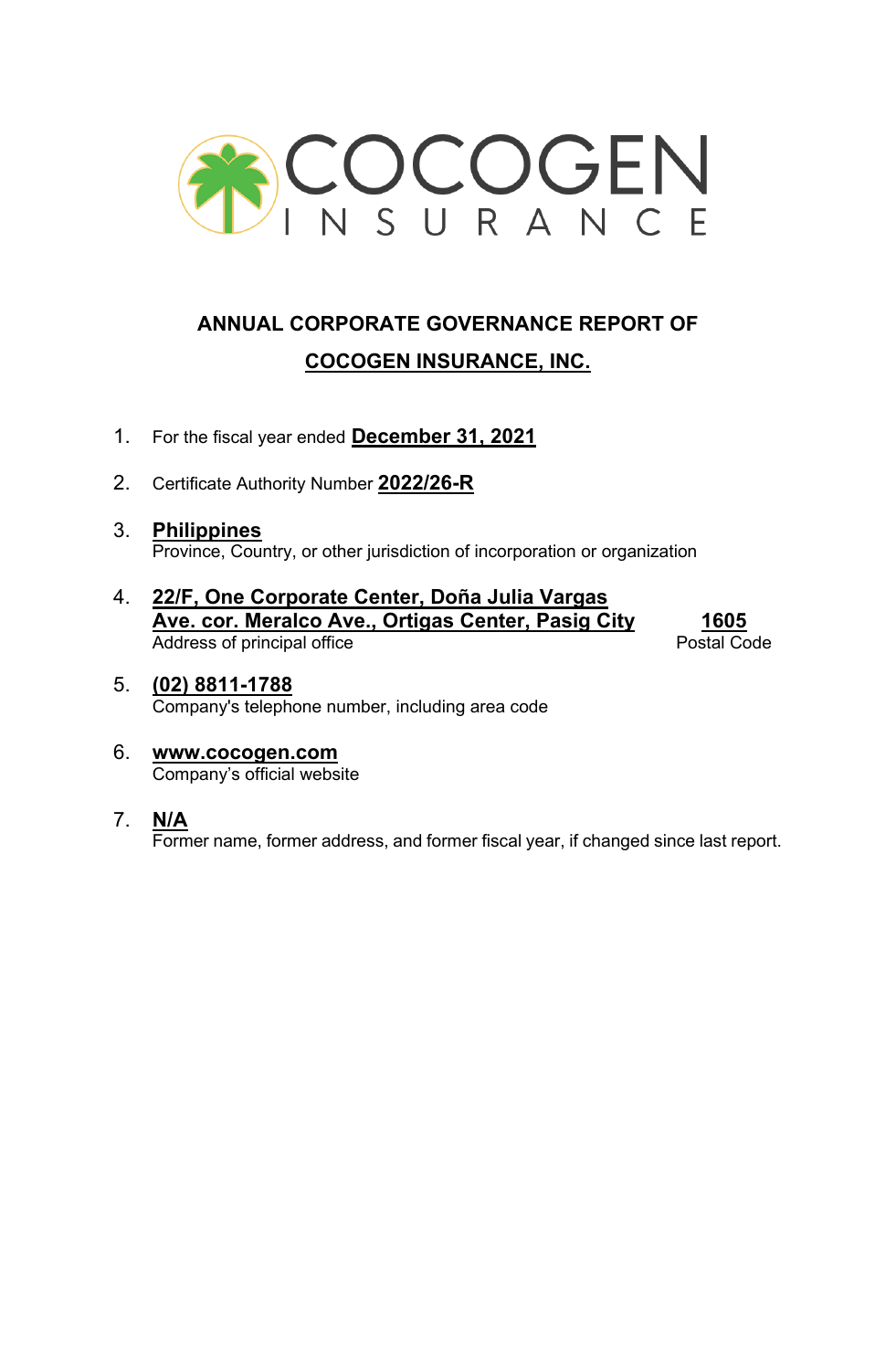|    | <b>COCOGEN INSURANCE, INC.</b>                                                                                                                                                                                                                                                     |                                                      |                                                                                                                                                                                                                                                                                                                                                                                                                                   |                    |
|----|------------------------------------------------------------------------------------------------------------------------------------------------------------------------------------------------------------------------------------------------------------------------------------|------------------------------------------------------|-----------------------------------------------------------------------------------------------------------------------------------------------------------------------------------------------------------------------------------------------------------------------------------------------------------------------------------------------------------------------------------------------------------------------------------|--------------------|
|    |                                                                                                                                                                                                                                                                                    |                                                      | <b>ANNUAL CORPORATE GOVERNANCE REPORT 2021</b>                                                                                                                                                                                                                                                                                                                                                                                    |                    |
|    |                                                                                                                                                                                                                                                                                    | <b>COMPLIANT/</b><br><b>NON-</b><br><b>COMPLIANT</b> | <b>ADDITIONAL INFORMATION</b>                                                                                                                                                                                                                                                                                                                                                                                                     | <b>EXPLANATION</b> |
|    |                                                                                                                                                                                                                                                                                    |                                                      | The Board's Governance Responsibilities                                                                                                                                                                                                                                                                                                                                                                                           |                    |
|    | Principle 1: The company should be headed by a competent, working board to foster the long-term success and sustainability of the corporation in a<br>manner consistent with its corporate objectives and the long-term best interests of its shareholders and other stakeholders. |                                                      |                                                                                                                                                                                                                                                                                                                                                                                                                                   |                    |
| 1. | <b>Recommendation 1.1</b><br>Board is composed of<br>directors with collective<br>working knowledge,<br>experience or expertise that<br>is relevant to the company's<br>industry/sector.                                                                                           | Compliant                                            | Provide information or link/reference to a<br>document containing information on the<br>following:<br>Academic qualifications,<br>$\mathbf{1}$ .<br>industry<br>knowledge, professional experience, expertise                                                                                                                                                                                                                     |                    |
| 2. | Board has an appropriate<br>mix of competence and<br>expertise.                                                                                                                                                                                                                    | Compliant                                            | and relevant trainings of directors.<br>The Board is composed of Directors with a<br>collective working knowledge, experience or<br>expertise (in law, accounting, management)<br>that is relevant to the Company's industry.<br>Designation and expertise of the Board of<br><b>Directors</b><br>Ref: Cocogen Annual Report 2021<br><b>Relevant Training of the Directors</b><br>Board Training Certifications<br>2021<br>Ref: : |                    |
|    |                                                                                                                                                                                                                                                                                    |                                                      | 2.<br>Qualification standards for directors to<br>facilitate the selection of potential nominees and                                                                                                                                                                                                                                                                                                                              |                    |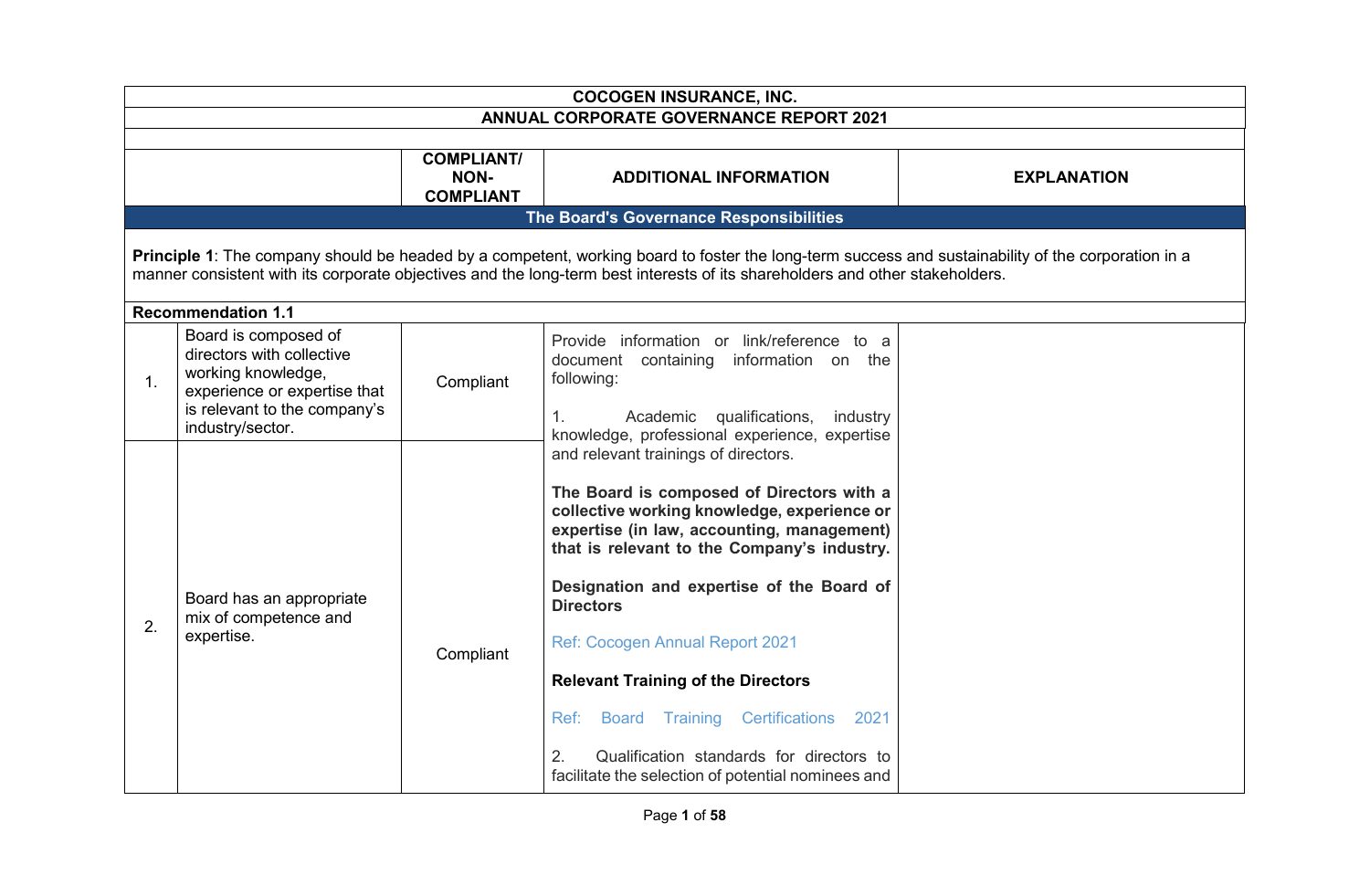|                |                                                                                                                                                                                                         |           | to serve as benchmark for the evaluation of its<br>performance<br>The professional experience, expertise, and<br>academic qualifications may be found in<br>Cocogen's Annual Report 2021 and on the<br>Company's website.<br>Ref: Cocogen Annual Report 2021;<br>Ref: Cocogen Annual Report 2021 > Board of<br>Directors;                                                                                                                                                                                 |  |
|----------------|---------------------------------------------------------------------------------------------------------------------------------------------------------------------------------------------------------|-----------|-----------------------------------------------------------------------------------------------------------------------------------------------------------------------------------------------------------------------------------------------------------------------------------------------------------------------------------------------------------------------------------------------------------------------------------------------------------------------------------------------------------|--|
| 3.             | Directors remain qualified for<br>their positions individually<br>and collectively to enable<br>them to fulfill their roles and<br>responsibilities and respond<br>to the needs of the<br>organization. | Compliant | Cocogen Manual on Corporate Governance, p.<br>2, Qualifications and Eligibility to Act as a<br>Director;<br>https://www.cocogen.com/our-team                                                                                                                                                                                                                                                                                                                                                              |  |
| $\mathbf{1}$ . | <b>Recommendation 1.2</b><br>Board is composed of a<br>majority of non-executive<br>directors.<br><b>Recommendation 1.3</b>                                                                             | Compliant | Identify or provide link/reference to a document<br>identifying the directors and the type of their<br>directorships<br>The Board is composed of fifteen (15)<br>directors. Of these, there are fourteen (14)<br>non-executive directors, one (1) executive<br>director, and six (6) independent directors.<br>The classification of their respective<br>directorship in the Company is indicated in<br>the Cocogen Annual Report as well as on the<br>website.<br><b>Ref: Cocogen Annual Report 2021</b> |  |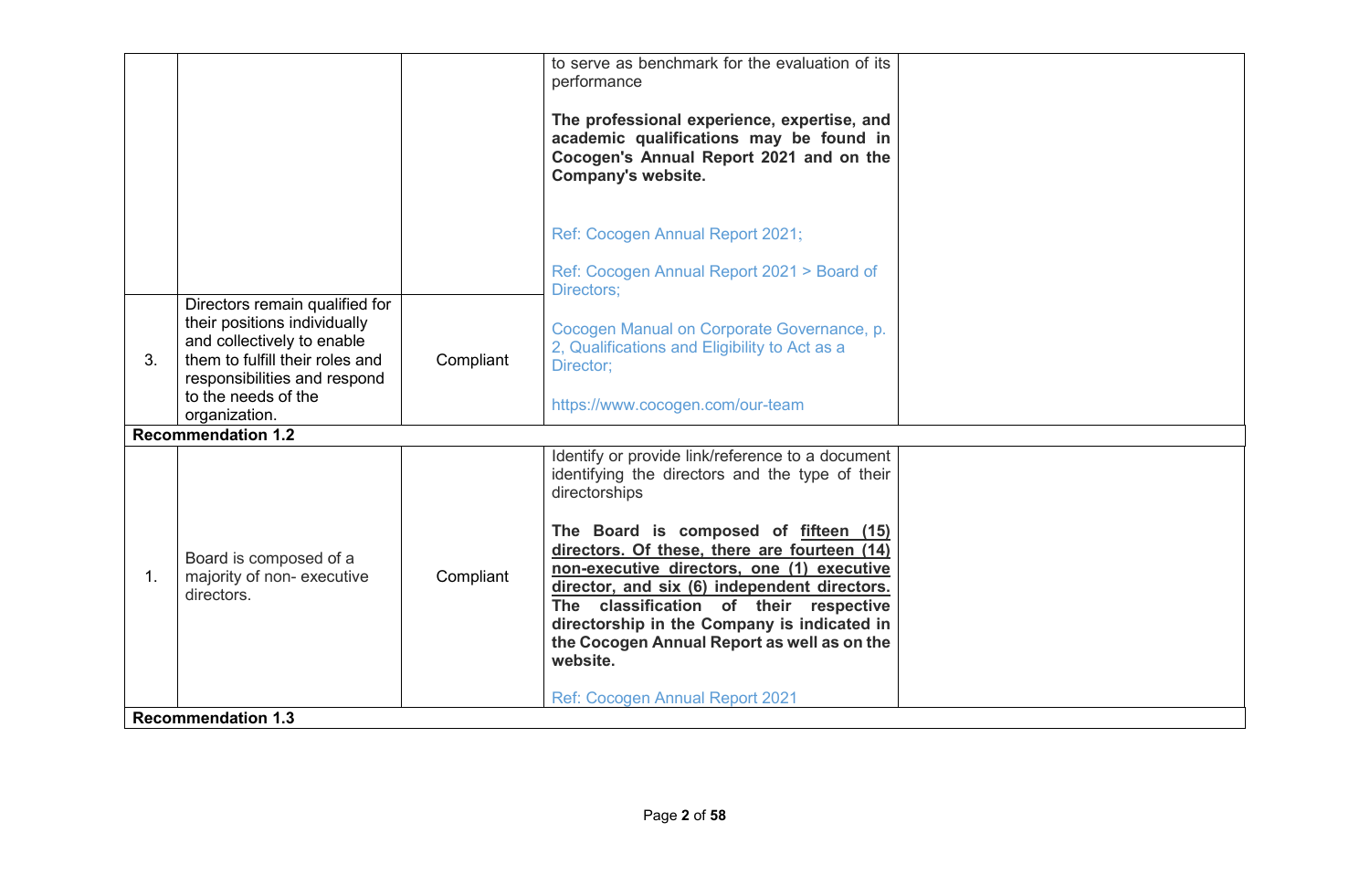| 1. | Company provides in its<br>Board Charter or Manual on<br>Corporate Governance a<br>policy on training of<br>directors.               | Compliant | Identify or provide link/reference to a document<br>identifying the directors and the type of their<br>directorships<br>The Company's Manual on Corporate<br>Governance provides for the policy on<br>training of Directors,<br>including<br>an<br>orientation program prior to onboarding and<br>a seminar on corporate governance<br>conducted by a duly recognized private or<br>government institute.<br>Cocogen Manual on Corporate<br>Ref:<br>Governance, p. 9, Orientation Courses for<br><b>Directors</b> |  |
|----|--------------------------------------------------------------------------------------------------------------------------------------|-----------|-------------------------------------------------------------------------------------------------------------------------------------------------------------------------------------------------------------------------------------------------------------------------------------------------------------------------------------------------------------------------------------------------------------------------------------------------------------------------------------------------------------------|--|
| 2. | Company provides in its<br>Board Charter or Manual on<br>Corporate Governance an<br>orientation program for first<br>time directors. | Compliant | Provide information or link/reference to a<br>document containing information on the<br>orientation program and trainings of directors for<br>the previous year, including the number of hours<br>attended and topics covered.                                                                                                                                                                                                                                                                                    |  |
| 3. | Company has relevant<br>annual continuing training for<br>all directors.                                                             | Compliant | The Company's Manual on Corporate<br>Governance provides for the policy on<br>training for Directors,<br>including<br>an<br>orientation program prior to onboarding and<br>a seminar on corporate governance<br>conducted by a duly recognized private or<br>government institute.<br>Ref: Board Training Certificates 2021;<br>Cocogen Manual on Corporate Governance, p.9                                                                                                                                       |  |
|    | <b>Recommendation 1.4</b>                                                                                                            |           |                                                                                                                                                                                                                                                                                                                                                                                                                                                                                                                   |  |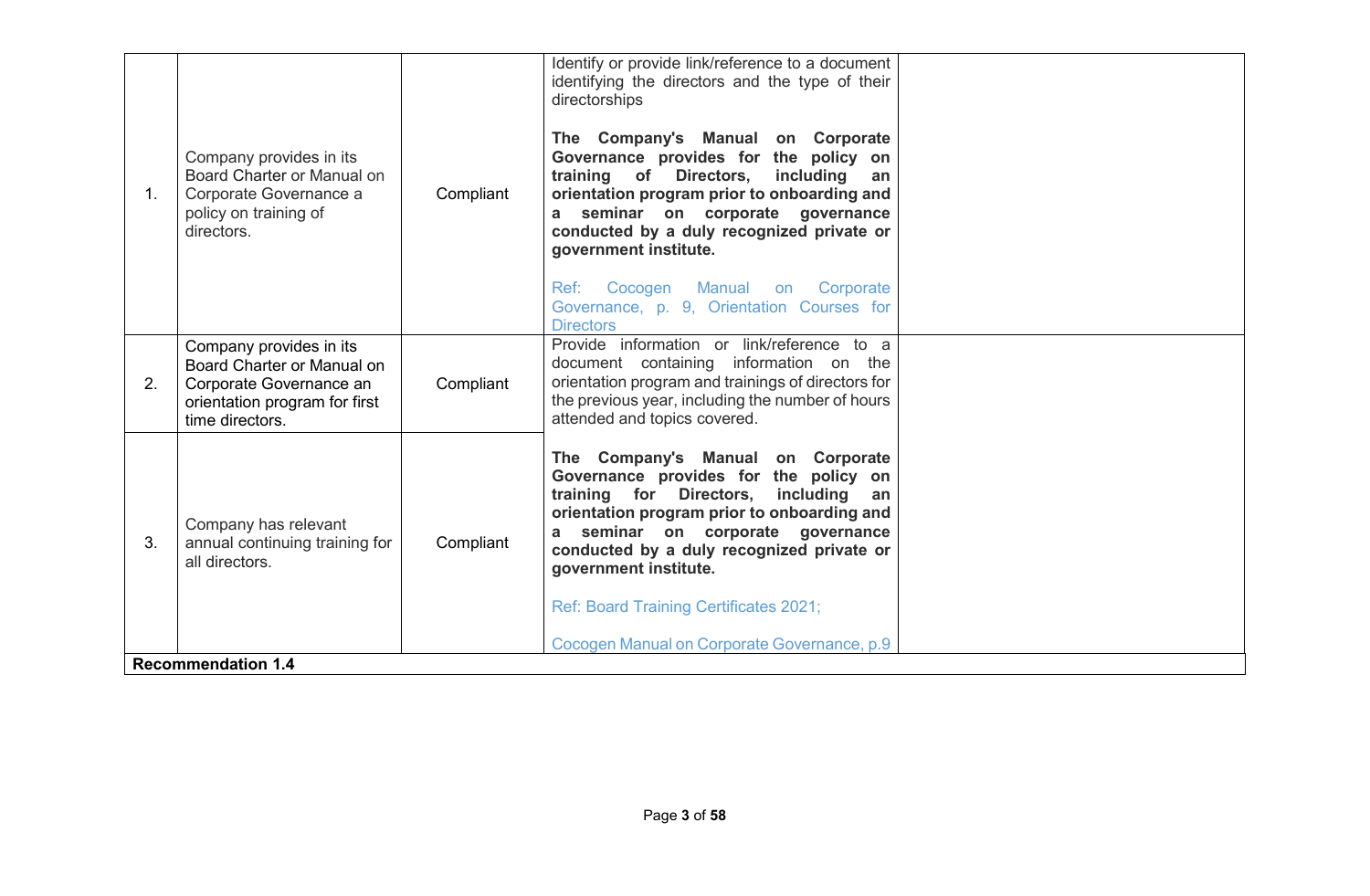| 1. | Board has a policy on board<br>diversity.                                       | Compliant | Provide information on or link/reference to a<br>document containing information on the<br>board<br>diversity<br>policy.<br>company's<br>Indicate gender composition of the board.<br>The Board is guided by the Company's<br>Policy on Board Diversity.<br>The Board is composed of thirteen (13) male<br>directors and two (2) female directors, with<br>combined experience in the professions of<br>Law, Accounting, and Management.<br>Ref: Cocogen Policy on Board Diversity;<br>Certification on<br>Board and Committee<br>Composition as of 31 December 2021 |  |
|----|---------------------------------------------------------------------------------|-----------|----------------------------------------------------------------------------------------------------------------------------------------------------------------------------------------------------------------------------------------------------------------------------------------------------------------------------------------------------------------------------------------------------------------------------------------------------------------------------------------------------------------------------------------------------------------------|--|
|    | <b>Recommendation 1.5</b><br>Board is assisted in its duties                    |           | Provide information on or link/ reference to a                                                                                                                                                                                                                                                                                                                                                                                                                                                                                                                       |  |
| 1. | by a Corporate Secretary.                                                       | Compliant | document containing information on the                                                                                                                                                                                                                                                                                                                                                                                                                                                                                                                               |  |
| 2. | Corporate Secretary is a<br>separate individual from the<br>Compliance Officer. | Compliant | Corporate Secretary, including his/her name,<br>qualifications,<br>duties<br>and<br>functions.<br>The Board is assisted in its duties by a                                                                                                                                                                                                                                                                                                                                                                                                                           |  |
| 3. | Corporate Secretary is not a<br>member of the Board of<br>Directors.            | Compliant | Corporate Secretary who is not a member of<br>the Board of Directors.<br><b>Ref: Certification on Board and Committee</b><br>Composition as of 31 December 2021;<br><b>Cocogen Annual Report 2021</b><br>Cocogen's<br>Corporate<br><b>Secretary</b><br>and<br>Compliance Officer are separate individuals.<br>Atty. Rhett D. Gaerlan is the Corporate<br>Secretary while Atty. Jose Mari Carlo D.<br>Lacas is the Compliance Officer.                                                                                                                                |  |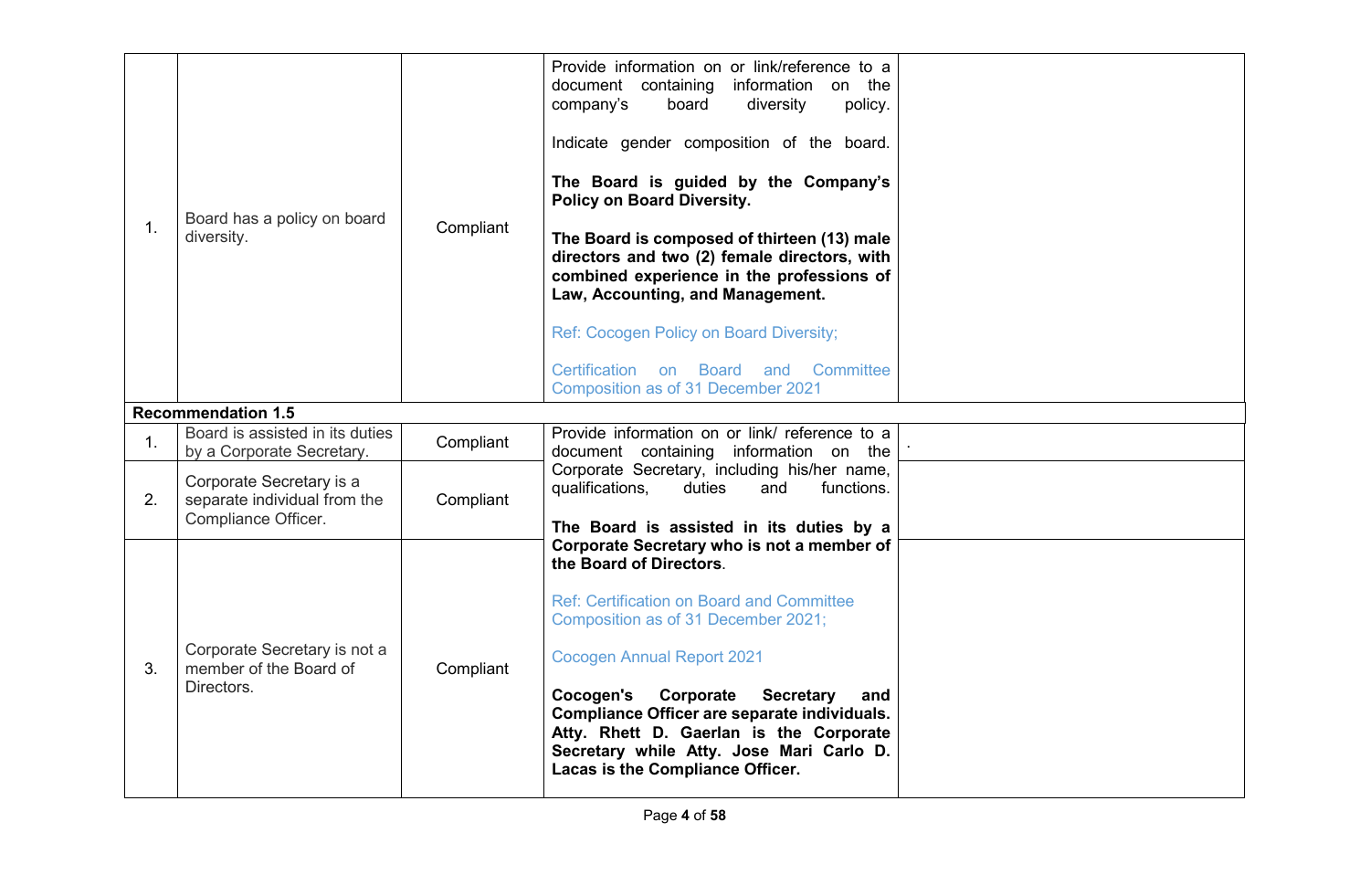|    |                                                                                                                                               |           | Ref: Cocogen Manual on Corporate<br>Governance, p. 7, Corporate Secretary;<br>Ref: Cocogen Annual Report 2021                                                                                                                                         |  |
|----|-----------------------------------------------------------------------------------------------------------------------------------------------|-----------|-------------------------------------------------------------------------------------------------------------------------------------------------------------------------------------------------------------------------------------------------------|--|
|    |                                                                                                                                               |           | Provide information or link/reference to a<br>document containing information on the<br>governance<br>training<br>attended,<br>corporate<br>including number of hours and topics covered.                                                             |  |
| 4. | <b>Corporate Secretary attends</b><br>training/s on corporate<br>governance.                                                                  | Compliant | On November 22, December 3, 7, and 8, 2021,<br>Atty. Rhett D. Gaerlan, Corporate Secretary,<br>participated in the Corporate Governance In-<br>House Training conducted by the Center for<br><b>Global Best Practices.</b>                            |  |
|    |                                                                                                                                               |           | Ref: Key Officers Training Certificates 2021                                                                                                                                                                                                          |  |
|    | <b>Recommendation 1.6</b>                                                                                                                     |           |                                                                                                                                                                                                                                                       |  |
| 1. | Board is assisted by a<br>Compliance Officer.                                                                                                 | Compliant | Provide information on or link/ reference to a<br>document containing information on the<br>Compliance Officer, including his/her name,<br>position, qualifications, duties and functions.                                                            |  |
| 2. | Compliance Officer has a<br>rank of Vice President or an<br>equivalent position with<br>adequate stature and<br>authority in the corporation. | Compliant | The Board is assisted by a Compliance<br>Officer, Atty. Jose Mari Carlo D. Lacas, who<br>is not a member of the Board of Directors.<br>Atty. Lacas is the Vice President of                                                                           |  |
| 3. | Compliance Officer is not a<br>member of the board.                                                                                           | Compliant | <b>Cocogen's Compliance Department.</b><br>Ref: Amended By-laws;<br><b>Cocogen Annual Report 2021</b><br>Duties and responsibilities of the<br><b>Compliance Officer</b><br>Ref: Cocogen Manual on Corporate<br>Governance, p. 2, Compliance Officer; |  |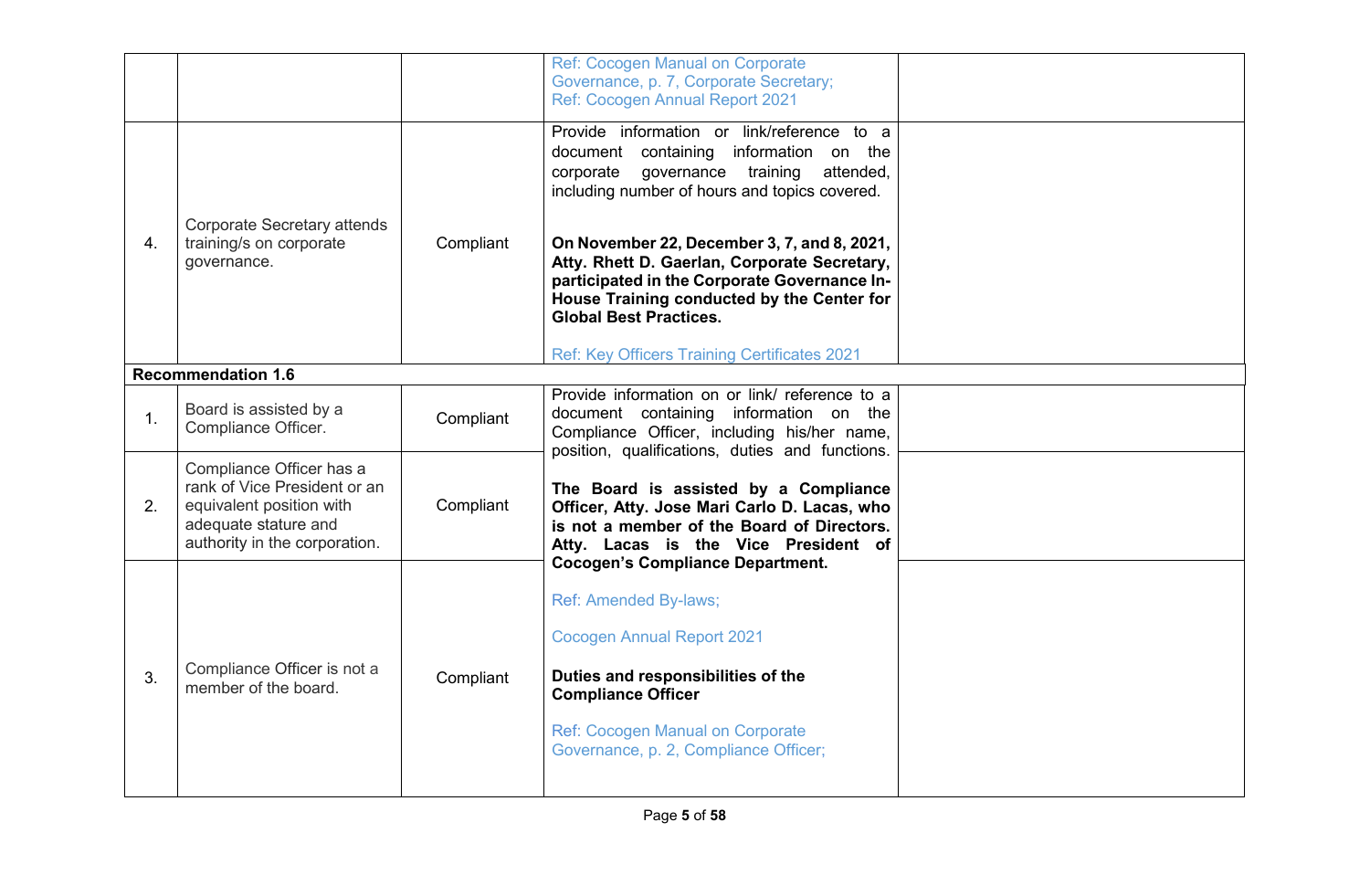|    |                                                                                                   |           | <b>Amended By-laws</b>                                                                                                                                                                                                                                                                                |  |
|----|---------------------------------------------------------------------------------------------------|-----------|-------------------------------------------------------------------------------------------------------------------------------------------------------------------------------------------------------------------------------------------------------------------------------------------------------|--|
|    |                                                                                                   |           |                                                                                                                                                                                                                                                                                                       |  |
|    |                                                                                                   |           |                                                                                                                                                                                                                                                                                                       |  |
|    | Compliance Officer attends                                                                        |           | Provide information on or link/ reference to a<br>document containing information on the<br>governance training<br>attended,<br>corporate<br>including number of hours and topics covered.<br>On November 22, December 3, 7, and 8, 2021,                                                             |  |
| 4. | training/s on corporate<br>governance annually.                                                   | Compliant | Atty. Jose Mari Carlo D. Lacas, Compliance<br>Officer, participated in the Corporate<br>Governance In-House Training conducted<br>by the Center for Global Best Practices.                                                                                                                            |  |
|    |                                                                                                   |           | Ref: Key Officers Training Certificates 2021                                                                                                                                                                                                                                                          |  |
|    |                                                                                                   |           |                                                                                                                                                                                                                                                                                                       |  |
|    |                                                                                                   |           | Principle 2: The fiduciary roles, responsibilities and accountabilities of the Board as provided under the law, the company's articles and by-laws, and other<br>legal pronouncements and guidelines should be clearly made known to all directors as well as to stockholders and other stakeholders. |  |
|    | <b>Recommendation 2.1</b>                                                                         |           |                                                                                                                                                                                                                                                                                                       |  |
|    | Directors act on a fully                                                                          |           | Provide information or reference to a document<br>containing information on how the directors<br>performed their duties (can include board<br>resolutions, minutes of meeting)                                                                                                                        |  |
| 1. | informed basis, in good faith,<br>with due diligence and care,<br>and in the best interest of the | Compliant | Duties and Responsibilities of Board of<br><b>Directors</b>                                                                                                                                                                                                                                           |  |
|    | company.                                                                                          |           | Ref: Cocogen Manual on Corporate<br>Governance, pp. 3-4, 7-9, Responsibilities,<br>Duties and Functions of the Board;                                                                                                                                                                                 |  |
|    |                                                                                                   |           | <b>Excerpts of Minutes of Board Meetings</b>                                                                                                                                                                                                                                                          |  |
|    | <b>Recommendation 2.2</b>                                                                         |           |                                                                                                                                                                                                                                                                                                       |  |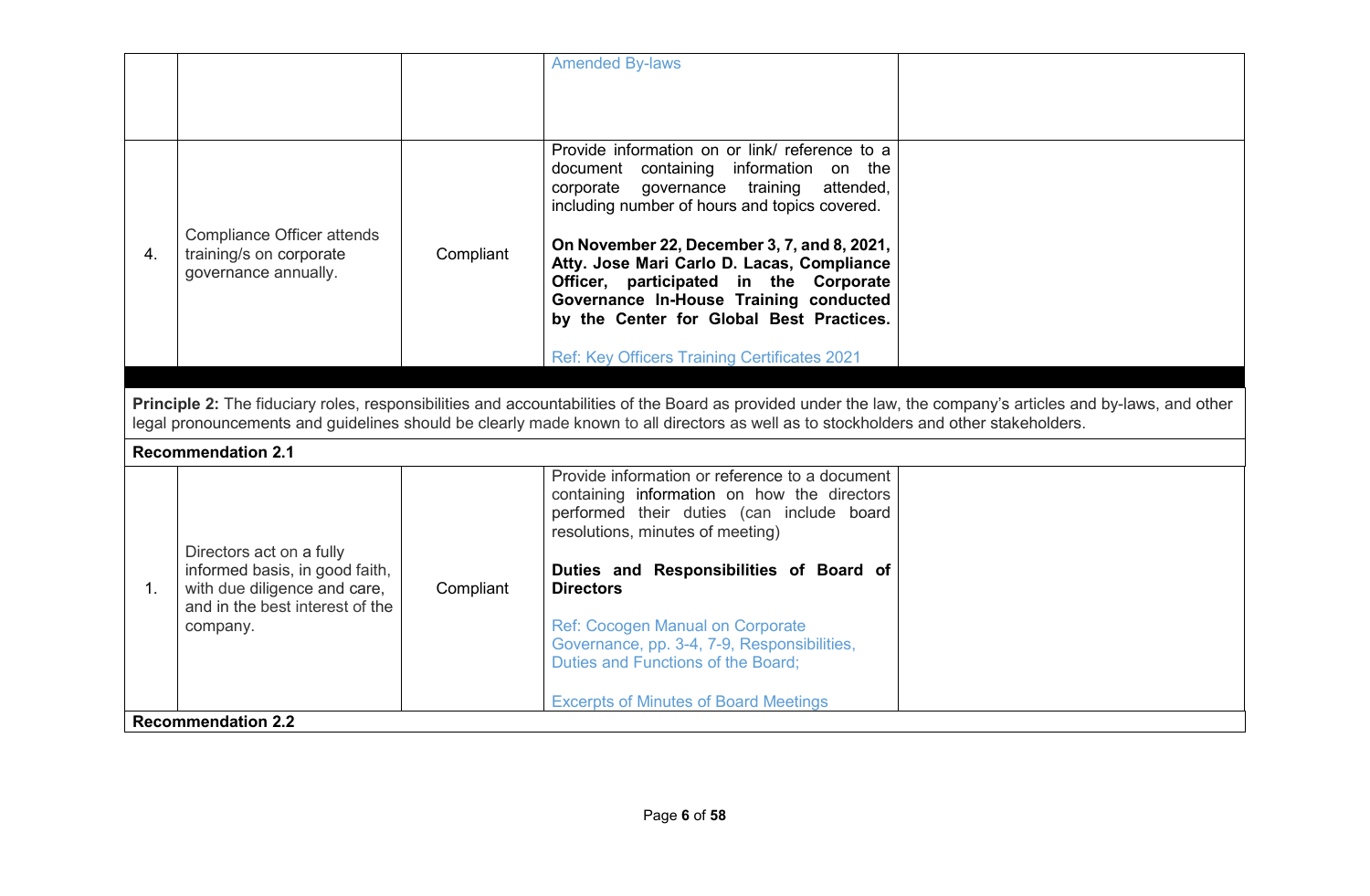| 1. | Board oversees the<br>development, review and<br>approval of the company's<br>business objectives and<br>strategy.                                                                        | Compliant | Provide information or link/reference to a<br>document containing information on how the<br>directors performed this function (can include<br>board resolutions, minutes of meeting)<br>Indicate frequency of review of business<br>objectives and strategy.                                                                                                                                                                                                                                               |  |
|----|-------------------------------------------------------------------------------------------------------------------------------------------------------------------------------------------|-----------|------------------------------------------------------------------------------------------------------------------------------------------------------------------------------------------------------------------------------------------------------------------------------------------------------------------------------------------------------------------------------------------------------------------------------------------------------------------------------------------------------------|--|
| 2. | Board oversees and<br>monitors the<br>implementation of the<br>company's business<br>objectives and strategy in<br>order to sustain the<br>company's long-term viability<br>and strength. | Compliant | The Board oversees the development,<br>review and approval of the Company's<br>business objectives and strategy through<br>the approval of the annual Operating Plan<br>presented by the Senior Management.<br><b>Ref: Excerpt of Minutes of Board Meetings</b><br>The Board likewise regularly meets once a<br>month to oversee and monitor the<br>implementation of the Company's business<br>objectives and strategy or the approved<br>Operating Plan for the year.<br>Ref: Cocogen Annual Report 2021 |  |
|    | <b>Recommendation 2.3</b>                                                                                                                                                                 |           |                                                                                                                                                                                                                                                                                                                                                                                                                                                                                                            |  |
| 1. | Board is headed by a<br>competent and qualified<br>Chairperson.                                                                                                                           | Compliant | Provide information or reference to a document<br>containing information on the Chairperson,<br>including his/her name and qualifications.<br>The Board is headed by a competent and<br>qualified Chairperson.<br>Justice Romeo F. Barza, Chairman of the<br>Board, was the former Presiding Justice of<br>the Court of Appeals from 2017 to 2019.<br>Ref: Cocogen Annual Report 2021                                                                                                                      |  |
|    | <b>Recommendation 2.4</b>                                                                                                                                                                 |           |                                                                                                                                                                                                                                                                                                                                                                                                                                                                                                            |  |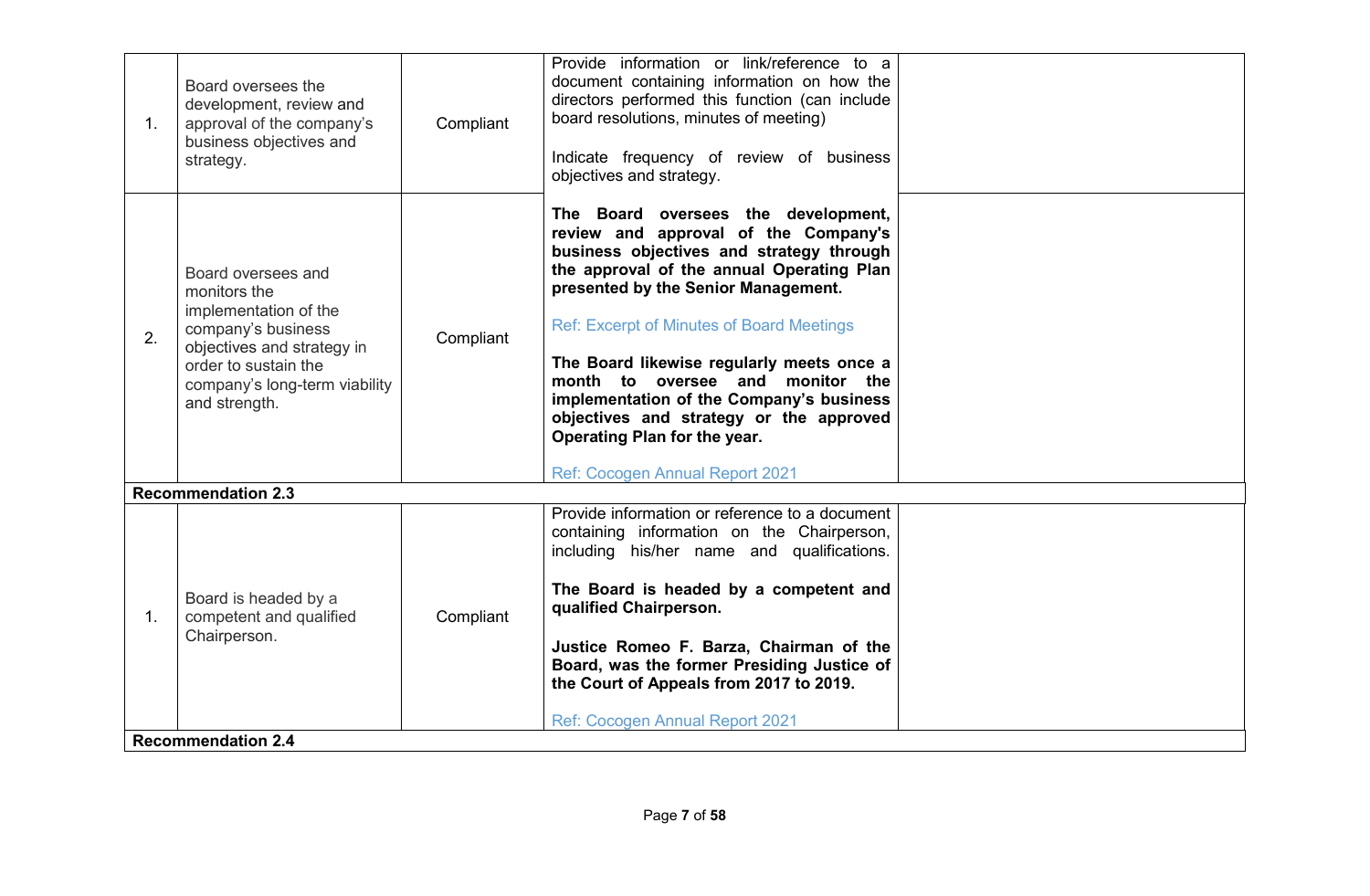| $1_{\cdot}$ | Board ensures and adopts<br>an effective succession<br>planning program for<br>directors, key officers and<br>management.                               | Compliant | <b>Disclose</b><br>provide<br>information<br>and<br><b>or</b><br>link/reference to a document containing<br>information on the company's succession<br>planning and retirement policies and programs,<br>and its implementation<br>Notwithstanding the composition of the<br>Board (i.e., Private Investment Nominees,<br>Government Nominees, and Independent<br>Directors),<br>the<br>latter<br>ensures<br>the<br>implementation of effective succession |  |
|-------------|---------------------------------------------------------------------------------------------------------------------------------------------------------|-----------|------------------------------------------------------------------------------------------------------------------------------------------------------------------------------------------------------------------------------------------------------------------------------------------------------------------------------------------------------------------------------------------------------------------------------------------------------------|--|
| 2.          | Board adopts a policy on the<br>retirement for directors and<br>key officers.                                                                           | Compliant | planning for directors and key officers.<br><b>Ref: Nomination and Compensation Committee</b><br><b>Charter</b><br>The Company has a retirement plan<br>applicable to the Board, management, and<br>employees.<br>Ref: Cocogen Retirement Plan;<br>Cocogen Gratuity Pay/Benefit Plan for Board of<br><b>Directors</b>                                                                                                                                      |  |
|             | <b>Recommendation 2.5</b>                                                                                                                               |           |                                                                                                                                                                                                                                                                                                                                                                                                                                                            |  |
| 1.          | Board formulates and adopts<br>a policy specifying the<br>relationship between<br>remuneration and<br>performance of key officers<br>and board members. | Compliant | Provide information on or link/ reference to a<br>document containing information on the<br>company's remuneration<br>policy<br>and<br>its<br>implementation, including the relationship<br>between remuneration and performance.                                                                                                                                                                                                                          |  |
| 2.          | Board aligns the<br>remuneration of key officers<br>and board members with<br>long-term interests of the<br>company.                                    | Compliant | Board formulates and adopts a policy<br>the<br>relationship<br>between<br>specifying<br>remuneration and performance of key<br>officers and Board members.<br><b>Ref: Cocogen Nomination and Compensation</b><br><b>Committee Charter</b>                                                                                                                                                                                                                  |  |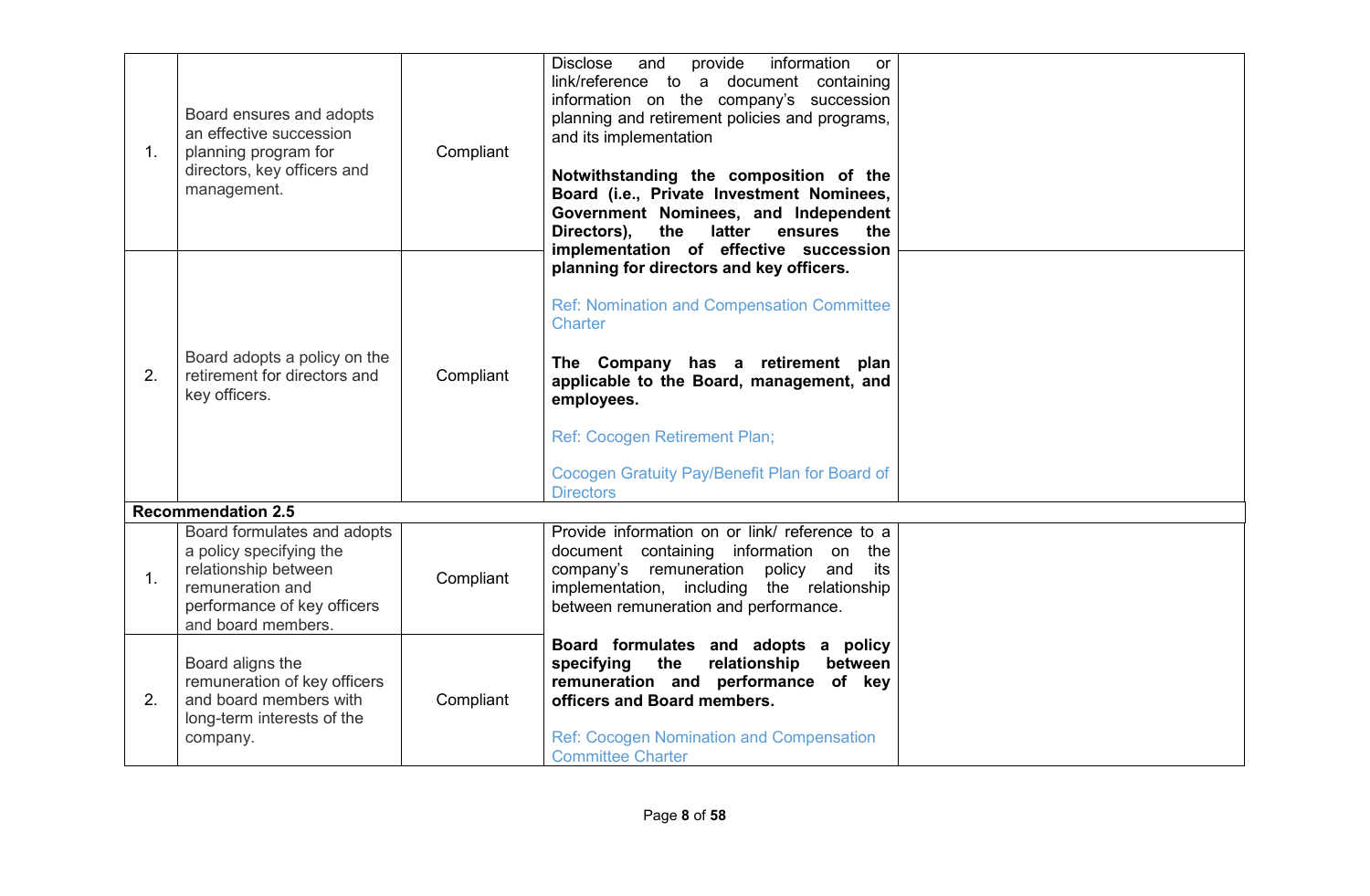| 3. | Directors do not participate<br>in discussions or<br>deliberations involving<br>his/her own remuneration.                 | Compliant | Under the Compensation and Remuneration<br>Committee Charter, "the President and/or<br>Chief Executive Officer (CEO) is prohibited<br>from being present during voting or<br>deliberation on matters involving the<br>President and/or CEO's compensation<br>and/or benefits. The same prohibition shall<br>apply to any member of the Committee, or<br>officer of COCOGEN who is a member of the<br><b>Committee."</b><br>Ref: Cocogen Nomination and Compensation<br><b>Committee Charter</b> |  |
|----|---------------------------------------------------------------------------------------------------------------------------|-----------|-------------------------------------------------------------------------------------------------------------------------------------------------------------------------------------------------------------------------------------------------------------------------------------------------------------------------------------------------------------------------------------------------------------------------------------------------------------------------------------------------|--|
|    | <b>Recommendation 2.6</b>                                                                                                 |           |                                                                                                                                                                                                                                                                                                                                                                                                                                                                                                 |  |
| 1. | Board has a formal and<br>transparent board<br>nomination and election<br>policy.                                         | Compliant | Provide information or reference to a document<br>containing information on the company's<br>nomination and election policy and process and<br>its implementation, including the criteria used in                                                                                                                                                                                                                                                                                               |  |
| 2. | Board nomination and<br>election policy is disclosed in<br>the company's Manual on<br>Corporate Governance.               | Compliant | selecting new directors, how the shortlisted<br>candidates and how it encourages nominations<br>from shareholders.<br>Provide proof if minority shareholders have a<br>right to nominate candidates to the board.                                                                                                                                                                                                                                                                               |  |
| 3. | Board nomination and<br>election policy includes how<br>the company accepts<br>nominations from minority<br>shareholders. | Compliant | Provide information if there was an assessment<br>of the effectiveness of the Board's processes in<br>the nomination, election or replacement of a<br>director.<br>1. The Board has a formal and transparent<br>nomination and election policy.<br><b>Ref: Cocogen Nomination and Compensation</b><br><b>Committee Charter</b><br>2. The Board nomination and election policy<br>is disclosed in the Company's Manual on                                                                        |  |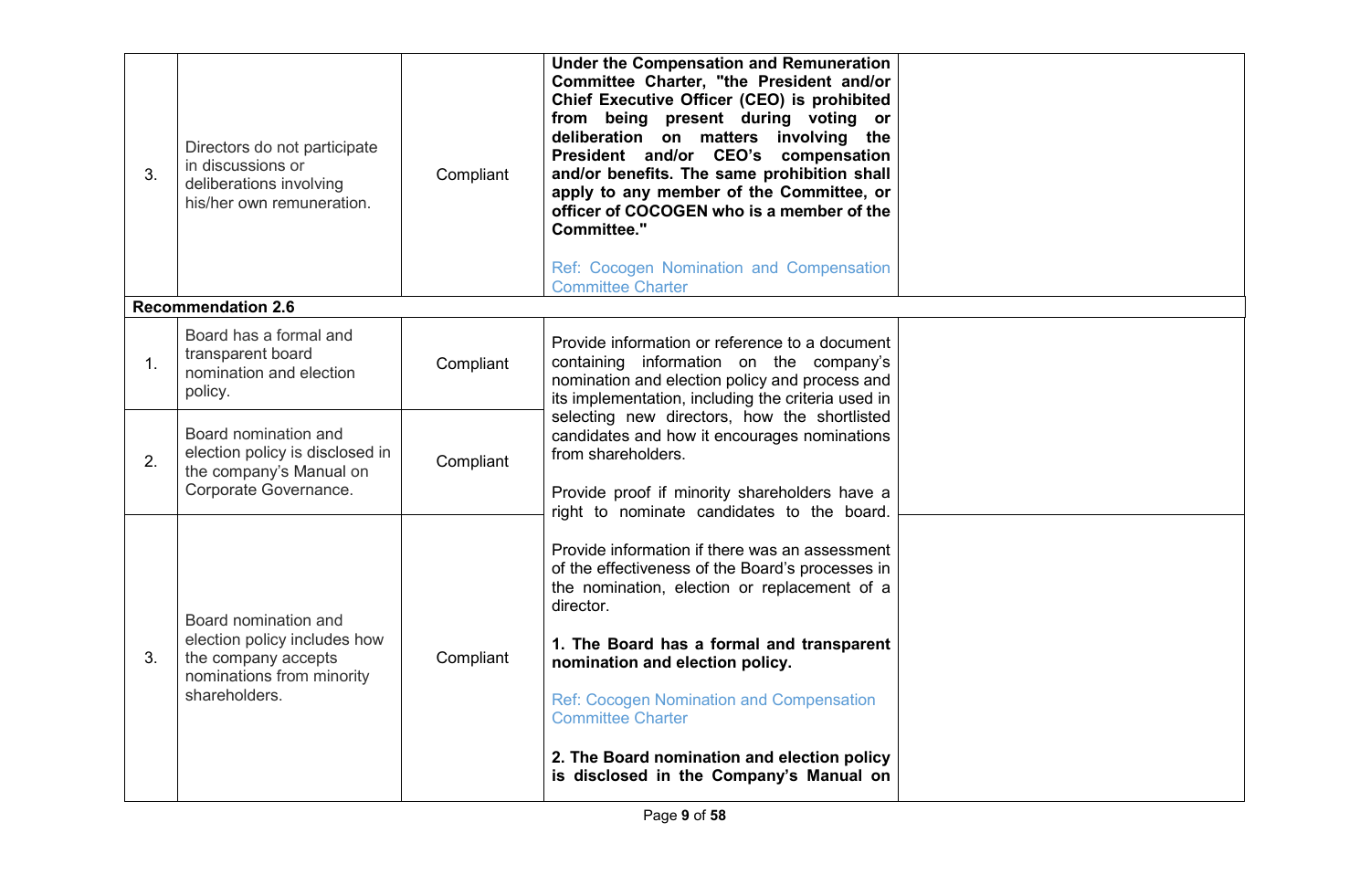| election policy includes how<br>4.<br>the board reviews nominated<br>candidates.                                                                                                            | Compliant | <b>Corporate Governance and Nomination and</b><br><b>Compensation Committee Charter.</b><br><b>Ref: Cocogen Manual on Corporate</b><br>Governance, p. 11;                                                                                                                                                                                                                                                                                                                                                                                                                                                                                                                                                                                                                                                                                                                                                                                                                                        |
|---------------------------------------------------------------------------------------------------------------------------------------------------------------------------------------------|-----------|--------------------------------------------------------------------------------------------------------------------------------------------------------------------------------------------------------------------------------------------------------------------------------------------------------------------------------------------------------------------------------------------------------------------------------------------------------------------------------------------------------------------------------------------------------------------------------------------------------------------------------------------------------------------------------------------------------------------------------------------------------------------------------------------------------------------------------------------------------------------------------------------------------------------------------------------------------------------------------------------------|
| Board nomination and<br>election policy includes an<br>assessment of the<br>effectiveness of the Board's<br>5.<br>processes in the nomination,<br>election or replacement of a<br>director. | Compliant | <b>Cocogen Nomination and Compensation</b><br><b>Committee Charter</b><br>3. Cocogen has a policy on nomination and<br>election but it does not have minority<br>shareholders as it is wholly-owned by                                                                                                                                                                                                                                                                                                                                                                                                                                                                                                                                                                                                                                                                                                                                                                                           |
| Board has a process for<br>identifying the quality of<br>directors that is aligned with<br>6.<br>the strategic direction of the<br>company.                                                 | Compliant | <b>United Coconut Planters Life Assurance</b><br><b>Corporation (Cocolife).</b><br>4. Nomination and Compensation<br><b>Committee Charter discloses how the</b><br>Board reviews nominated candidates.<br><b>Cocogen Nomination and Compensation</b><br><b>Committee Charter</b><br>3. Cocogen has a policy on nomination and<br>election but it does not have minority<br>shareholders as it is wholly-owned by United<br><b>Planters</b><br>Life<br><b>Assurance</b><br>Coconut<br><b>Corporation (Cocolife).</b><br><b>Nomination</b><br>Compensation<br>4.<br>and<br><b>Committee Charter discloses how the Board</b><br>reviews nominated candidates.<br>Ref: Cocogen Nomination and Compensation<br>Committee Charter, pp. 2-3, Duties and<br><b>Responsibilities of the Committee</b><br>5. Board nomination and election policy<br>includes an assessment of the effectiveness<br>of the Board's processes in the nomination,<br>election or replacement of a director.<br>Page 10 of 58 |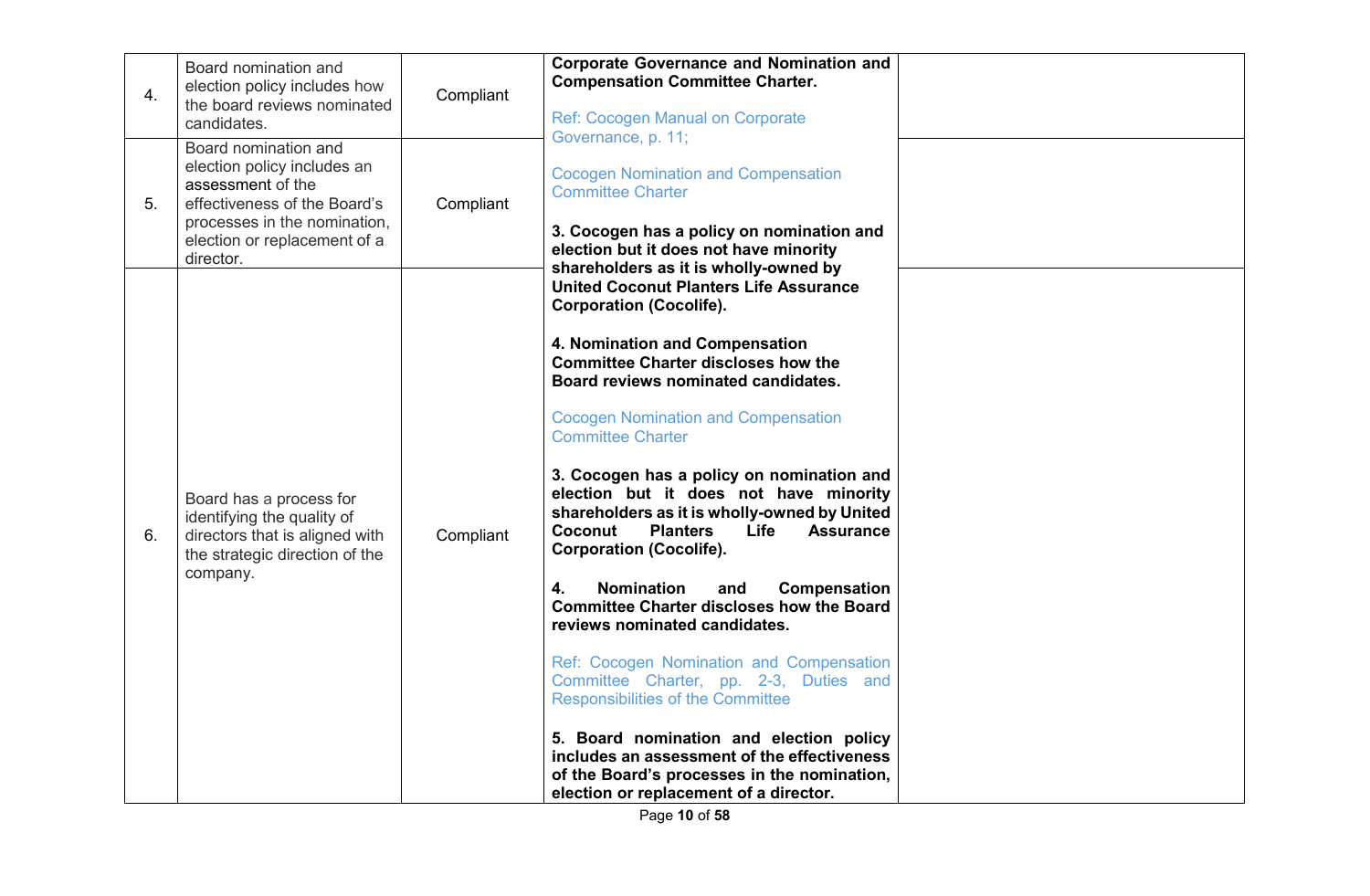|    |                                                                                                                                                                           |           | <b>The</b><br><b>Nomination</b><br>Compensation<br>and<br>Committee Charter provides that the<br><b>Committee shall annually review and assess</b><br>the adequacy of the Charter and recommend<br>any proposed changes to the Board for<br>approval. |  |
|----|---------------------------------------------------------------------------------------------------------------------------------------------------------------------------|-----------|-------------------------------------------------------------------------------------------------------------------------------------------------------------------------------------------------------------------------------------------------------|--|
|    |                                                                                                                                                                           |           | Ref: Cocogen Nomination and Compensation<br><b>Committee Charter</b>                                                                                                                                                                                  |  |
|    |                                                                                                                                                                           |           | 6. Board has a process for identifying the<br>quality of directors that is aligned with the<br>strategic direction of the Company.                                                                                                                    |  |
|    |                                                                                                                                                                           |           | <b>Manual</b><br>Ref: Cocogen<br>Corporate<br>on<br><b>Specific</b><br><b>Duties</b><br>and<br>Governance,<br>Responsibilities of a Director, Qualifications and<br>Eligibility to Act as Director, pp. 4-5                                           |  |
|    |                                                                                                                                                                           |           | The Board also reviews the candidates as<br>provided for in the Nomination Committee<br>Charter.                                                                                                                                                      |  |
|    |                                                                                                                                                                           |           | <b>Ref: Cocogen Nomination and Compensation</b><br><b>Committee Charter</b>                                                                                                                                                                           |  |
|    | <b>Recommendation 2.7</b>                                                                                                                                                 |           |                                                                                                                                                                                                                                                       |  |
| 1. | Board has overall<br>responsibility in ensuring that<br>there is a group-wide policy<br>and system governing<br>related party transactions<br>(RPTs) and other unusual or | Compliant | Provide information on or reference to a<br>document containing the company's policy on<br>related party transaction, including policy on<br>review and approval of significant RPTs.                                                                 |  |
|    | infrequently occurring<br>transactions.                                                                                                                                   |           | Identify transactions that were approved<br>pursuant to the policy.                                                                                                                                                                                   |  |
| 2. | RPT policy includes<br>appropriate review and<br>approval of material RPTs,<br>which guarantee fairness                                                                   | Compliant | The Corporate Governance and Related<br>Party Transactions Committee evaluates<br>relations between and among businesses                                                                                                                              |  |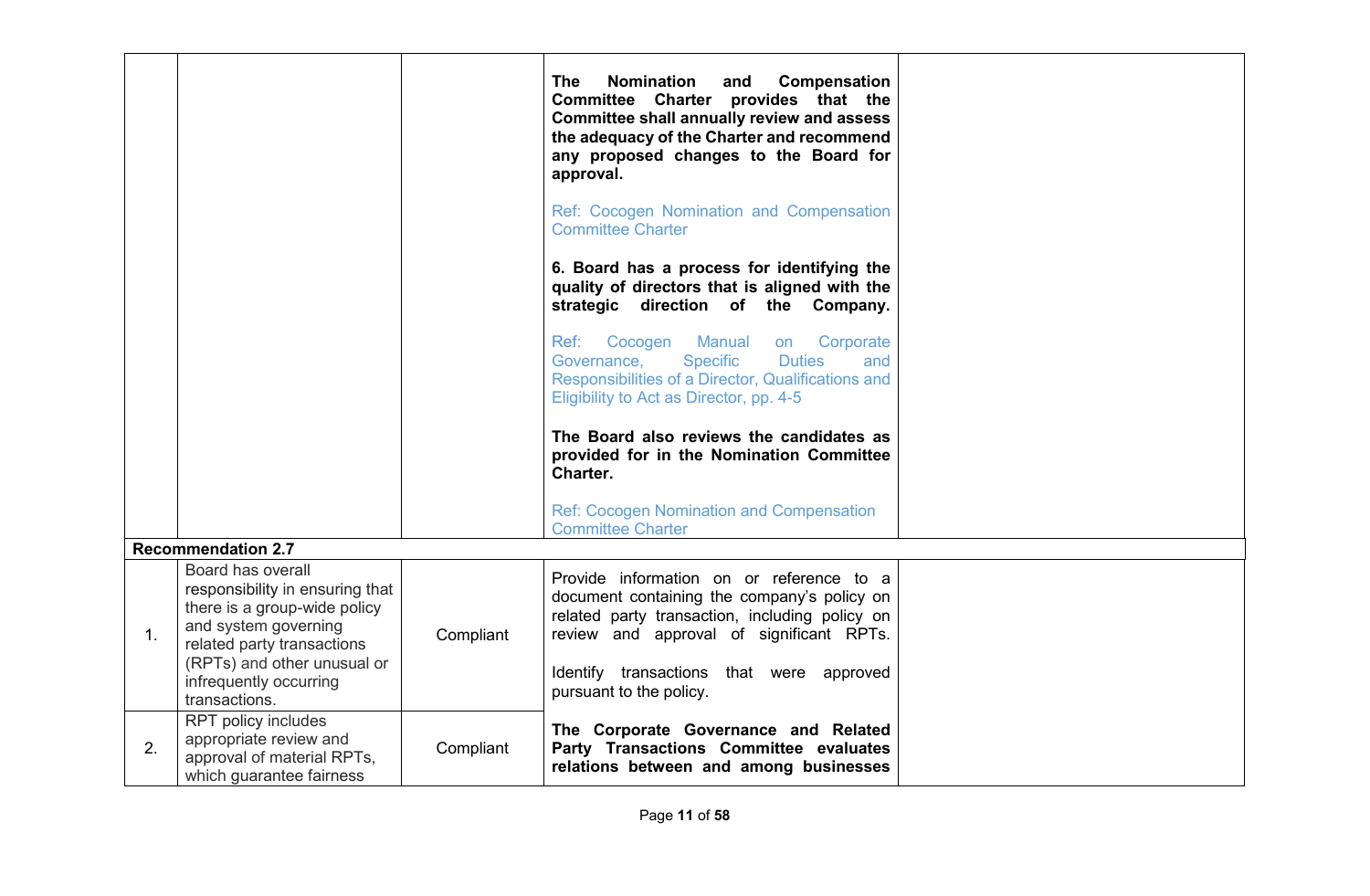|    | and transparency of the<br>transactions.                                                    |           | and counterparties to ensure that all related<br>parties are identified and monitored. The<br>Committee evaluates all material RPTs to<br>ensure that the terms are no less favorable |  |
|----|---------------------------------------------------------------------------------------------|-----------|---------------------------------------------------------------------------------------------------------------------------------------------------------------------------------------|--|
|    |                                                                                             |           | than the terms generally available to an<br>unrelated third party under the same<br>circumstances, and that no corporate<br>misappropriated<br>resources<br>are<br>or<br>misapplied.  |  |
| 3. | RPT policy encompasses all<br>entities within the group,<br>taking into account their size, | Compliant | The Company identifies the material or<br>significant RPTs in its 2021<br>Audited<br>Financial Statement (2021 AFS).                                                                  |  |
|    | structure, risk profile and<br>complexity of operations.                                    |           | <b>Ref: Cocogen Corporate Governance and</b><br><b>Related Party Transactions Committee</b><br>Charter:                                                                               |  |
|    |                                                                                             |           | Ref: Cocogen Corporate Governance and<br><b>Related Party Transactions Committee</b><br>Charter:                                                                                      |  |
|    |                                                                                             |           | <b>Cocogen Audited Financial Statement 2021</b>                                                                                                                                       |  |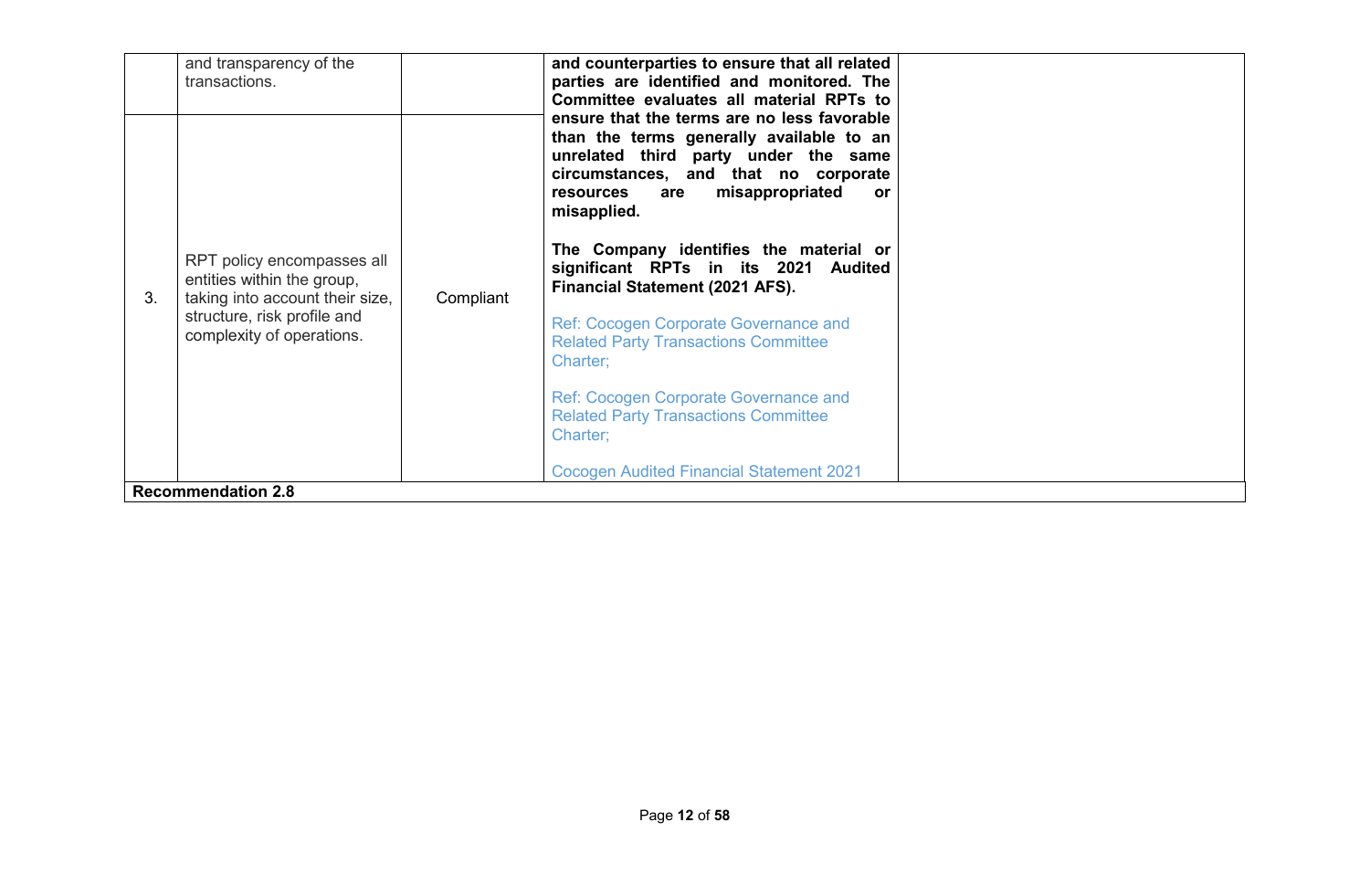| 1. | Board is primarily<br>responsible for approving the<br>selection of Management led<br>by the Chief Executive<br>Officer (CEO) and the heads<br>of the other control functions<br>(Chief Risk Officer, Chief<br>Compliance Officer and<br>Chief Audit Executive). | Compliant | Provide information on or reference to a<br>document containing the Board's policy and<br>responsibility for approving the selection of<br>management.<br>The Board is primarily responsible for<br>approving the selection of Management.<br><b>Ref: Cocogen Manual on Corporate</b><br>Governance, pp. 3-4, 7-9, Responsibilities,<br>Duties and Functions of the Board<br>Identify the Management team appointed.<br>1. President - Atty. Darren M. De Jesus<br>2. Chief Risk Officer - Atty. Augusto M.<br>Perez, Jr.<br>3. Compliance Officer - Atty. Jose Mari<br>Carlo D. Lacas<br>4. Corporate Treasurer - Atty. Deodar Lovell<br>C. Bautista<br><b>Ref: Cocogen Annual Report 2021</b> |  |
|----|------------------------------------------------------------------------------------------------------------------------------------------------------------------------------------------------------------------------------------------------------------------|-----------|-------------------------------------------------------------------------------------------------------------------------------------------------------------------------------------------------------------------------------------------------------------------------------------------------------------------------------------------------------------------------------------------------------------------------------------------------------------------------------------------------------------------------------------------------------------------------------------------------------------------------------------------------------------------------------------------------|--|
|----|------------------------------------------------------------------------------------------------------------------------------------------------------------------------------------------------------------------------------------------------------------------|-----------|-------------------------------------------------------------------------------------------------------------------------------------------------------------------------------------------------------------------------------------------------------------------------------------------------------------------------------------------------------------------------------------------------------------------------------------------------------------------------------------------------------------------------------------------------------------------------------------------------------------------------------------------------------------------------------------------------|--|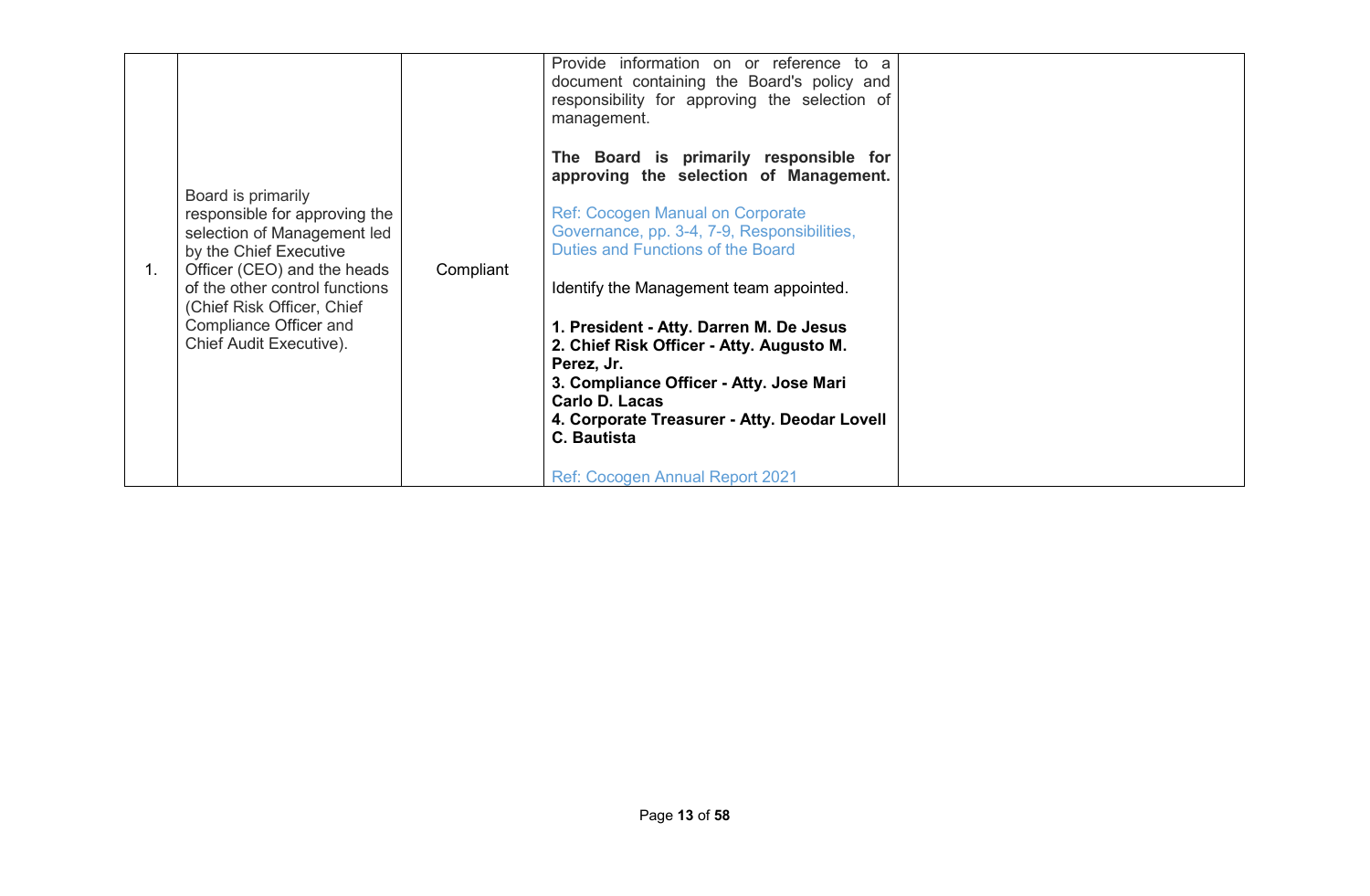| 2. | Board is primarily<br>responsible for assessing<br>the performance of<br>Management led by the<br><b>Chief Executive Officer</b><br>(CEO) and the heads of the<br>other control functions (Chief<br>Risk Officer, Chief<br>Compliance Officer and<br>Chief Audit Executive). | Compliant | document containing the Board's policy and<br>responsibility for assessing the performance of<br>management.<br>Provide information on the assessment process<br>and indicate frequency of assessment of<br>performance.<br>The Board is primarily responsible for<br>assessing the performance of Management<br>and heads of the other control functions/<br>senior management. While there is no<br>official policy for assessing the performance<br>of Management, the Board regularly reviews<br><b>Management/other</b><br>control<br>functions'<br>performance through various reports<br>presented monthly during the Board<br>meetings (e.g., Financial Report, President's<br>Report, etc.), taking into consideration the<br>duties and responsibilities of the key officers<br>mandated<br>under<br>the<br>By-Laws.<br>as<br>Ref:<br>Cocogen Manual<br>Corporate<br>on<br>Governance, pp. 3-4;<br><b>Excerpts of Minutes of Board Meetings;</b><br>Provide information on or reference to a<br>document containing the Board's policy and<br>responsibility for assessing the performance of<br>management.<br>Provide information on the assessment process<br>and indicate frequency of assessment of<br>performance.<br>The Board is primarily responsible for<br>assessing the performance of Management<br>and heads of the other control functions/ |  |
|----|------------------------------------------------------------------------------------------------------------------------------------------------------------------------------------------------------------------------------------------------------------------------------|-----------|----------------------------------------------------------------------------------------------------------------------------------------------------------------------------------------------------------------------------------------------------------------------------------------------------------------------------------------------------------------------------------------------------------------------------------------------------------------------------------------------------------------------------------------------------------------------------------------------------------------------------------------------------------------------------------------------------------------------------------------------------------------------------------------------------------------------------------------------------------------------------------------------------------------------------------------------------------------------------------------------------------------------------------------------------------------------------------------------------------------------------------------------------------------------------------------------------------------------------------------------------------------------------------------------------------------------------------------------------------------------|--|
|----|------------------------------------------------------------------------------------------------------------------------------------------------------------------------------------------------------------------------------------------------------------------------------|-----------|----------------------------------------------------------------------------------------------------------------------------------------------------------------------------------------------------------------------------------------------------------------------------------------------------------------------------------------------------------------------------------------------------------------------------------------------------------------------------------------------------------------------------------------------------------------------------------------------------------------------------------------------------------------------------------------------------------------------------------------------------------------------------------------------------------------------------------------------------------------------------------------------------------------------------------------------------------------------------------------------------------------------------------------------------------------------------------------------------------------------------------------------------------------------------------------------------------------------------------------------------------------------------------------------------------------------------------------------------------------------|--|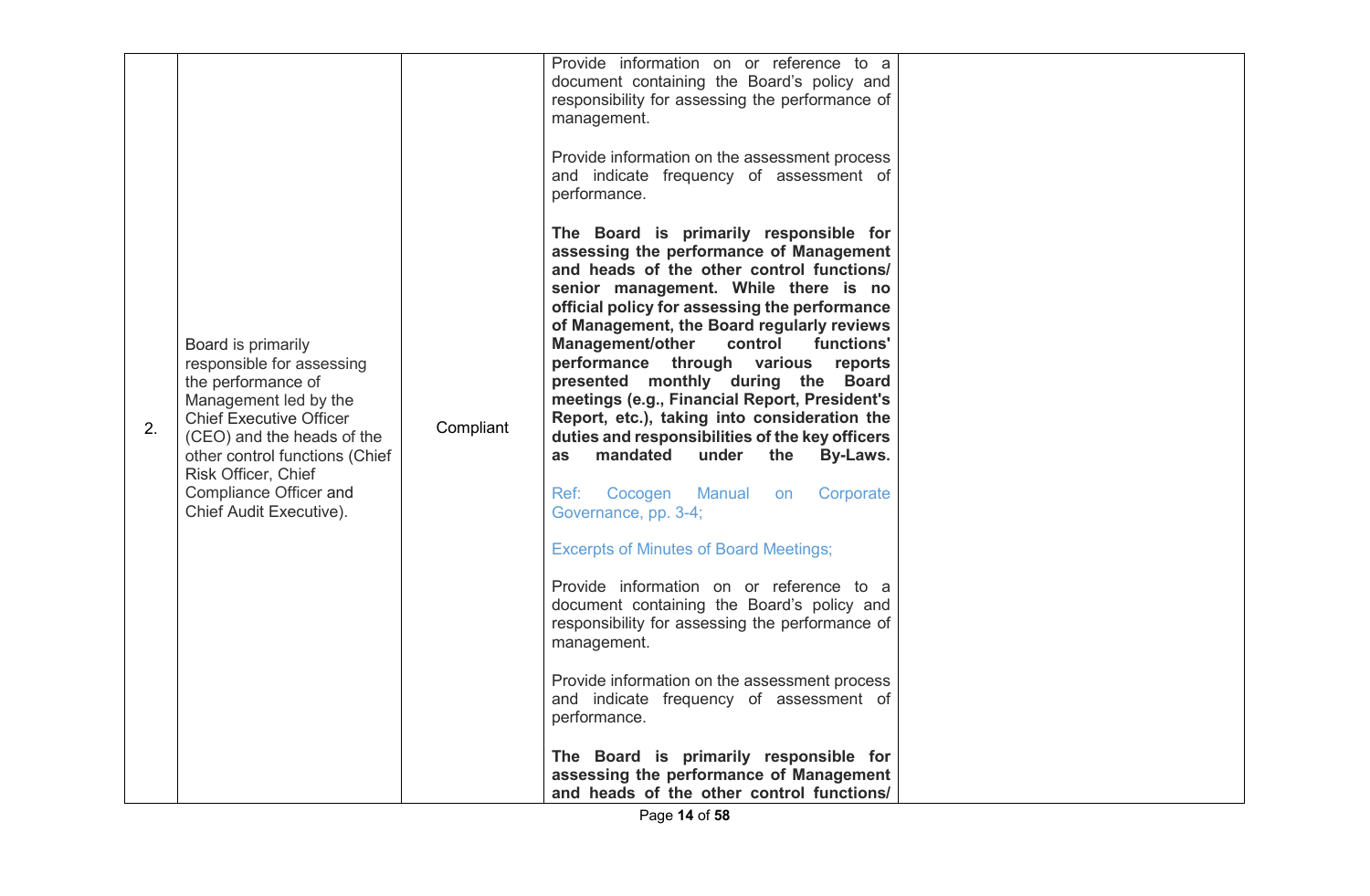|    |                                                                                                                                                                                                                                                     |           | senior management. While there is no<br>official policy for assessing the performance<br>of Management, the Board regularly reviews<br><b>Management/other</b><br>control<br>functions'<br>performance through various reports<br>presented monthly during the Board<br>meetings (e.g., Financial Report, President's<br>Report, etc.), taking into consideration the<br>duties and responsibilities of the key officers<br>as mandated under the By-Laws.<br><b>Ref: Cocogen Manual on Corporate</b><br>Governance, pp. 3-4;<br><b>Excerpts of Minutes of Board Meetings;</b><br><b>Cocogen Amended By-Laws</b> |  |
|----|-----------------------------------------------------------------------------------------------------------------------------------------------------------------------------------------------------------------------------------------------------|-----------|------------------------------------------------------------------------------------------------------------------------------------------------------------------------------------------------------------------------------------------------------------------------------------------------------------------------------------------------------------------------------------------------------------------------------------------------------------------------------------------------------------------------------------------------------------------------------------------------------------------|--|
|    | <b>Recommendation 2.9</b>                                                                                                                                                                                                                           |           |                                                                                                                                                                                                                                                                                                                                                                                                                                                                                                                                                                                                                  |  |
| 1. | Board establishes an<br>effective performance<br>management framework that<br>ensures that Management,<br>including the Chief Executive<br>Officer performance is at par<br>with the standards set by the<br><b>Board and Senior</b><br>Management. | Compliant | Provide information on or link/reference to a<br>document containing the Board's performance<br>management framework for management and<br>personnel.<br>ensure that the performance<br>To<br>of<br>Management is at par with the standards set<br>by the Board, Cocogen has its Performance                                                                                                                                                                                                                                                                                                                     |  |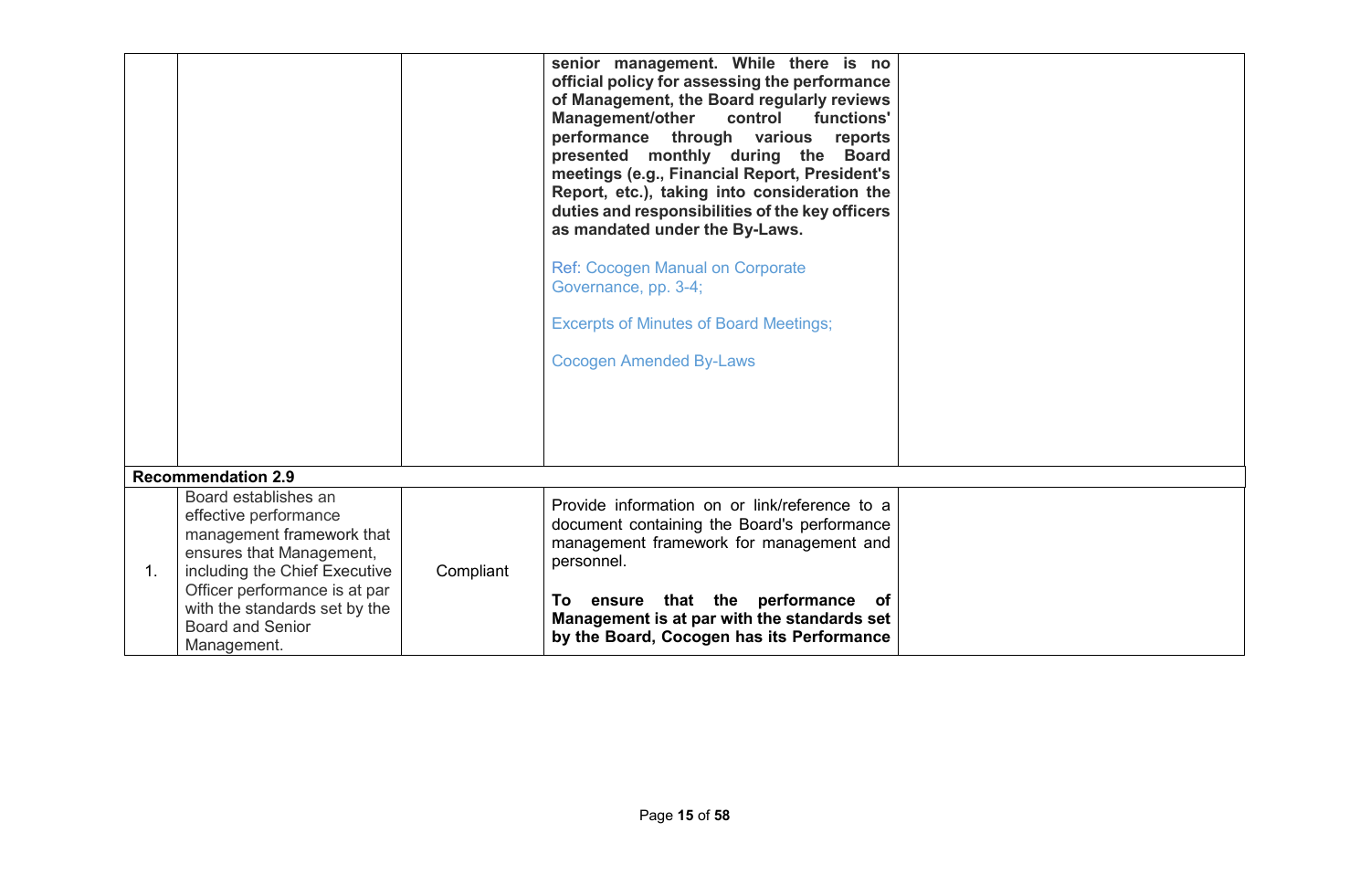| 2. | Board establishes an<br>effective performance<br>management framework that<br>ensures that personnel's<br>performance is at par with<br>the standards set by the<br><b>Board and Senior</b><br>Management. | Compliant | Management and Appraisal Guidelines<br>according to division, department, and<br>section.<br>All officers are required to submit a<br><b>Performance</b><br>Appraisal<br><b>Report</b><br>for<br><b>Assessment</b><br>of<br>the<br><b>Departmental</b><br>Performance as well as the Officer by the HR<br>Department and the Office of the President.<br>All personnel are likewise required to submit<br>said Report for Assessment of the Unit's<br>performance by the officer, as well as the HR<br>Department.<br>Ref: Cocogen Organizational Unit Performance<br><b>Appraisal Guidelines</b> |  |
|----|------------------------------------------------------------------------------------------------------------------------------------------------------------------------------------------------------------|-----------|---------------------------------------------------------------------------------------------------------------------------------------------------------------------------------------------------------------------------------------------------------------------------------------------------------------------------------------------------------------------------------------------------------------------------------------------------------------------------------------------------------------------------------------------------------------------------------------------------|--|
|    | <b>Recommendation 2.10</b>                                                                                                                                                                                 |           |                                                                                                                                                                                                                                                                                                                                                                                                                                                                                                                                                                                                   |  |
| 1. | Board oversees that an<br>appropriate internal control<br>system is in place.                                                                                                                              | Compliant | Provide information on or link/ reference to a<br>document showing the Board's responsibility for<br>overseeing that an appropriate internal control<br>system is in place and what is included in the<br>internal control system.                                                                                                                                                                                                                                                                                                                                                                |  |
| 2. | The internal control system<br>includes a mechanism for<br>monitoring and managing<br>potential conflict of interest<br>of the Management,<br>members and shareholders.                                    | Compliant | 1. The Board oversees that an appropriate<br>internal control system is in place through<br>the creation of a Board-level Audit<br><b>Committee and an Internal Audit Department</b><br>that reports directly to the said committee.<br>Ref: Cocogen Audit Committee Charter<br>2. The Internal Audit Committee adopted a<br>risk-based approach that includes the<br>monitoring and managing of potential<br>conflicts of interest.<br>Ref: Cocogen Internal Audit Department<br><b>Charter</b>                                                                                                  |  |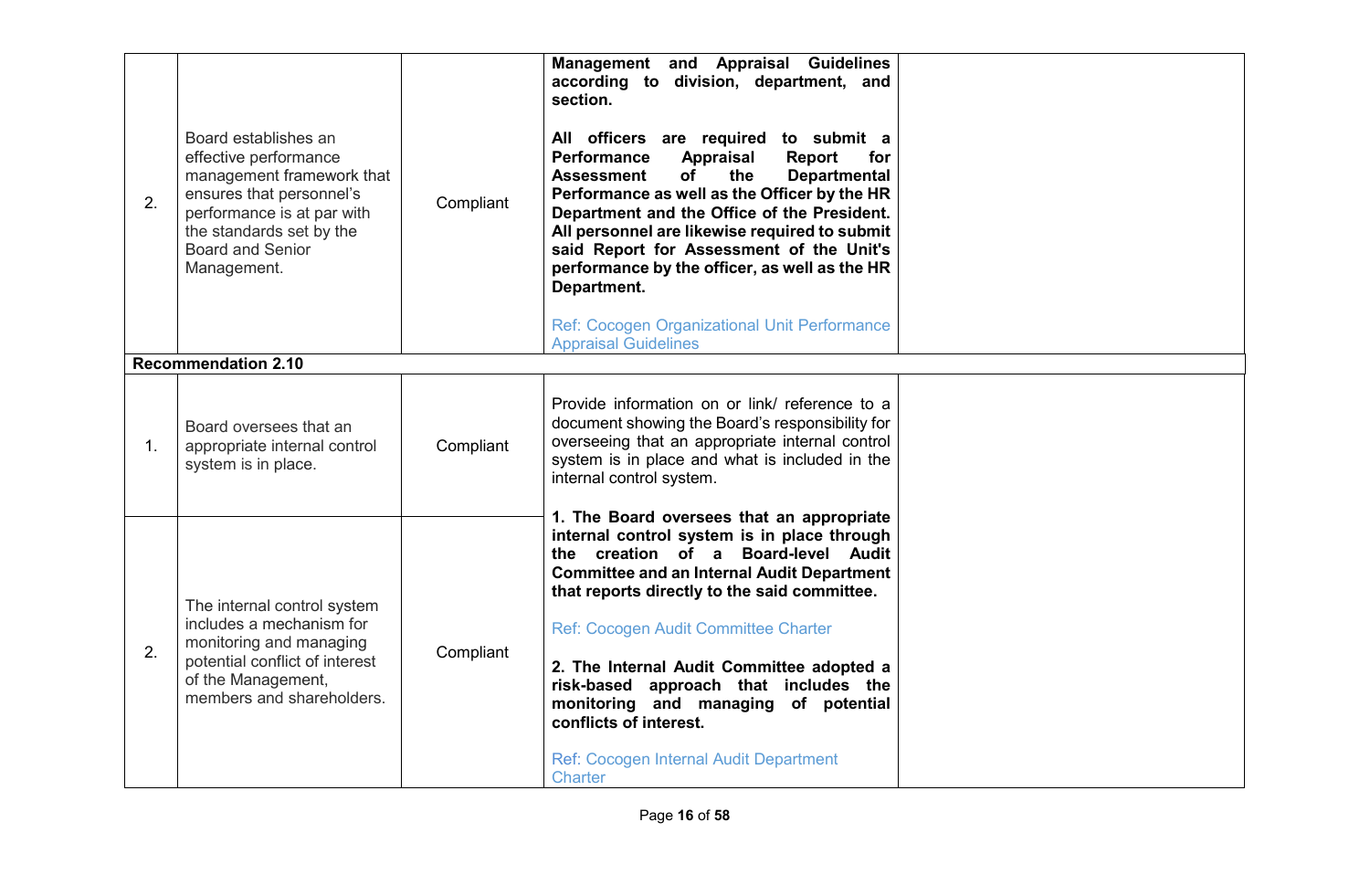| 3. | Board approves the Internal<br>Audit Charter.<br><b>Recommendation 2.11</b>                                                                                                               | Compliant | Provide reference or link to the company's<br>Internal Audit Charter.<br>The Internal Audit Charter is approved by the<br>Board and is uploaded on the Company<br>website and employee portal.<br>Ref: Cocogen Internal Audit Department<br><b>Charter</b>                                                                                                                                                                                                                                                                                                                                                                                                               |  |
|----|-------------------------------------------------------------------------------------------------------------------------------------------------------------------------------------------|-----------|--------------------------------------------------------------------------------------------------------------------------------------------------------------------------------------------------------------------------------------------------------------------------------------------------------------------------------------------------------------------------------------------------------------------------------------------------------------------------------------------------------------------------------------------------------------------------------------------------------------------------------------------------------------------------|--|
|    |                                                                                                                                                                                           |           |                                                                                                                                                                                                                                                                                                                                                                                                                                                                                                                                                                                                                                                                          |  |
| 1. | Board oversees that the<br>company has in place a<br>sound enterprise risk<br>management (ERM)<br>framework to effectively<br>identify, monitor, assess and<br>manage key business risks. | Compliant | Provide information on or link/ reference to a<br>document showing the Board's oversight<br>responsibility on the establishment of a sound<br>enterprise risk management framework and<br>how the board was guided by the framework.<br>Provide proof of effectiveness of risk<br>management strategies, if any.<br>1. The Board oversees that the Company has<br>in place a sound enterprise risk management<br>(ERM) framework. The Risk Oversight<br>Committee conducts regular discussions on<br>the Company's current risk exposure based<br>on regular management reports and<br>assesses how the concerned units or offices<br>can avoid or mitigate these risks. |  |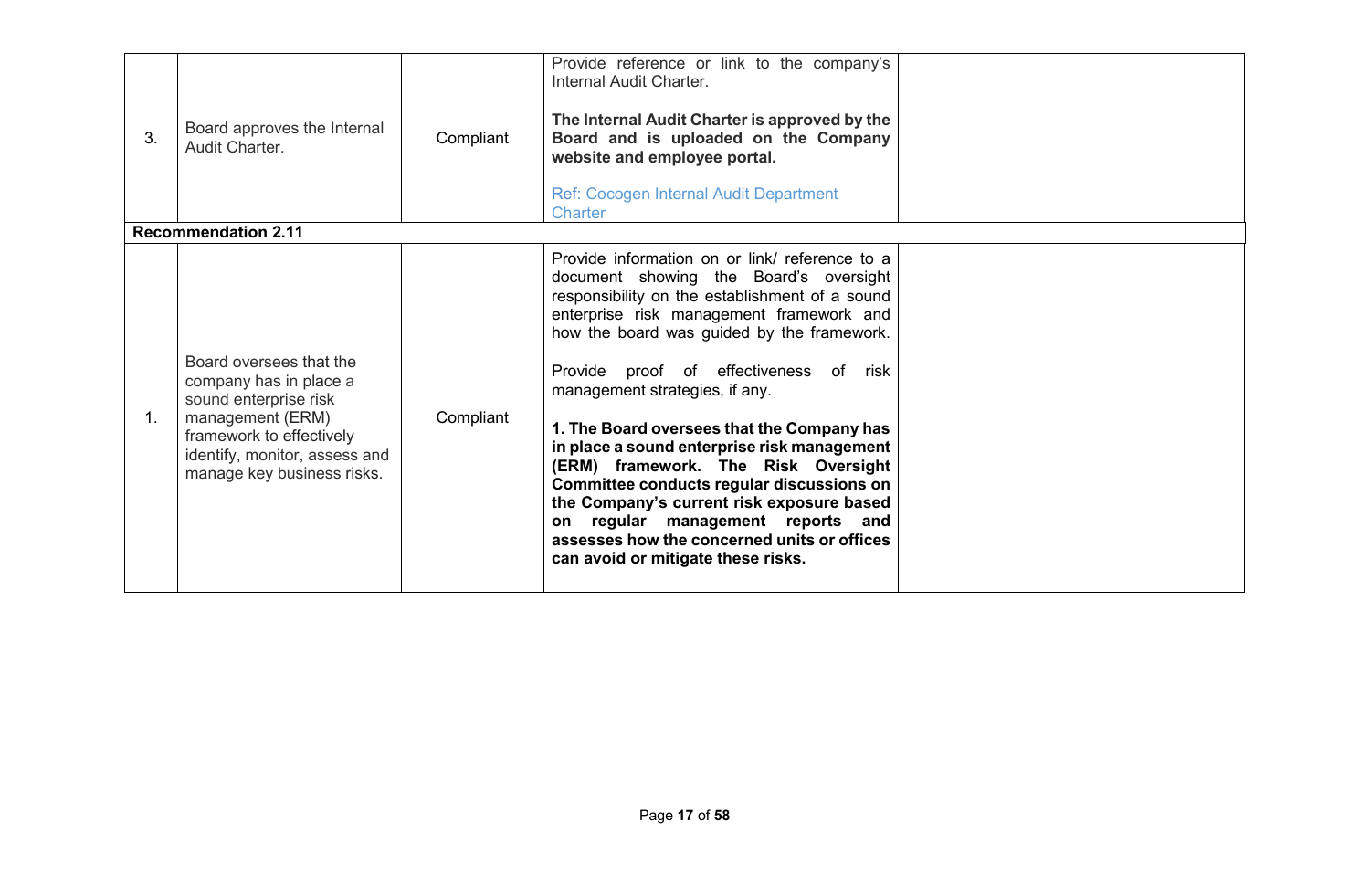| 2.                                                                                                                                                                                                                                                                                                                                                                                                                                                                                       | The risk management<br>framework guides the Board<br>in identifying units/business<br>lines and enterprise-level<br>risk exposures, as well as<br>the effectiveness of risk<br>management strategies. | Compliant | Ref: Cocogen Risk Oversight Committee<br>Charter<br>2. Cocogen's ERM framework guides the<br>Board in identifying risk exposures, as well<br>as the effectiveness of risk management<br>strategies. The Risk Oversight Committee<br>develops strategies for managing and<br>controlling the identified priority areas. It<br>identifies practical methods to avoid and<br>mitigate the impact of risk, including the<br>allocation of resources to priority areas.<br>Ref: Cocogen Risk Oversight Committee<br>Charter |  |  |
|------------------------------------------------------------------------------------------------------------------------------------------------------------------------------------------------------------------------------------------------------------------------------------------------------------------------------------------------------------------------------------------------------------------------------------------------------------------------------------------|-------------------------------------------------------------------------------------------------------------------------------------------------------------------------------------------------------|-----------|------------------------------------------------------------------------------------------------------------------------------------------------------------------------------------------------------------------------------------------------------------------------------------------------------------------------------------------------------------------------------------------------------------------------------------------------------------------------------------------------------------------------|--|--|
|                                                                                                                                                                                                                                                                                                                                                                                                                                                                                          | <b>Recommendation 2.12</b>                                                                                                                                                                            |           |                                                                                                                                                                                                                                                                                                                                                                                                                                                                                                                        |  |  |
| 1.                                                                                                                                                                                                                                                                                                                                                                                                                                                                                       | Board has a Board Charter<br>that formalizes and clearly<br>states its roles,<br>responsibilities and<br>accountabilities in carrying<br>out its fiduciary duties.                                    | Compliant | Provide link to the company's website where the<br>Board Charter is disclosed.<br>Cocogen does not have a Board Charter;<br>however, the Company's Manual on<br>Corporate Governance provides for the<br>same.<br>The Manual on Corporate Governance<br>clearly states the Responsibilities, Duties<br>and Functions of the Board. This Manual is                                                                                                                                                                      |  |  |
| 2.                                                                                                                                                                                                                                                                                                                                                                                                                                                                                       | Board Charter serves as a<br>guide to the directors in the<br>performance of their<br>functions.                                                                                                      | Compliant |                                                                                                                                                                                                                                                                                                                                                                                                                                                                                                                        |  |  |
| 3.                                                                                                                                                                                                                                                                                                                                                                                                                                                                                       | Board Charter is publicly<br>available and posted on the<br>company's website.                                                                                                                        | Compliant | publicly available and posted on the<br>Company's website.<br>Corporate<br>Cocogen<br>Manual<br>Ref:<br>on<br>Governance, pp. 3-9                                                                                                                                                                                                                                                                                                                                                                                      |  |  |
|                                                                                                                                                                                                                                                                                                                                                                                                                                                                                          |                                                                                                                                                                                                       |           |                                                                                                                                                                                                                                                                                                                                                                                                                                                                                                                        |  |  |
| Principle 3: Board committees should be set up to the extent possible to support the effective performance of the Board's functions, particularly with<br>respect to audit, risk management, related party transactions, and other key corporate governance concerns, such as nomination and remuneration. The<br>composition, functions and responsibilities of all committees established should be contained in a publicly available Committee Charters.<br><b>Recommendation 3.1</b> |                                                                                                                                                                                                       |           |                                                                                                                                                                                                                                                                                                                                                                                                                                                                                                                        |  |  |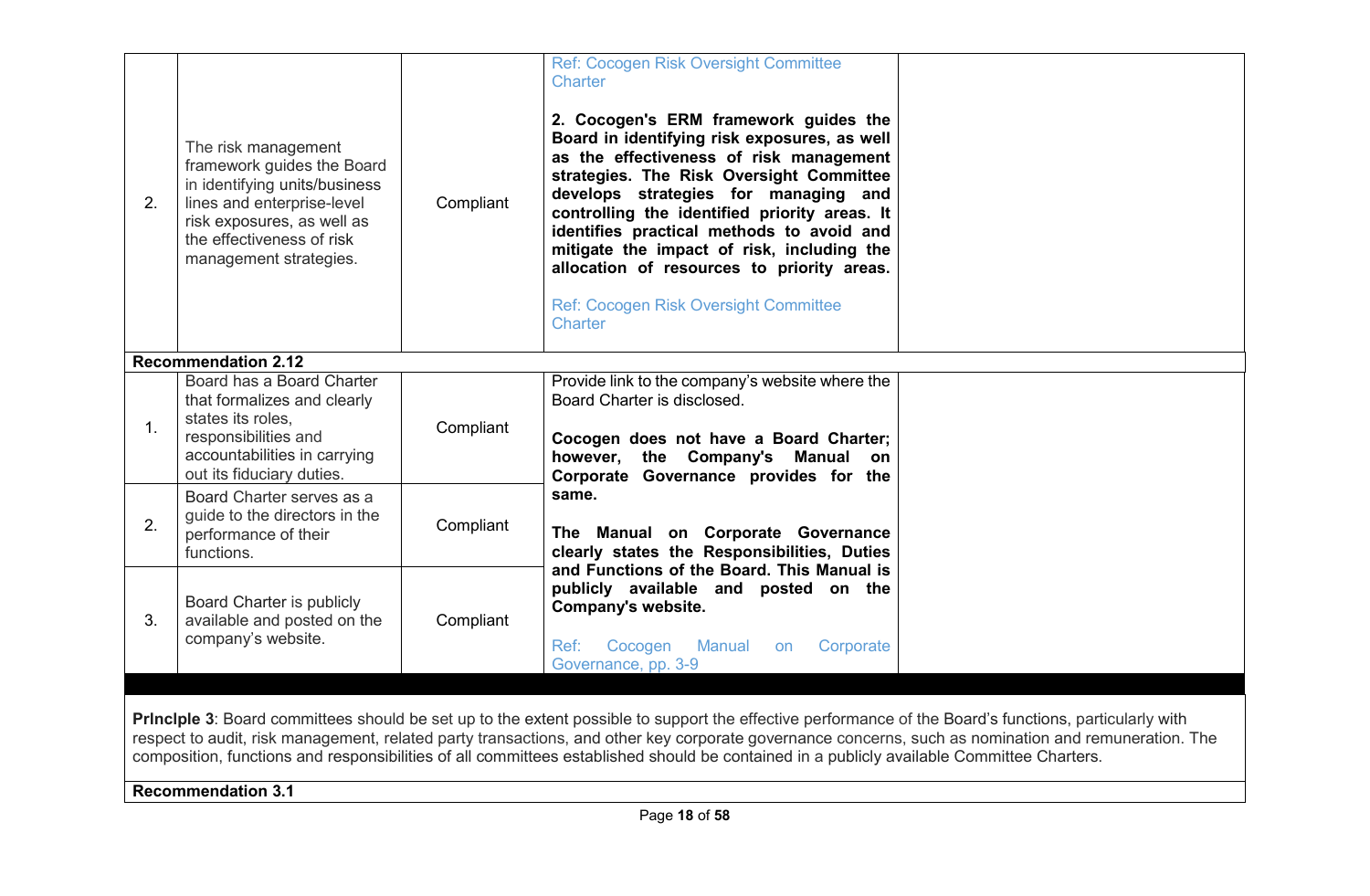| 1. | Board establishes board<br>committees that focus on<br>specific board functions to<br>aid in the optimal<br>performance of its roles and<br>responsibilities.                                                                                                 | Compliant | Provide information or link/reference to a<br>document containing information on all the<br>board committees established by the company<br>The Board establishes Board committees<br>that focus on specific Board functions to aid<br>in the optimal performance of its roles and<br>responsibilities.<br>Ref:<br><b>Committee Charters:</b><br>> Audit Committee<br>> Nomination and Compensation Committee<br>> Corporate Governance and Related Party<br><b>Transactions Committee</b><br>> Risk Oversight Committee<br>> Executive Committee<br>> Legal Oversight Committee            |  |
|----|---------------------------------------------------------------------------------------------------------------------------------------------------------------------------------------------------------------------------------------------------------------|-----------|--------------------------------------------------------------------------------------------------------------------------------------------------------------------------------------------------------------------------------------------------------------------------------------------------------------------------------------------------------------------------------------------------------------------------------------------------------------------------------------------------------------------------------------------------------------------------------------------|--|
|    | <b>Recommendation 3.2</b>                                                                                                                                                                                                                                     |           |                                                                                                                                                                                                                                                                                                                                                                                                                                                                                                                                                                                            |  |
| 1. | Board establishes an Audit<br>Committee to enhance its<br>oversight capability over the<br>company's financial<br>reporting, internal control<br>system, internal and external<br>audit processes, and<br>compliance with applicable<br>laws and regulations. | Compliant | Provide information or link/reference to a<br>document containing information on the Audit<br>Committee, including its functions.<br>Indicate if it is the Audit Committee's<br>responsibility to recommend the appointment<br>and removal of the company's external auditor.<br>The Board has established an Audit<br>Committee.<br><b>Its</b><br>functions<br>and<br>responsibilities are indicated in the Audit<br>Committee Charter, which includes the<br>recommendation of the appointment and<br>removal of the Company's external auditor.<br>Ref: Cocogen Audit Committee Charter |  |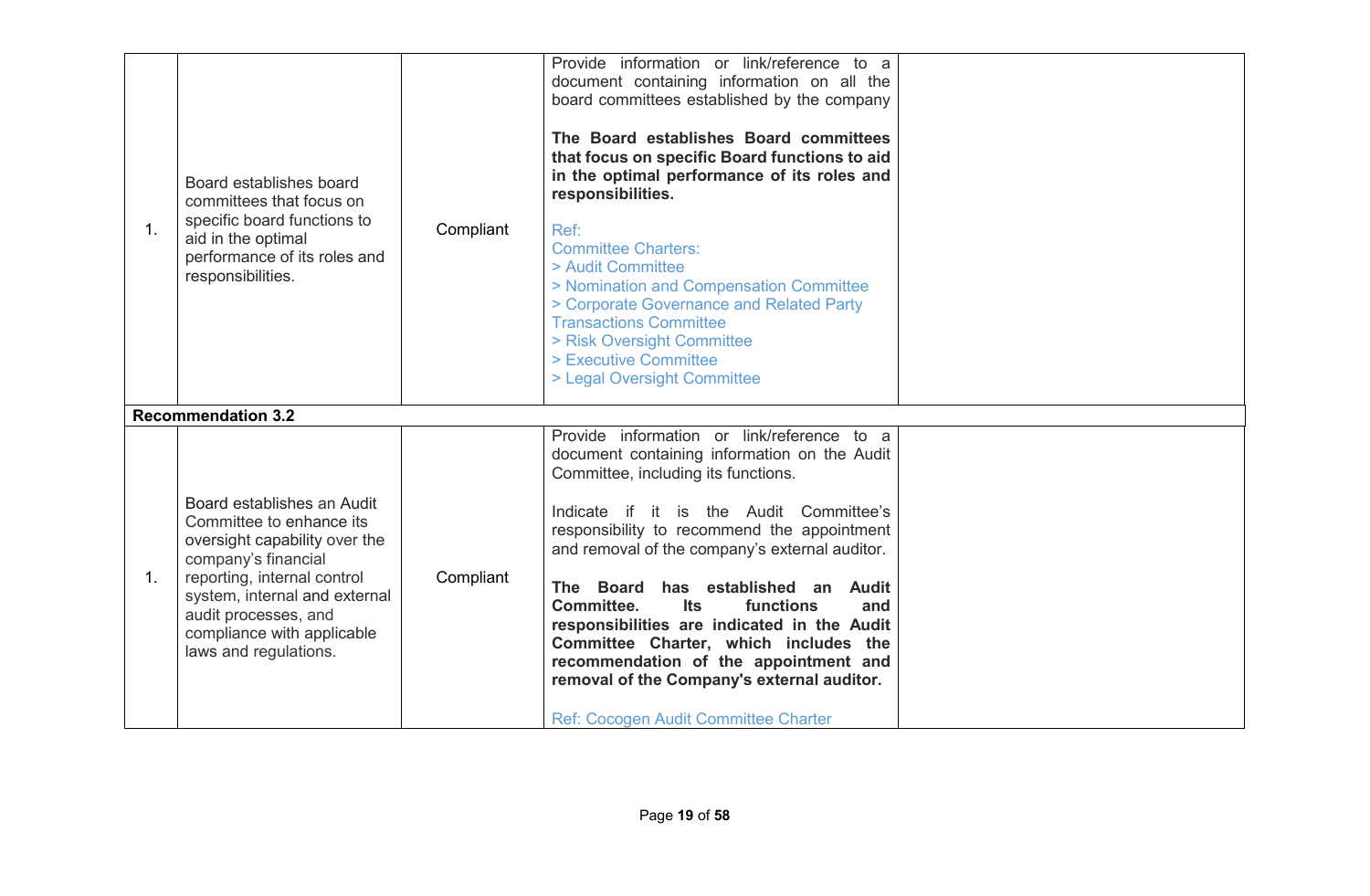| 2.               | Audit Committee is<br>composed of at least three<br>appropriately qualified non-<br>executive directors, the<br>majority of whom, including<br>the Chairman is<br>independent. | Compliant | Provide information or link/reference to a<br>document containing information on the<br>members of the Audit Committee, including their<br>qualifications and type of directorship.<br>The Audit Committee is composed of nine<br>qualified directors. Among whom, five are<br>independent<br>directors,<br>including<br>the<br>Chairman.<br><b>Ref: Certification on Board and Committee</b><br>Composition as of 31 December 2021;<br><b>Cocogen Annual Report 2021</b>                         |  |
|------------------|--------------------------------------------------------------------------------------------------------------------------------------------------------------------------------|-----------|---------------------------------------------------------------------------------------------------------------------------------------------------------------------------------------------------------------------------------------------------------------------------------------------------------------------------------------------------------------------------------------------------------------------------------------------------------------------------------------------------|--|
| 3.               | All the members of the<br>committee have relevant<br>background, knowledge,<br>skills, and/or experience in<br>the areas of accounting,<br>auditing and finance.               | Compliant | Provide information or link/reference to a<br>document containing information on the<br>background,<br>knowledge,<br>skills,<br>and/or<br>experience of the members of the Audit<br>Committee.<br>The members of the Audit Committee have<br>the necessary background, knowledge,<br>skills, and experience in the areas of<br>accounting, auditing, and finance.<br>Ref: Annual Report 2021, BOD Biography;<br><b>Certification on Board and Committee</b><br>Composition as of 31 December 2021 |  |
| $\overline{4}$ . | The Chairman of the Audit<br>Committee is not the<br>Chairman of the Board or of<br>any other committee.<br><b>Recommendation 3.3</b>                                          | Compliant | Provide information or link/reference to a<br>document containing information on the<br>Chairman of the Audit Committee<br>The Chairman of the Audit Committee is not<br>the Chairman of the Board or of any other<br>committee.<br>Ref: Certification on Board and Committee<br>Composition as of 31 December 2021                                                                                                                                                                               |  |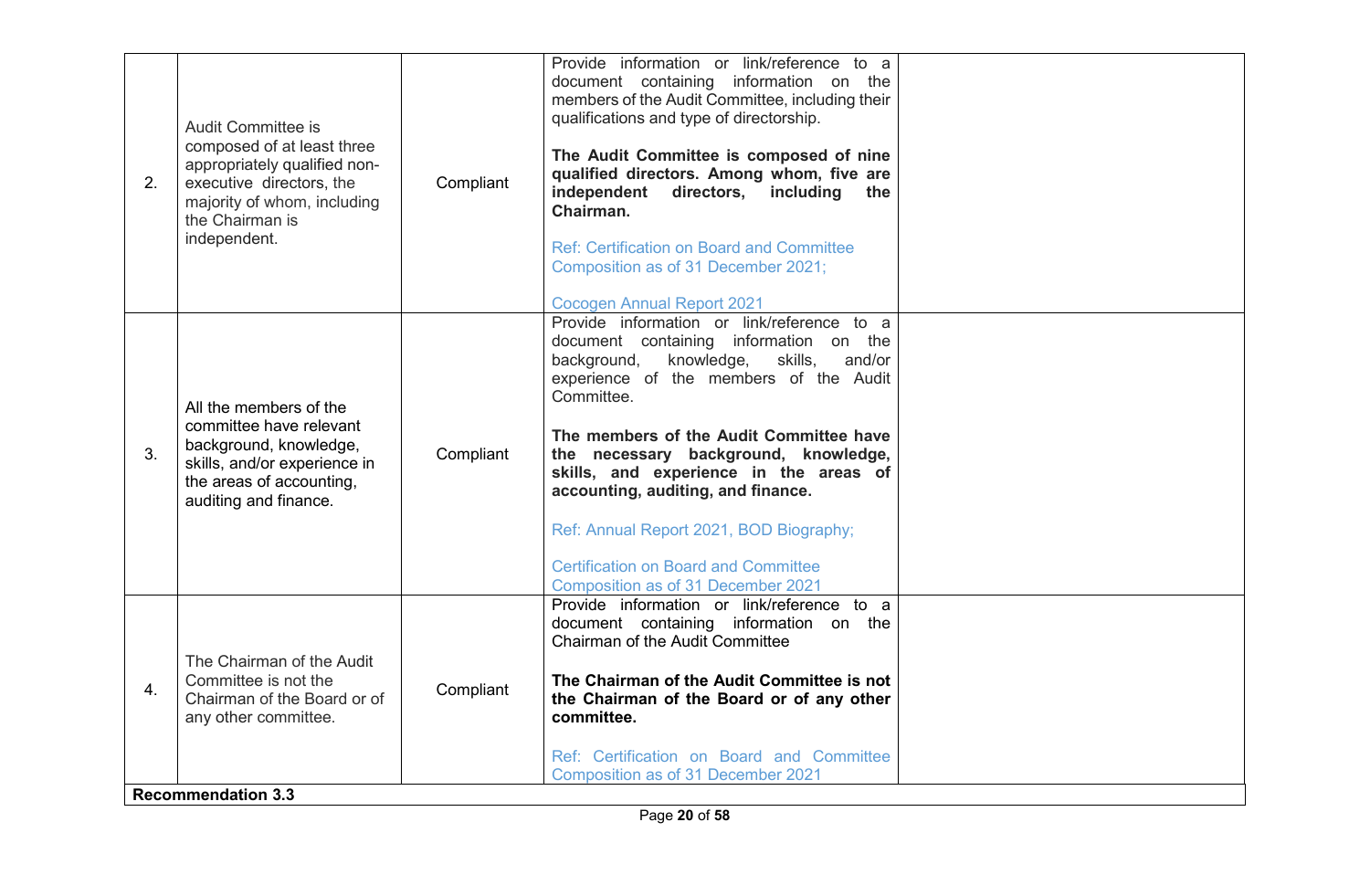| 1 <sub>1</sub> | Board establishes a<br><b>Corporate Governance</b><br>Committee tasked to assist<br>the Board in the<br>performance of its corporate<br>governance responsibilities,<br>including the functions that<br>were formerly assigned to a<br>Nomination and<br><b>Remuneration Committee.</b> | Compliant | Provide information or reference to a document<br>containing information on the Corporate<br>Governance Committee, including its functions.<br>Indicate if the Committee undertook the process<br>of identifying the quality of directors aligned with<br>the company's strategic direction, if applicable.<br><b>Board</b><br>established a Corporate<br>The<br><b>Governance and Related Party Transactions</b><br>Committee.<br>functions<br>Its<br>and<br>responsibilities are indicated in the<br><b>Corporate Governance and Related Party</b><br><b>Transactions Committee Charter.</b><br>Ref: Cocogen Amended By-Laws;<br><b>Cocogen Corporate Governance and Related</b><br><b>Party Transactions Committee Charter</b> |  |
|----------------|-----------------------------------------------------------------------------------------------------------------------------------------------------------------------------------------------------------------------------------------------------------------------------------------|-----------|-----------------------------------------------------------------------------------------------------------------------------------------------------------------------------------------------------------------------------------------------------------------------------------------------------------------------------------------------------------------------------------------------------------------------------------------------------------------------------------------------------------------------------------------------------------------------------------------------------------------------------------------------------------------------------------------------------------------------------------|--|
| 2.             | <b>Corporate Governance</b><br>Committee is composed of<br>at least three members,<br>majority of whom should be<br>independent directors.                                                                                                                                              | Compliant | Provide information or link/reference to a<br>document containing information on the<br>members of the Corporate Governance<br>Committee, including their qualifications and<br>type of directorship.<br>The Corporate Governance and Related<br><b>Party Transactions Committee is composed</b><br>of ten (10) members, six (6) of whom are<br>independent directors,<br>including<br>the<br><b>Chairman of the Committee.</b><br><b>Ref: Certification on Board and Committee</b><br>Composition as of 31 December 2021;<br><b>Cocogen Annual Report 2021</b>                                                                                                                                                                   |  |
| 3.             | Chairman of the Corporate<br>Governance Committee is<br>an independent director.                                                                                                                                                                                                        | Compliant | The Chairman of the Corporate Governance<br>Committee is an independent director.<br>Ref: Certification on Board and Committee<br>Composition as of 31 December 2021                                                                                                                                                                                                                                                                                                                                                                                                                                                                                                                                                              |  |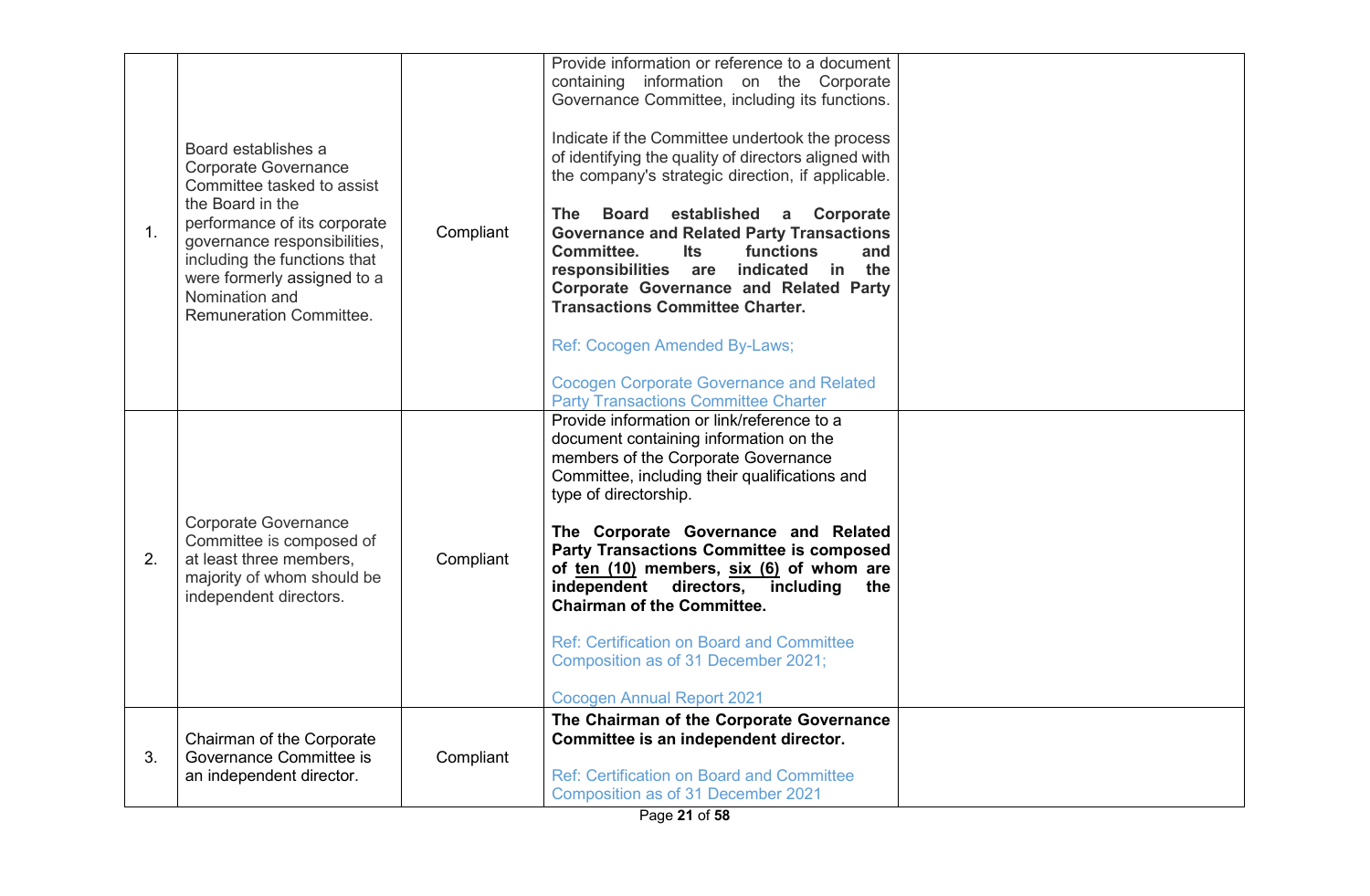|             | <b>Recommendation 3.4</b>                                                                                                                                                                                                                      |           |                                                                                                                                                                                                                                                                                                                                                                                                                                                                                                                                                                                                                                                                                                                                                                                                                                                                            |  |  |
|-------------|------------------------------------------------------------------------------------------------------------------------------------------------------------------------------------------------------------------------------------------------|-----------|----------------------------------------------------------------------------------------------------------------------------------------------------------------------------------------------------------------------------------------------------------------------------------------------------------------------------------------------------------------------------------------------------------------------------------------------------------------------------------------------------------------------------------------------------------------------------------------------------------------------------------------------------------------------------------------------------------------------------------------------------------------------------------------------------------------------------------------------------------------------------|--|--|
| $1_{\cdot}$ | Board establishes a<br>separate Board Risk<br><b>Oversight Committee</b><br>(BROC) that should be<br>responsible for the oversight<br>of a company's Enterprise<br>Risk Management system to<br>ensure its functionality and<br>effectiveness. | Compliant | Provide information or link/reference to a<br>document containing information on the Board<br>Risk Oversight Committee (BROC), including its<br>functions<br>The Board has established a Board Risk<br><b>Oversight Committee.</b><br>Ref: Board Risk Oversight Committee Charter;<br>Cocogen Amended By-Laws, pp. 8                                                                                                                                                                                                                                                                                                                                                                                                                                                                                                                                                       |  |  |
| 2.          | BROC is composed of<br>at least three members, the<br>majority of whom should be<br>independent directors,<br>including the Chairman.                                                                                                          | Compliant | Provide information or link/reference to a<br>document containing information on the<br>members of the BROC, including their<br>qualifications and type of directorship<br>BROC is composed of nine (9) members,<br>four (4) of whom are independent directors,<br>including the Chairman. Considering that<br>the Company only has six (6) independent<br>directors, the Company has strived to<br>reorganize its Board Committees to ensure<br>independent<br>judgment<br>despite<br>this<br>limitation. Presently, the Committee is able<br>to carry out its functions and exercise<br>independent judgment<br>through<br>the<br>supervision of four (4) independent<br>directors, one of whom leads the Committee<br>as its current Chairman.<br>Ref: Certification on Board and Committee<br>Composition as of 31 December 2021;<br><b>Cocogen Annual Report 2021</b> |  |  |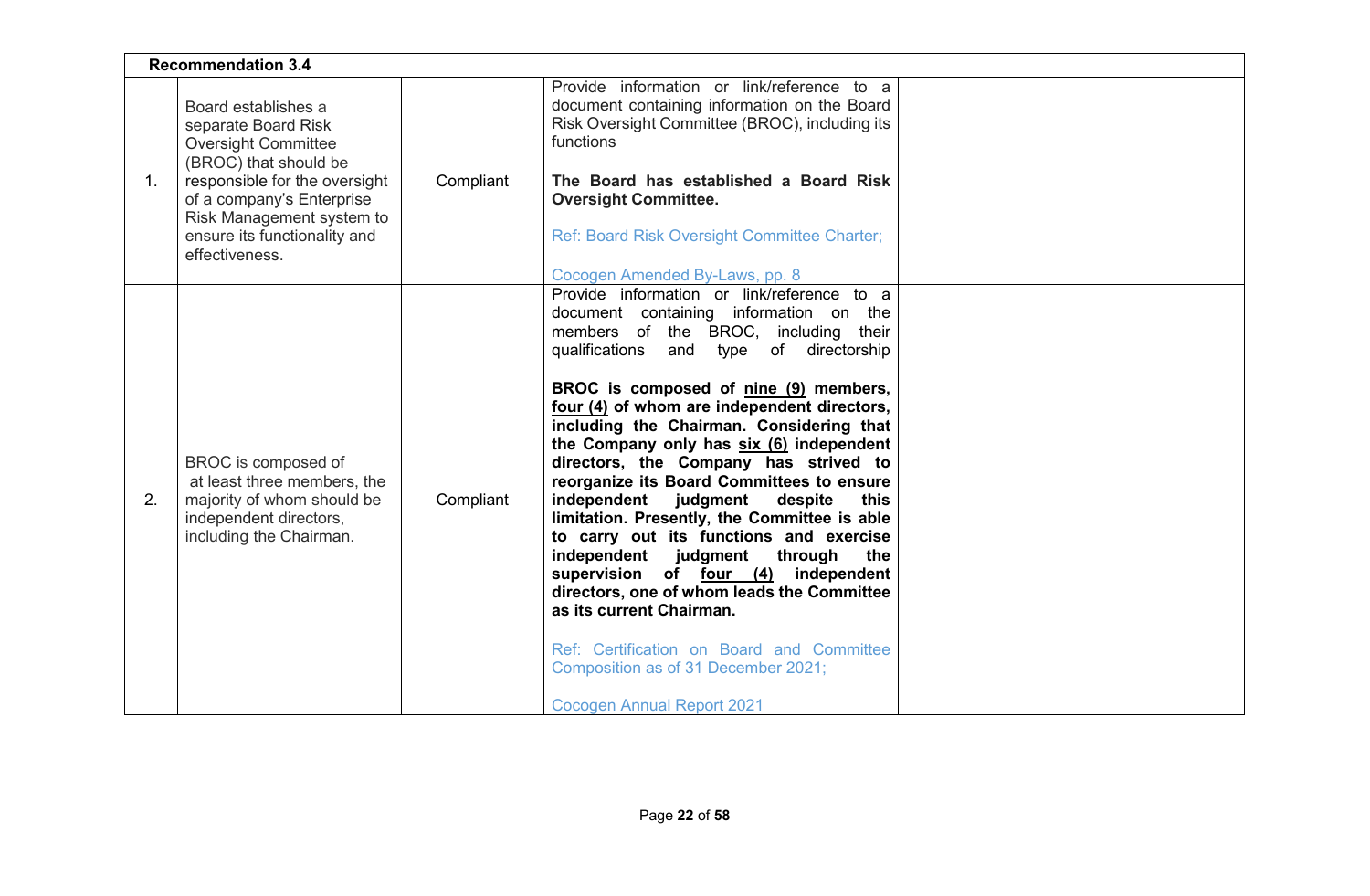| 3. | The Chairman of the BROC<br>is not the Chairman of the<br>Board or of any other<br>committee.                                                                                    | Compliant | Provide information or link/reference to a<br>document containing information on the<br>Chairman of the BROC.<br>The Chairman of the BROC is not the<br>Chairman of the Board nor a chairman of any<br>other committee.<br><b>Ref: Certification on Board and Committee</b><br>Composition as of 31 December 2021                                                                                                                                                                                          |  |
|----|----------------------------------------------------------------------------------------------------------------------------------------------------------------------------------|-----------|------------------------------------------------------------------------------------------------------------------------------------------------------------------------------------------------------------------------------------------------------------------------------------------------------------------------------------------------------------------------------------------------------------------------------------------------------------------------------------------------------------|--|
| 4. | At least one member of the<br>BROC has relevant thorough<br>knowledge and experience<br>on risk and risk<br>management.                                                          | Compliant | Provide information or link/reference to a<br>document containing information on the<br>background, skills, and/or experience of the<br>members of the BROC.<br>The members of the Risk Oversight<br><b>Committee have attended the Executive</b><br><b>Briefing on Digital Transformation</b><br><b>Governance Risk Management</b><br>during the Corporate Governance In-House<br>Training conducted by the Center for Global<br><b>Best Practices.</b><br><b>Ref: Board Training Certifications 2021</b> |  |
|    | <b>Recommendation 3.5</b>                                                                                                                                                        |           |                                                                                                                                                                                                                                                                                                                                                                                                                                                                                                            |  |
| 1. | The Board establishes a<br><b>Related Party Transactions</b><br>(RPT) Committee, which is<br>tasked with reviewing all<br>material related party<br>transactions of the company. | Compliant | Provide information or link/reference to a<br>document containing information on the Related<br>Party Transactions (RPT) Committee, including<br>its functions.<br>The Board has established a Related Party<br>Transactions (RPT) Committee joint with<br><b>Corporate Governance.</b><br>Ref: Cocogen Corporate Governance and<br><b>RPT Committee Charter</b>                                                                                                                                           |  |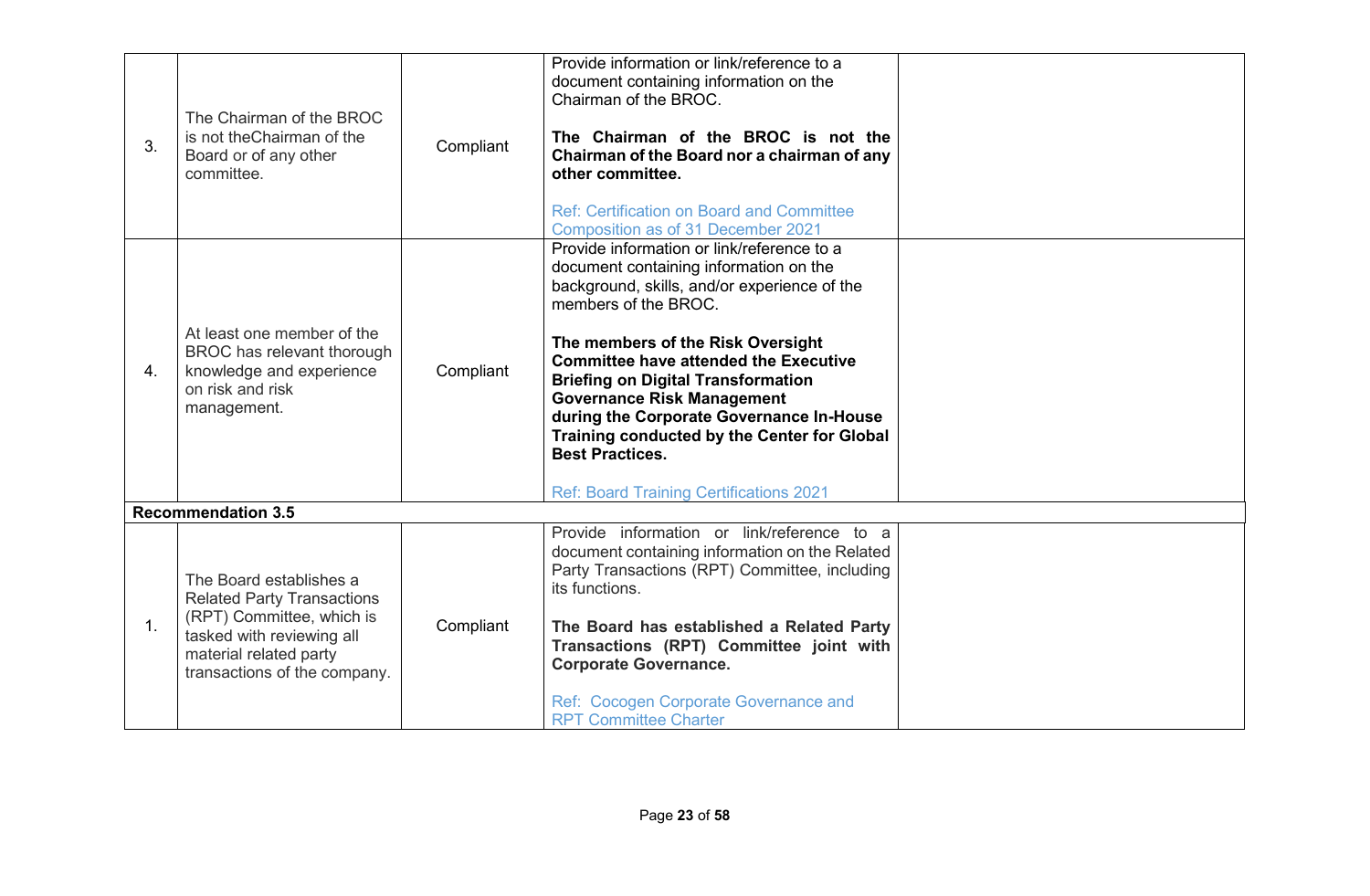| 2. | <b>RPT Committee is</b><br>composed of at least three<br>non-executive directors,<br>majority of whom should be<br>independent, including the<br>Chairman.                                                                    | Compliant | Provide information or link/reference to a<br>document containing information on the<br>members of the RPT Committee, including their<br>qualifications and type of directorship.<br>The Corporate Governance and RPT<br>Committee is composed of ten (10)<br>members, with six (6) independent directors,<br>including the Chairman of the Committee.<br>Ref:<br><b>Certification on Board and Committee</b><br>Membership Composition as of 31 December<br>2021<br><b>Cocogen Annual Report 2021</b> |  |
|----|-------------------------------------------------------------------------------------------------------------------------------------------------------------------------------------------------------------------------------|-----------|--------------------------------------------------------------------------------------------------------------------------------------------------------------------------------------------------------------------------------------------------------------------------------------------------------------------------------------------------------------------------------------------------------------------------------------------------------------------------------------------------------|--|
|    | <b>Recommendation 3.6</b>                                                                                                                                                                                                     |           |                                                                                                                                                                                                                                                                                                                                                                                                                                                                                                        |  |
| 1. | All established committees<br>have a Committee Charters<br>stating in plain terms their<br>respective purposes,<br>memberships, structures,<br>operations, reporting<br>process, resources and<br>other relevant information. | Compliant | Provide information on or link/ reference to the<br>company's committee charters, containing all<br>the required information, particularly the<br>functions of the Committee that is necessary for<br>performance evaluation purposes.<br>All established committees at the Board                                                                                                                                                                                                                      |  |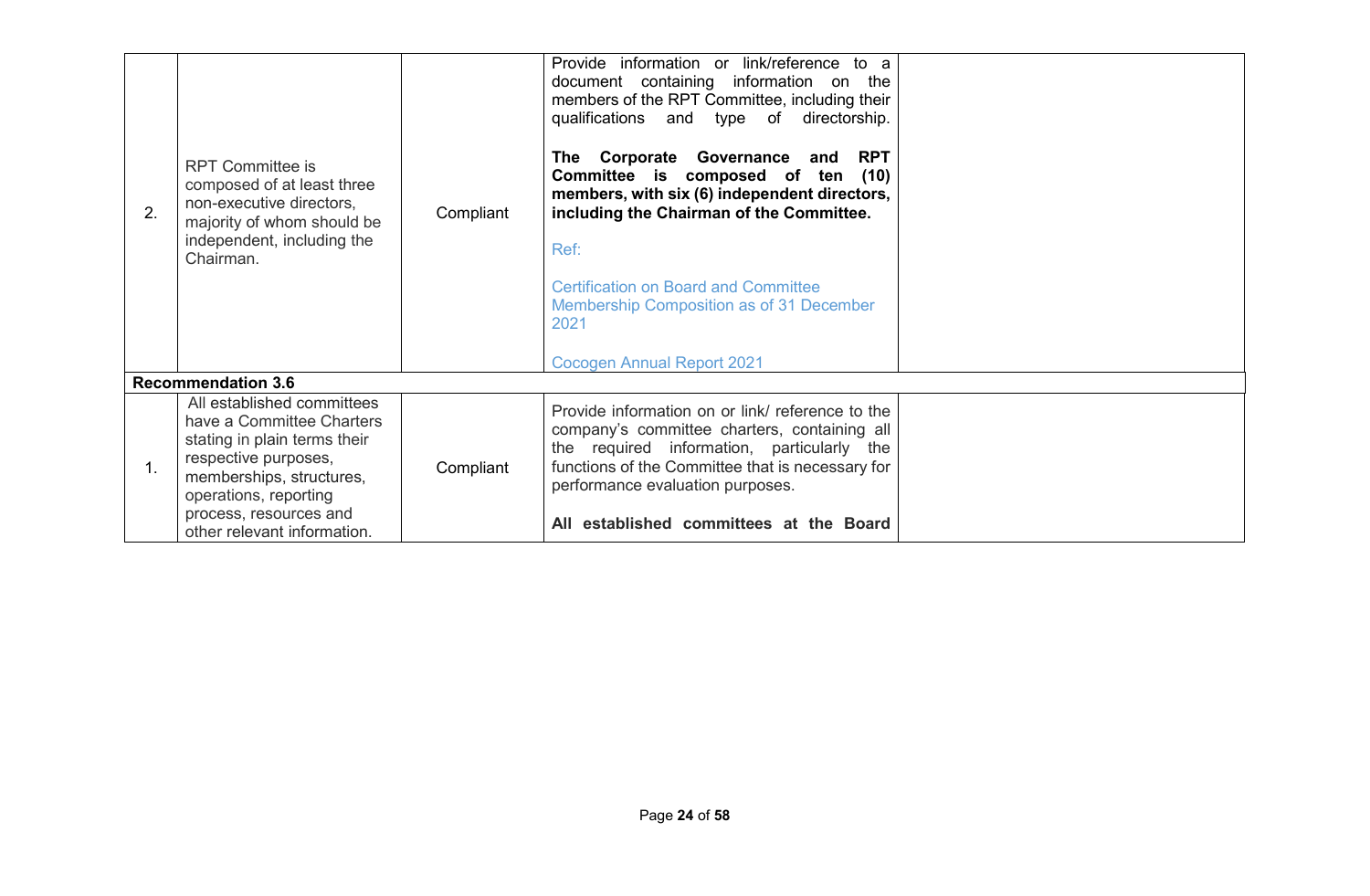| 2. | <b>Committee Charters provide</b><br>standards for evaluating the<br>performance of the<br>Committees. | Compliant | level have a charter. All the charters provide<br>standards for evaluating the performance of<br>the committees and are fully disclosed and<br>available on the Cocogen Official website.<br>Ref:<br><b>Audit Committee Charter;</b><br><b>Nomination and Compensation Committee</b><br>Charter;<br><b>Corporate Governance and Related Party</b><br><b>Transactions Committee Charter;</b><br><b>Risk Oversight Committee Charter;</b><br><b>Executive Committee Charter;</b><br><b>Legal Oversight Committee Charter</b>                                                       |  |
|----|--------------------------------------------------------------------------------------------------------|-----------|----------------------------------------------------------------------------------------------------------------------------------------------------------------------------------------------------------------------------------------------------------------------------------------------------------------------------------------------------------------------------------------------------------------------------------------------------------------------------------------------------------------------------------------------------------------------------------|--|
| 3. | <b>Committee Charters were</b><br>fully disclosed on the<br>company's website.                         | Compliant | Provide link to company's website where the<br>Committee Charters are disclosed.<br>Ref:<br>https://cocogen.com/pdfdocuments/ucpbpdf/20<br>21/Audit Committee Charter.pdf<br>https://cocogen.com/pdfdocuments/cocogenpdf<br>/2021/CorGov and RPT Committee Charter.pdf<br>https://cocogen.com/pdfdocuments/cocogenpdf<br>/2021/Executive Committee Charter.pdf<br>https://cocogen.com/pdfdocuments/cocogenpdf<br>/2021/Legal Oversight Committee Charter.pdf<br>https://cocogen.com/pdfdocuments/cocogenpdf<br>/2021/Nomination and Compensation<br><b>Committee Charter.pdf</b> |  |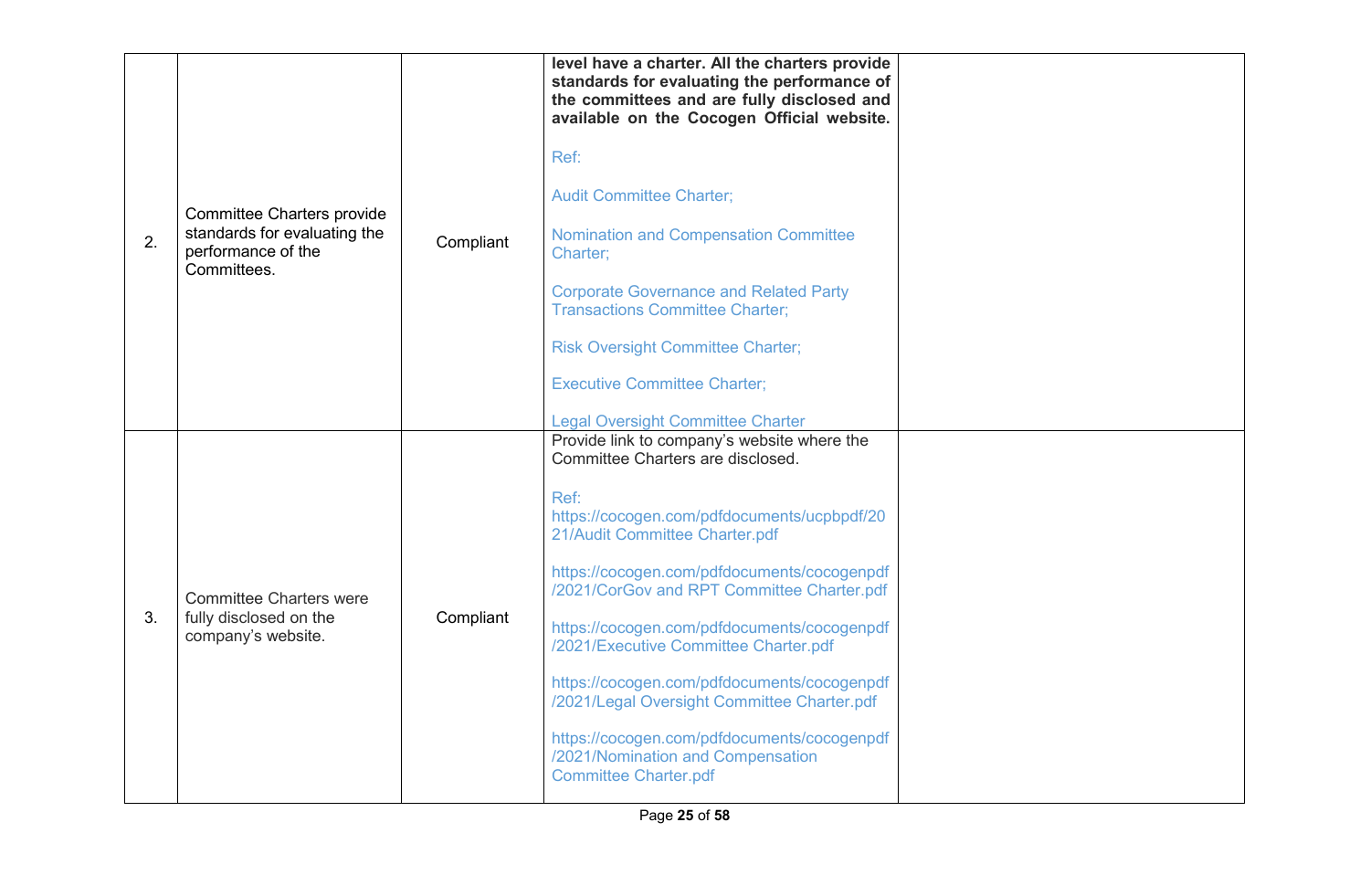|                                                                                                                                                                                                                                                                             |  |                           | https://cocogen.com/pdfdocuments/cocogenpdf<br>/2021/Risk Oversight Committee Charter.pdf |  |  |  |
|-----------------------------------------------------------------------------------------------------------------------------------------------------------------------------------------------------------------------------------------------------------------------------|--|---------------------------|-------------------------------------------------------------------------------------------|--|--|--|
|                                                                                                                                                                                                                                                                             |  |                           |                                                                                           |  |  |  |
| <b>Principle 4:</b> To show full commitment to the company, the directors should devote the time and attention necessary to properly and effectively perform<br>their duties and responsibilities, including sufficient time to be familiar with the corporation's business |  |                           |                                                                                           |  |  |  |
|                                                                                                                                                                                                                                                                             |  | <b>Recommendation 4.1</b> |                                                                                           |  |  |  |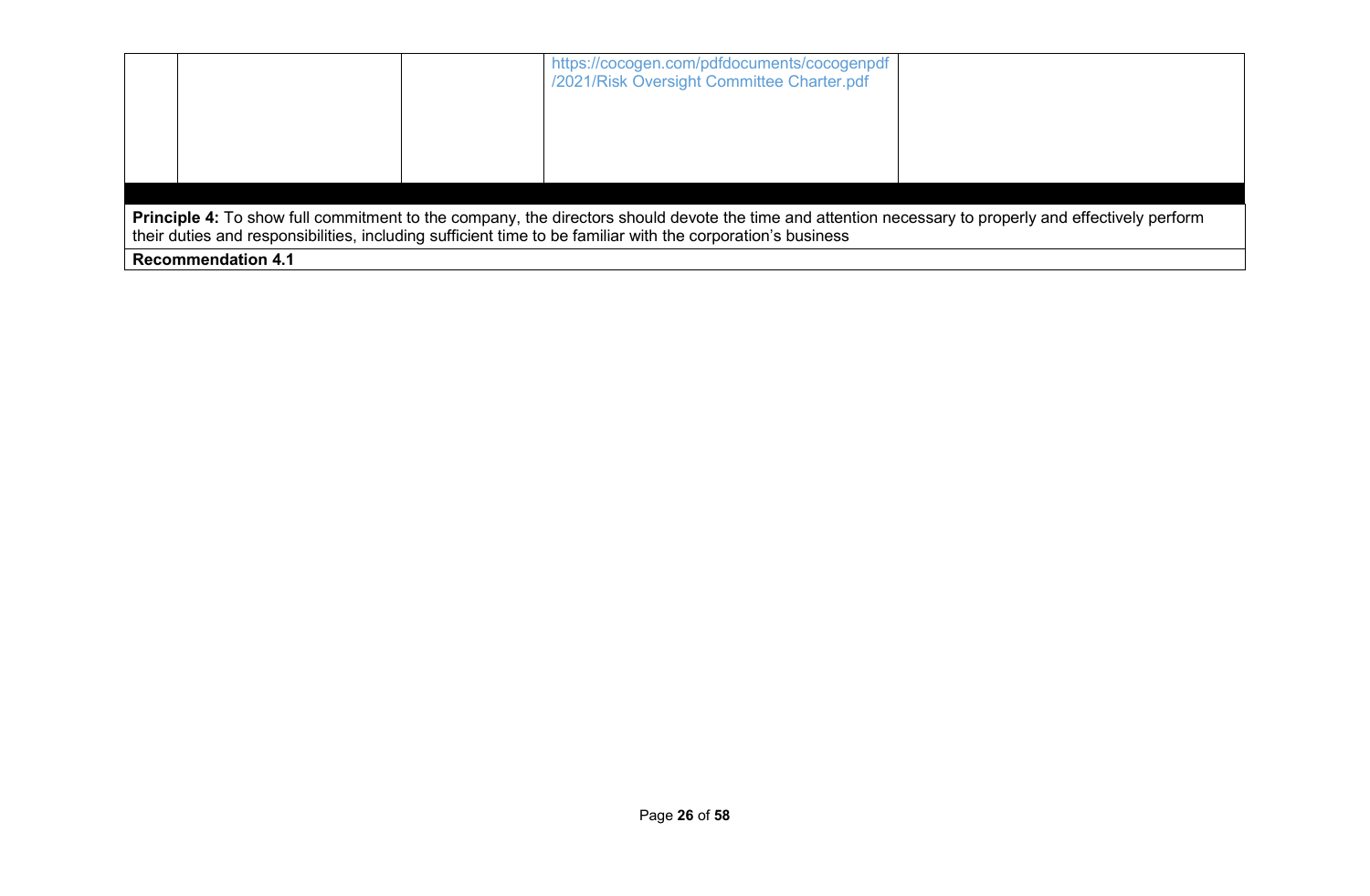| $1_{-}$ | The Directors attend and<br>actively participate in all<br>meetings of the Board,<br>Committees and<br>shareholders in person or<br>through tele-<br>/videoconferencing<br>conducted in accordance<br>with the rules and<br>regulations of the<br>Commission. | Compliant | Provide information or link/reference to a<br>document containing information on the process<br>and procedure for tele/videoconferencing board<br>and/or committee meetings.<br>Provide information or link/reference to a<br>document containing information on the<br>attendance and participation of directors to<br>Board, Committee and shareholders' meetings.<br>The Board of Directors attend and actively<br>participate in all meetings, in person or<br>through tele/videoconferencing conducted.<br>Ref: Cocogen Guidelines on the Attendance<br>and Participation of Directors and other Persons<br>in Regular and Special Meetings through<br>Teleconferencing, Video Conferencing, and<br>other Remote or Electronic Means Of<br>Communication<br>participation of<br>The attendance and<br>directors to the Board and Committee<br>Meetings are disclosed in the Cocogen 2021<br><b>Board and Committee Meetings Attendance</b><br>Summary.<br>Ref: Cocogen 2021 Board and Committee<br><b>Meetings Attendance Summary</b> |  |
|---------|---------------------------------------------------------------------------------------------------------------------------------------------------------------------------------------------------------------------------------------------------------------|-----------|--------------------------------------------------------------------------------------------------------------------------------------------------------------------------------------------------------------------------------------------------------------------------------------------------------------------------------------------------------------------------------------------------------------------------------------------------------------------------------------------------------------------------------------------------------------------------------------------------------------------------------------------------------------------------------------------------------------------------------------------------------------------------------------------------------------------------------------------------------------------------------------------------------------------------------------------------------------------------------------------------------------------------------------------|--|
| 2.      | The directors review meeting<br>materials for all<br><b>Board and Committee</b><br>meetings.                                                                                                                                                                  | Compliant | Board materials are distributed to the Board<br>of Directors at least three business days to<br>give the directors ample time to review the<br>meeting materials prior to the meeting date.                                                                                                                                                                                                                                                                                                                                                                                                                                                                                                                                                                                                                                                                                                                                                                                                                                                |  |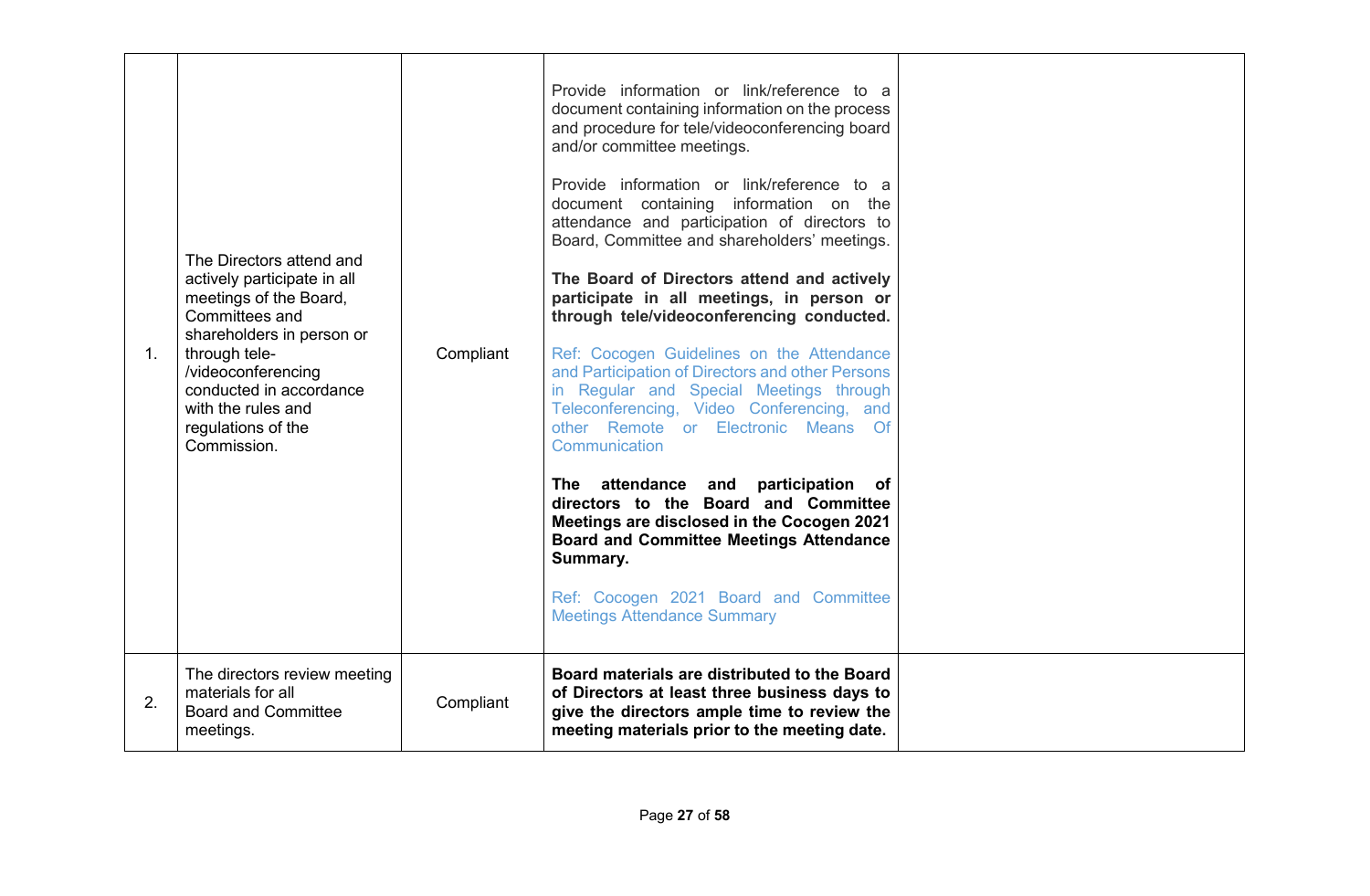| 3. | The directors ask the<br>necessary questions orseek<br>clarifications and<br>explanations during the<br><b>Board and Committee</b><br>meetings.                                                                                                                                                                                                                                                       | Compliant | Provide<br>information or link/reference<br>to<br>adocument containing information on any<br>questions raised or clarification/ explanation<br>sought by the directors.<br>The Board of Directors acts judiciously<br>before deciding on any matter by evaluating<br>the issues, asking relevant questions, and<br>seeking clarifications as appropriate.<br>Ref:<br>Cocogen Manual on Corporate<br>Governance, pp. 3-9, Responsibilities, Duties<br>and Functions of the Board:<br><b>Excerpts of Minutes of Board Meetings</b>                                                                                                                                                    |  |
|----|-------------------------------------------------------------------------------------------------------------------------------------------------------------------------------------------------------------------------------------------------------------------------------------------------------------------------------------------------------------------------------------------------------|-----------|-------------------------------------------------------------------------------------------------------------------------------------------------------------------------------------------------------------------------------------------------------------------------------------------------------------------------------------------------------------------------------------------------------------------------------------------------------------------------------------------------------------------------------------------------------------------------------------------------------------------------------------------------------------------------------------|--|
|    | <b>Recommendation 4.2</b>                                                                                                                                                                                                                                                                                                                                                                             |           |                                                                                                                                                                                                                                                                                                                                                                                                                                                                                                                                                                                                                                                                                     |  |
| 1. | Non-executive directors<br>concurrently serve as<br>directors to a maximum of<br>five Insurance Commission<br><b>Regulated Entities (ICREs)</b><br>and publicly-listed<br>companies to ensure that<br>they have sufficient time to<br>fully prepare for meetings,<br>challenge Management's<br>proposals/views, and<br>oversee the long-term<br>strategy of the company.<br><b>Recommendation 4.3</b> | Compliant | Disclose if the company has a policy setting the<br>limit of board seats that a non-executive director<br>can hold simultaneously.<br>Provide information or reference to a document<br>containing information on the directorships of<br>the company's directors in both listed and non-<br>listed companies.<br>Although the Company does not adopt a<br>policy setting the Board seat limits that a<br>non-executive director (NEDs) can hold<br>simultaneously in other ICREs and/or<br>publicly listed companies, the Company is<br>compliant with such recommendation since<br>no NEDs of Cocogen hold more than five (5)<br>board seats simultaneously in such<br>companies. |  |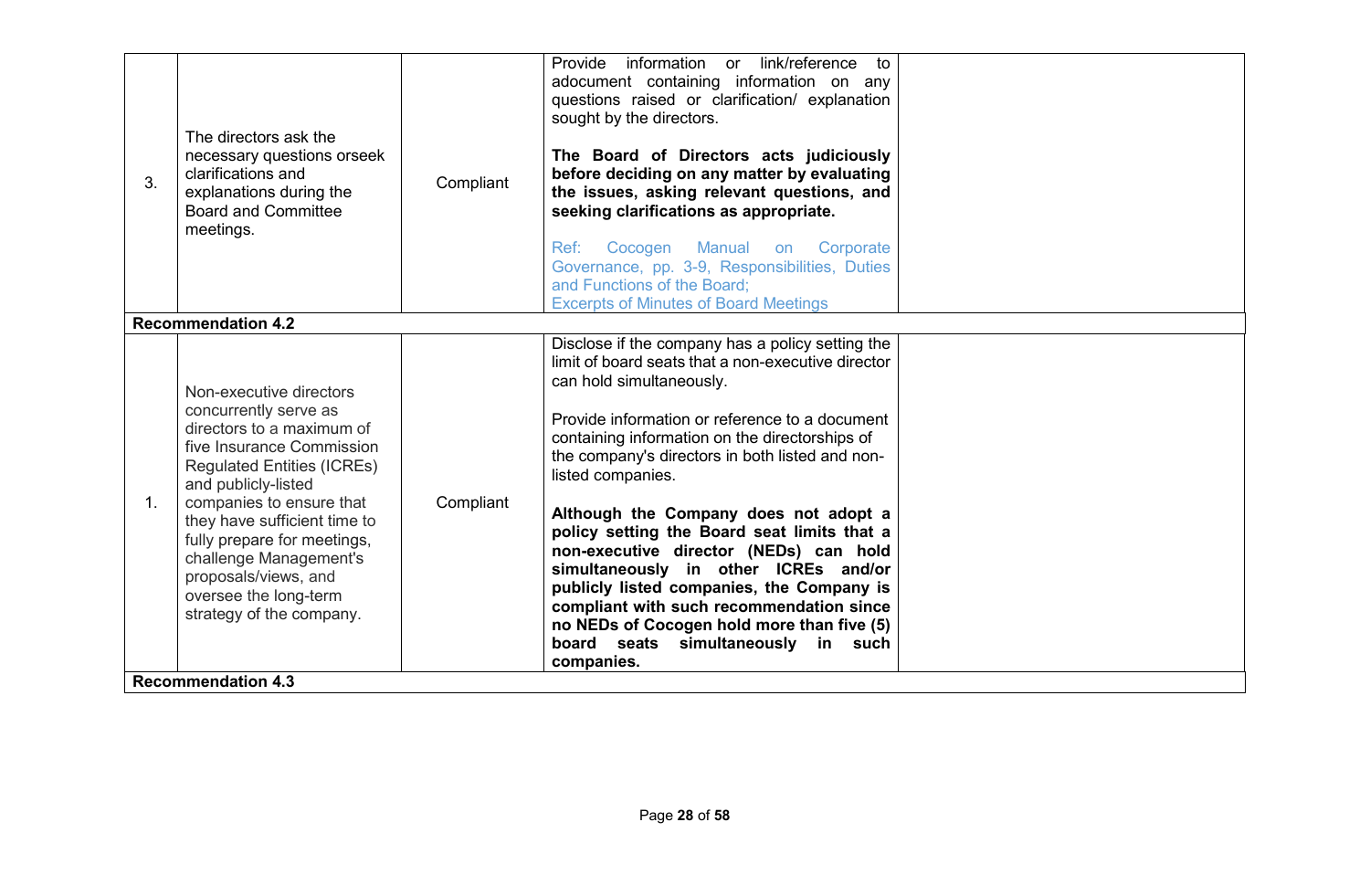| 1. | The directors notify the<br>company's board<br>where he/she is an<br>incumbent director before<br>accepting a directorship in<br>another company. | Compliant | Provide copy of written notification to the board<br>or minutes of board meeting wherein the matter<br>was discussed.<br>Incoming directors submit to the Board<br>copies of their curriculum vitae, which<br>includes information on<br>their<br>other<br>directorships.                                                                    |  |
|----|---------------------------------------------------------------------------------------------------------------------------------------------------|-----------|----------------------------------------------------------------------------------------------------------------------------------------------------------------------------------------------------------------------------------------------------------------------------------------------------------------------------------------------|--|
|    |                                                                                                                                                   |           | Principle 5: The board should endeavor to exercise an objective and independent judgment on all corporate affairs.                                                                                                                                                                                                                           |  |
|    | <b>Recommendation 5.1</b>                                                                                                                         |           |                                                                                                                                                                                                                                                                                                                                              |  |
| 1. | The Board is composed of at<br>least twenty<br>percent (20%) independent<br>directors.                                                            | Compliant | Provide information or link/reference to a<br>document containing information on the number<br>of independent directors in the board.<br>The Board is composed of fifteen directors,<br>six (or 40%) of whom are independent.<br>Ref: Cocogen Annual Report 2021; Cocogen<br><b>Certification of Independent Directors</b>                   |  |
|    | <b>Recommendation 5.2</b>                                                                                                                         |           |                                                                                                                                                                                                                                                                                                                                              |  |
| 1. | The independent directors<br>possess all the<br>necessary qualifications and<br>none of the disqualifications<br>to hold the position.            | Compliant | Provide information or link/reference to a<br>document containing information on the<br>qualifications of the independent directors.<br>The Company's independent directors<br>possess all the necessary qualifications and<br>none of the disqualifications.<br>Ref: Cocogen Amended By-Laws, pp. 5,7;<br><b>Cocogen Annual Report 2021</b> |  |
|    | <b>Recommendation 5.3</b>                                                                                                                         |           |                                                                                                                                                                                                                                                                                                                                              |  |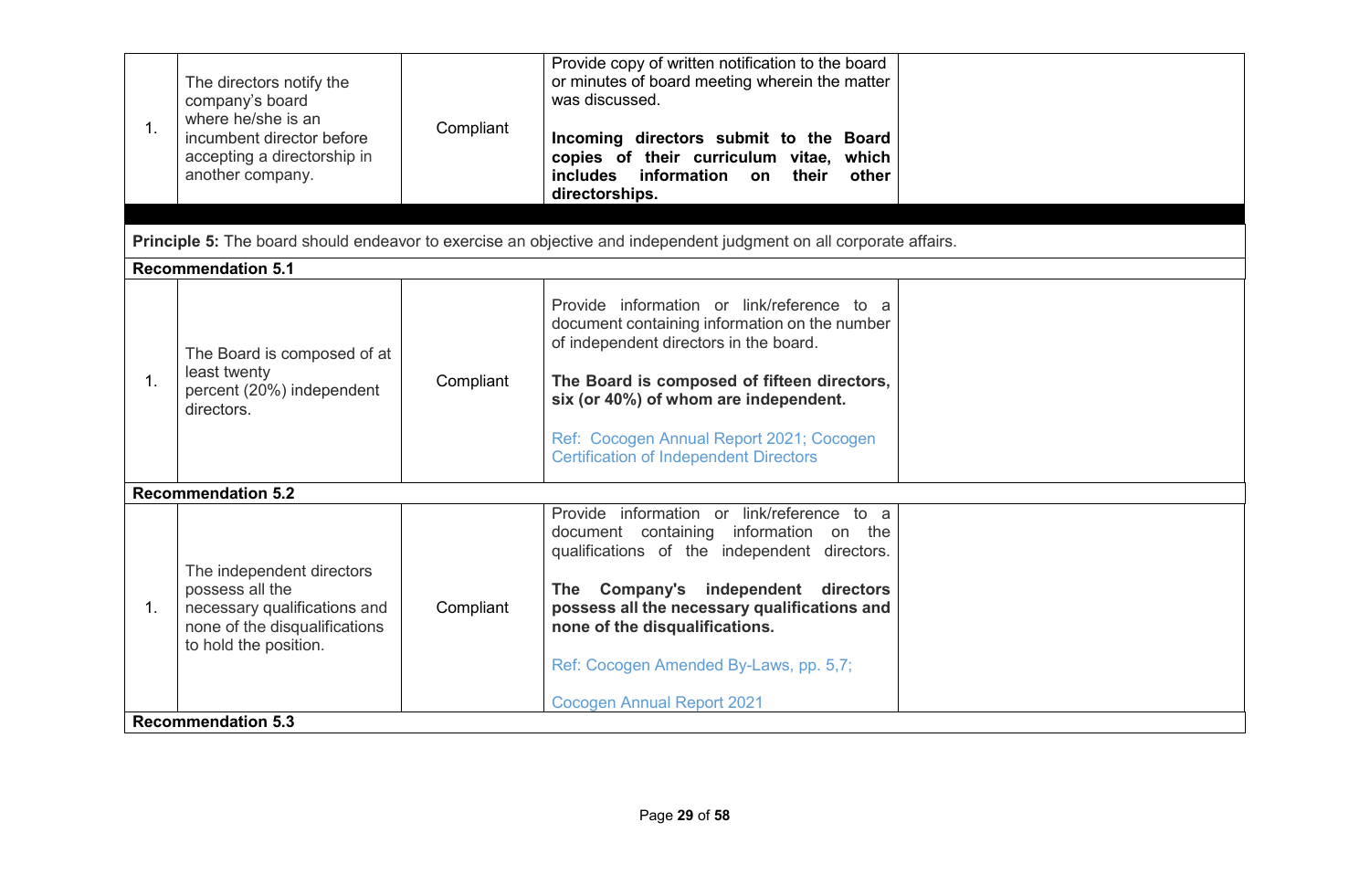| 1. | The independent directors<br>serve for a<br>maximum cumulative term of<br>nine years.<br>As far as Insurance<br>Companies are concerned,<br>the foregoing term limit shall<br>be reckoned from 02<br>January 2015 while the<br>reckoning date for the Pre-<br>Need Companies and Health<br>Maintenance Organizations<br>shall be from 21 September<br>2016.<br>For other covered entities, all<br>previous terms served by<br>existing Independent<br>Directors prior to the<br>effectivity of this Circular<br>shall not be included in the<br>application of the term limit<br>prescribed in this item. | Compliant | Provide information or link/reference to a<br>document showing the years IDs have served<br>as such.<br>None of the independent directors have<br>served for a maximum cumulative term of<br>nine years.<br><b>Ref: Cocogen Certification of Independent</b><br>Directors;<br><b>Cocogen Annual Report 2021</b>                                                                                          |  |
|----|-----------------------------------------------------------------------------------------------------------------------------------------------------------------------------------------------------------------------------------------------------------------------------------------------------------------------------------------------------------------------------------------------------------------------------------------------------------------------------------------------------------------------------------------------------------------------------------------------------------|-----------|----------------------------------------------------------------------------------------------------------------------------------------------------------------------------------------------------------------------------------------------------------------------------------------------------------------------------------------------------------------------------------------------------------|--|
| 2. | The company bars an<br>independent directorfrom<br>serving in such capacity after<br>the term limit of nine years.                                                                                                                                                                                                                                                                                                                                                                                                                                                                                        | Compliant | Provide information or link/reference to a<br>document containing<br>information on the<br>company's policy on term limits for its<br>independent director.<br>Under the Company's By-Laws, independent<br>directors shall hold office for three (3) years<br>and may serve three (3) consecutive terms,<br>not exceeding a cumulative term of nine (9)<br>years.<br><b>Ref: Cocogen Amended By-Laws</b> |  |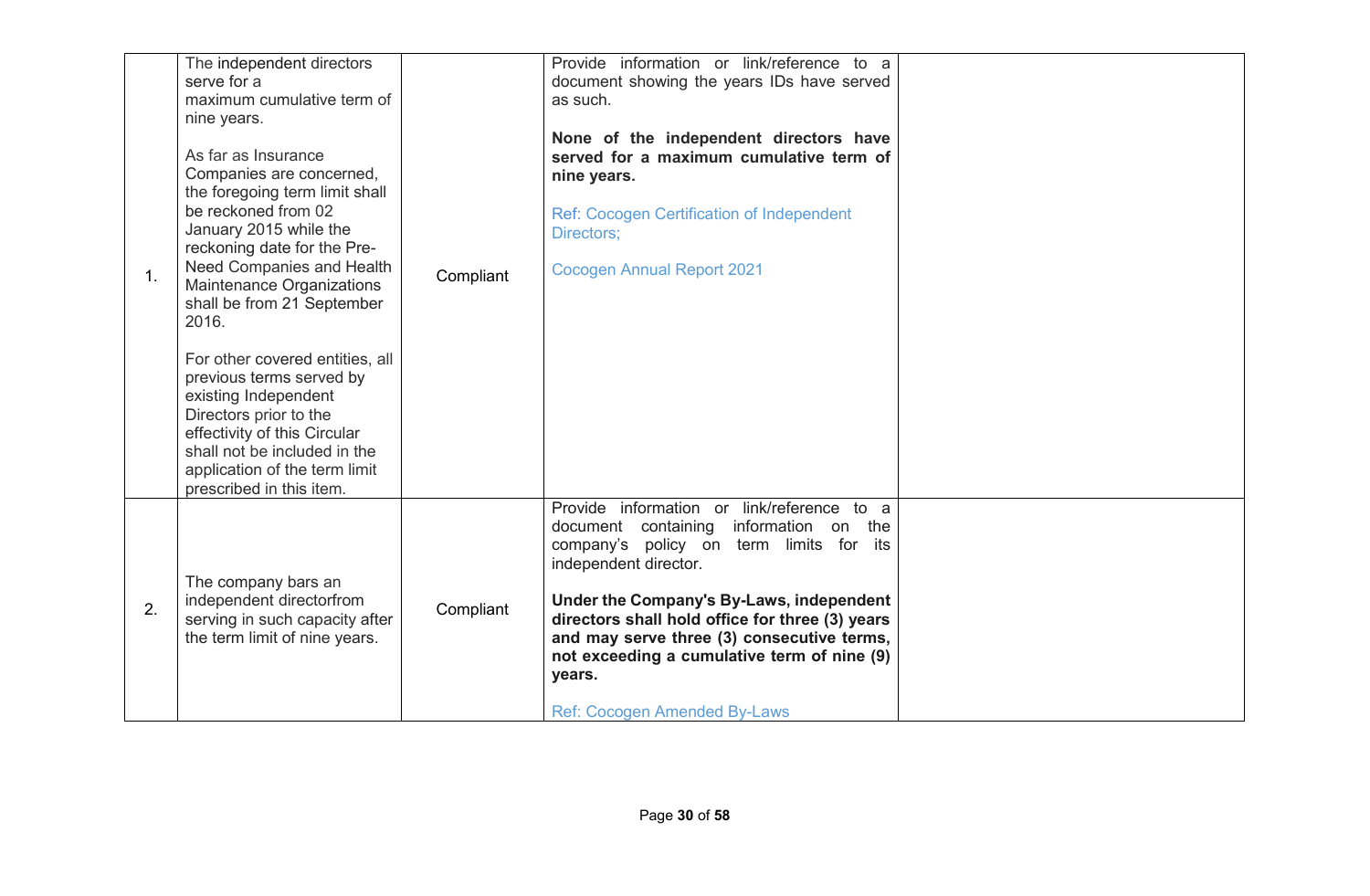| 3. | In the instance that the<br>company retains an<br>independent director in the<br>same capacity after nine<br>years, the board submits to<br>the Insurance Commission a<br>formal written justification<br>and seek shareholders'<br>approval during the annual<br>shareholders' meeting.<br><b>Recommendation 5.4</b> | Compliant | Provide proof on submission of a formal written<br>justification to the Insurance Commission and<br>proof of shareholders' approval during the<br>annual shareholders' meeting.<br>Not applicable to the Company since none of<br>the independent directors have served for a<br>maximum cumulative term of nine years.                                                                                |  |
|----|-----------------------------------------------------------------------------------------------------------------------------------------------------------------------------------------------------------------------------------------------------------------------------------------------------------------------|-----------|--------------------------------------------------------------------------------------------------------------------------------------------------------------------------------------------------------------------------------------------------------------------------------------------------------------------------------------------------------------------------------------------------------|--|
|    |                                                                                                                                                                                                                                                                                                                       |           | Identify the company's Chairman of the Board<br>and Chief Executive Officer.                                                                                                                                                                                                                                                                                                                           |  |
| 1. | The positions of Chairman of<br>the Board and<br><b>Chief Executive Officer are</b><br>held by separate individuals.                                                                                                                                                                                                  | Compliant | The Company does not have a Chief<br>Executive Officer. The Chairman of the<br>Board and the President are separate and<br>distinct offices and are held by different<br>individuals.<br>Cocogen Chairman of the Board is Justice<br>Romeo F. Barza (Ret.), and Cocogen<br>President is Atty. Darren M. De Jesus.<br>Ref: Cocogen Annual Report 2021;<br><b>Cocogen Manual on Corporate Governance</b> |  |
| 2. | The Chairman of the Board<br>and Chief<br><b>Executive Officer have</b><br>clearly defined<br>responsibilities.                                                                                                                                                                                                       | Compliant | Provide information or link/reference to a<br>document containing information on the roles<br>and responsibilities of the Chairman of the<br>Board and Chief Executive Officer.<br>Identify the relationship of Chairman and CEO.<br>The Chairman of the Board and President<br>have clearly defined responsibilities.<br>Ref: Cocogen Amended By-Laws, pp. 9-11                                       |  |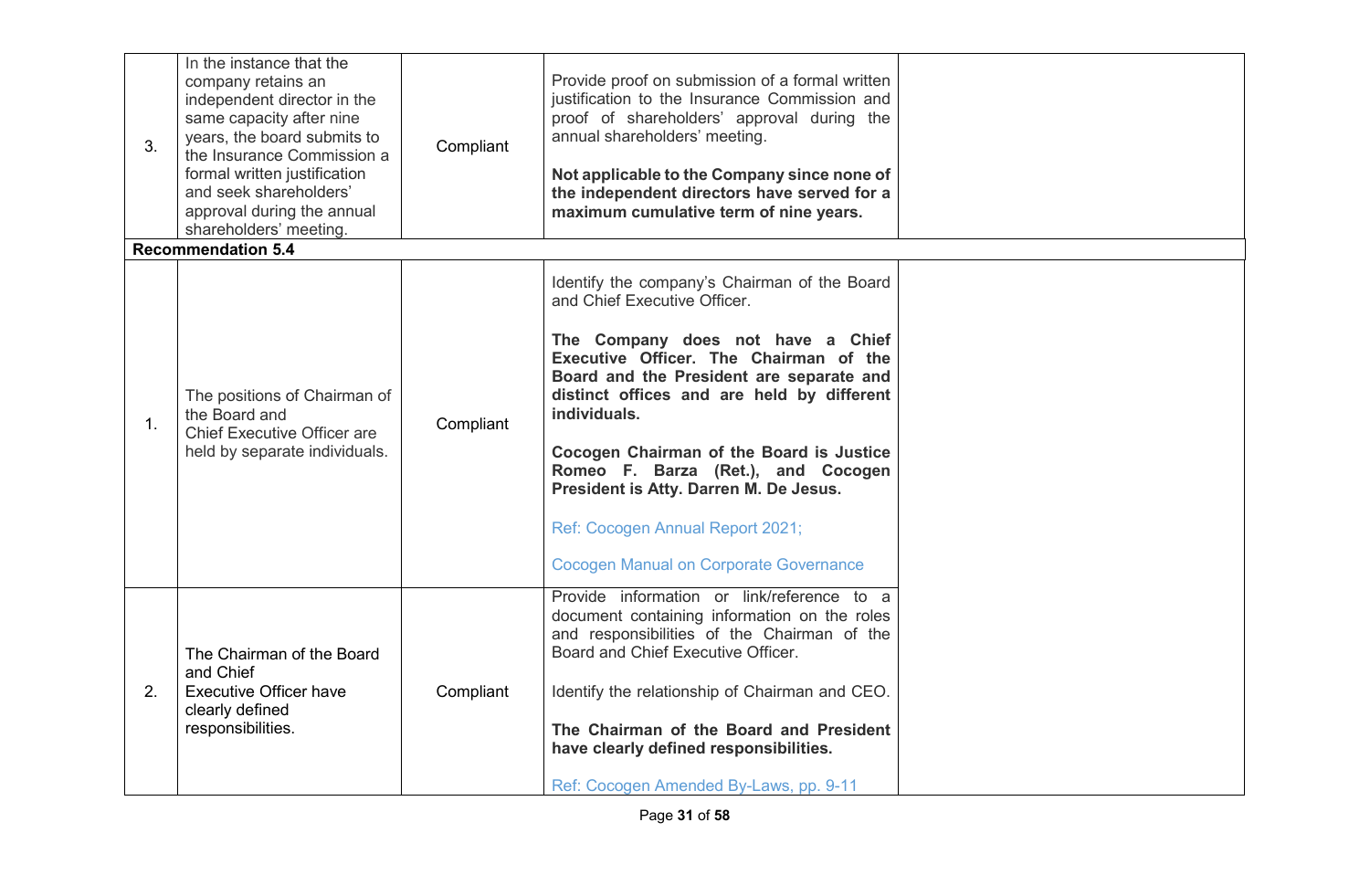|    |                                                                                                                                                                                                                                                                                                                   | <b>Recommendation 5.5</b> |                                                                                                                                                                                                                                                                                                                                                                          |                                                                                                                                                                                                                                                                                                                                                                                               |  |  |
|----|-------------------------------------------------------------------------------------------------------------------------------------------------------------------------------------------------------------------------------------------------------------------------------------------------------------------|---------------------------|--------------------------------------------------------------------------------------------------------------------------------------------------------------------------------------------------------------------------------------------------------------------------------------------------------------------------------------------------------------------------|-----------------------------------------------------------------------------------------------------------------------------------------------------------------------------------------------------------------------------------------------------------------------------------------------------------------------------------------------------------------------------------------------|--|--|
| 1. | If the Chairman of the Board<br>is not an<br>independent director or<br>where the roles of Chairman<br>and CEO are being held by<br>one person, the Board<br>should designate a lead<br>director among the<br>independent directors.                                                                              | Compliant                 | Provide information or link/reference to a<br>document containing information on a lead<br>independent director and his roles and<br>responsibilities, if any.<br>Indicate if Chairman is independent.<br>The Chairman of the Board is independent.<br>The roles of Chairman and President are<br>being held by separate individuals.<br>Ref: Cocogen Annual Report 2021 |                                                                                                                                                                                                                                                                                                                                                                                               |  |  |
|    | <b>Recommendation 5.6</b>                                                                                                                                                                                                                                                                                         |                           |                                                                                                                                                                                                                                                                                                                                                                          |                                                                                                                                                                                                                                                                                                                                                                                               |  |  |
| 1. | Directors with material<br>interest in a transaction<br>affecting the corporation<br>should abstain from taking<br>part in the deliberations for<br>the same.                                                                                                                                                     | Compliant                 | Provide proof of abstention, if this was the case.<br>For 2021, the corporation has no transaction<br>involving directors or their material interest.                                                                                                                                                                                                                    |                                                                                                                                                                                                                                                                                                                                                                                               |  |  |
|    | <b>Recommendation 5.7</b>                                                                                                                                                                                                                                                                                         |                           |                                                                                                                                                                                                                                                                                                                                                                          |                                                                                                                                                                                                                                                                                                                                                                                               |  |  |
| 1. | The non-executive directors<br>(NEDs) have separate<br>periodic meetings with the<br>external auditor and heads<br>of the internal audit.<br>compliance and risk<br>functions, without any<br>executive directors present<br>to ensure that proper checks<br>and balances are in place<br>within the corporation. | Non-Compliant             | Provide proof and details of said meeting, if<br>any.<br>Provide Information on the frequency and<br>attendees of meeting.                                                                                                                                                                                                                                               | The members of the Audit Committee have<br>met with the external auditor and the<br>heads of internal audit and risk on 14 April,<br>15 October, and 24 November 2021. Albeit<br>attended by the President, the members of<br>the Audit Committee are composed of non-<br>executive directors.<br><b>ACTION PLAN: Separate periodic meetings</b><br>of the non-executive directors (NED) will |  |  |
| 2. | The meetings are chaired by<br>the lead<br>independent director.                                                                                                                                                                                                                                                  | Non-Compliant             |                                                                                                                                                                                                                                                                                                                                                                          | be held this 2022. The Board shall also<br>appoint a lead independent director.                                                                                                                                                                                                                                                                                                               |  |  |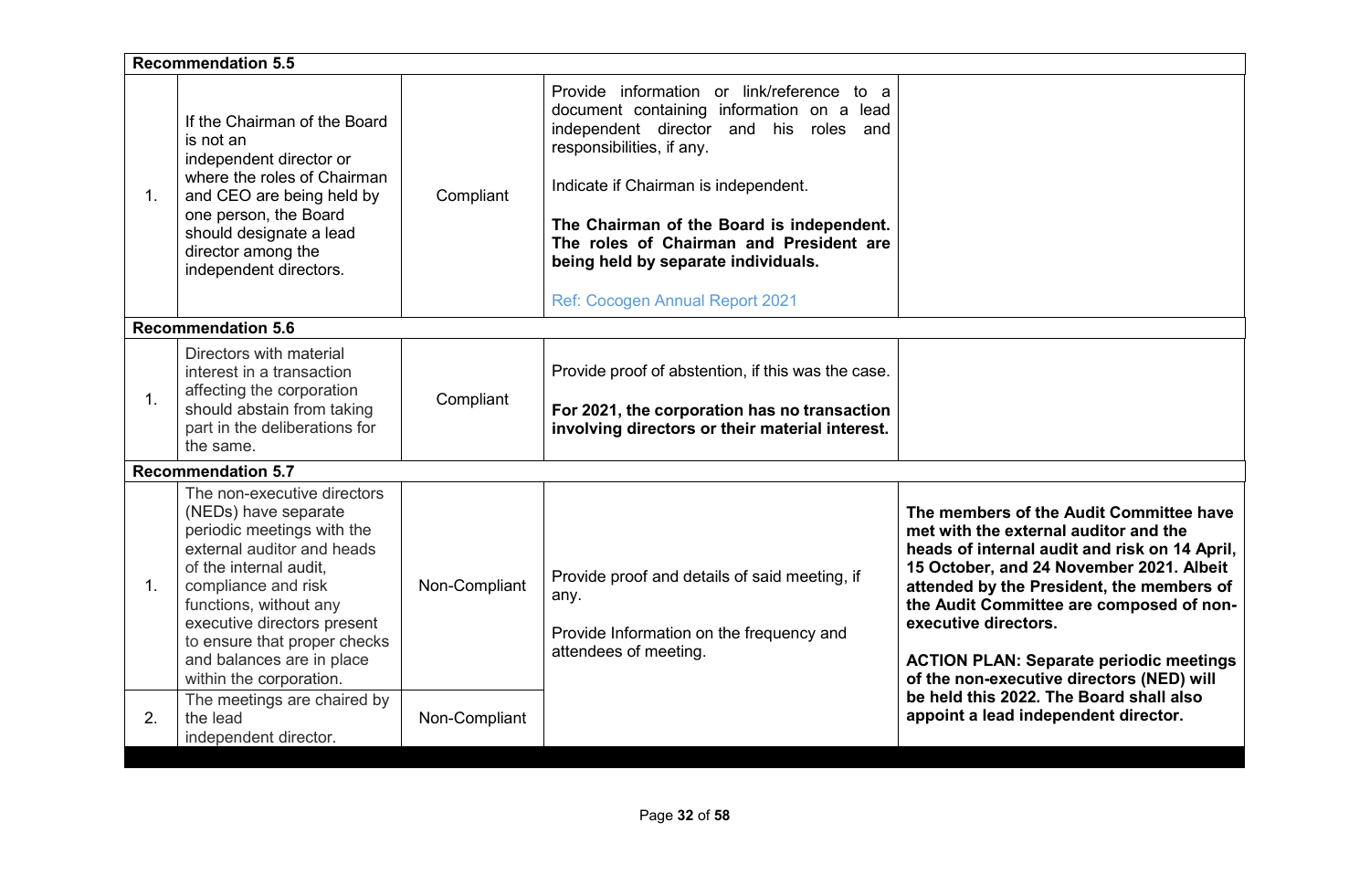**Principle 6:** The best measure of the Board's effectiveness is through an assessment process. The Board should regularly carry out evaluations to appraise its performance as a body, and assess whether it possesses the right mix of backgrounds and competencies.

|                           | <b>Recommendation 6.1</b>                                                                         |           |                                                                                                                                                                                                                                                                                                                                                                                                                                                                                                                                                                                                                                                                                                                                            |  |
|---------------------------|---------------------------------------------------------------------------------------------------|-----------|--------------------------------------------------------------------------------------------------------------------------------------------------------------------------------------------------------------------------------------------------------------------------------------------------------------------------------------------------------------------------------------------------------------------------------------------------------------------------------------------------------------------------------------------------------------------------------------------------------------------------------------------------------------------------------------------------------------------------------------------|--|
| 1 <sub>1</sub>            | The Board conducts an<br>annual assessment of<br>its performance as a whole.                      | Compliant | Provide proof of annual assessments conducted<br>for the whole board, the individual members, the<br>Chairman and the Committees.                                                                                                                                                                                                                                                                                                                                                                                                                                                                                                                                                                                                          |  |
| 2.                        | The performance of the<br>Chairman is assessed<br>annually by the Board.                          | Compliant | The Board has adopted the Guidelines on<br><b>Board Performance Assessment.</b>                                                                                                                                                                                                                                                                                                                                                                                                                                                                                                                                                                                                                                                            |  |
| 3.                        | The performance of the<br>individual member of<br>the Board is assessed<br>annually by the Board. | Compliant | <b>Ref: Guidelines on Board Performance</b><br>Assessment.<br>The Board has conducted a performance<br>assessment for 2021.                                                                                                                                                                                                                                                                                                                                                                                                                                                                                                                                                                                                                |  |
| 4.                        | The performance of each<br>committee is assessed<br>annually by the Board.                        | Compliant | <b>Ref: Certification of Conduct of 2021</b><br><b>Performance Assessment</b>                                                                                                                                                                                                                                                                                                                                                                                                                                                                                                                                                                                                                                                              |  |
| 5.                        | Every three years, the<br>assessments are<br>supported by an external<br>facilitator.             | Compliant | Identify the external facilitator and provide<br>proof of use of an external facilitator.<br>The Guidelines on Board Performance<br>Assessment provide for the following:<br>"Every three (3) years, the performance<br>assessment may be supported by an<br>external facilitator. The use of an external<br>facilitator in the assessment process<br>increases the objectivity of the same. The<br>external facilitator can be any independent<br>third party such as, but not limited to, a<br>consulting firm, academic institution, or<br>professional organization."<br>On 2024, or the 3rd year from the issuance of<br>the Guidelines, the Company shall hire an<br>facilitator<br>external<br>to<br>support<br>the<br>assessments. |  |
| <b>Recommendation 6.2</b> |                                                                                                   |           |                                                                                                                                                                                                                                                                                                                                                                                                                                                                                                                                                                                                                                                                                                                                            |  |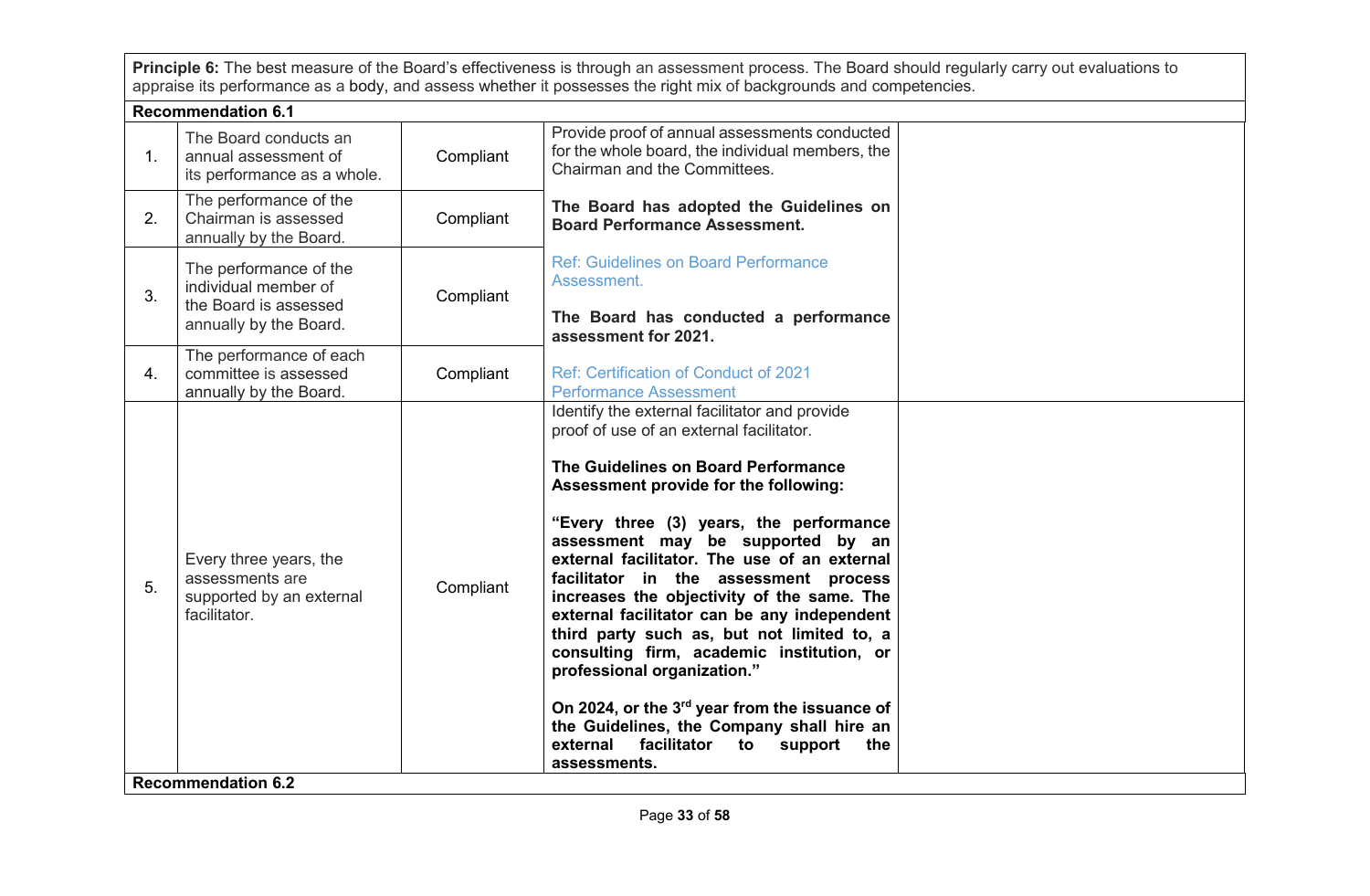| 1. | Board has in place a system<br>that provides, at<br>the minimum, criteria and<br>process to determine the<br>performance of the Board,<br>individual directors and<br>committees.                                                                                              | Compliant | Provide information or link/reference to a<br>document containing information on the system<br>of the company to evaluate the performance of<br>the board, individual directors and committees,<br>including a feedback mechanism from<br>shareholders.                                                                                                                                                               |  |
|----|--------------------------------------------------------------------------------------------------------------------------------------------------------------------------------------------------------------------------------------------------------------------------------|-----------|-----------------------------------------------------------------------------------------------------------------------------------------------------------------------------------------------------------------------------------------------------------------------------------------------------------------------------------------------------------------------------------------------------------------------|--|
| 2. | The system allows for a<br>feedback mechanism<br>from the shareholders.                                                                                                                                                                                                        | Compliant | The Board has adopted the Guidelines on<br><b>Board Performance Assessment.</b><br><b>Ref: Guidelines on Board Performance</b><br><b>Assessment</b>                                                                                                                                                                                                                                                                   |  |
|    |                                                                                                                                                                                                                                                                                |           | Principle 7: Members of the Board are duty-bound to apply high ethical standards, taking into account the interests of all stakeholders.                                                                                                                                                                                                                                                                              |  |
|    | <b>Recommendation 7.1</b>                                                                                                                                                                                                                                                      |           |                                                                                                                                                                                                                                                                                                                                                                                                                       |  |
| 1. | Board adopts a Code of<br><b>Business Conduct</b><br>and Ethics, which provide<br>standards for professional<br>and ethical behavior, as well<br>as articulate acceptable and<br>unacceptable conduct and<br>practices in internal and<br>external dealings of the<br>company. | Compliant | Provide information on or link/reference to the<br>company's Code of Business Conduct and<br>Ethics.<br>The Board, Senior Management, and<br>Employees adopt a Code of Business<br>Conduct and Ethics established by the<br>Company.<br>Ref: Cocogen Revised Code of Conduct                                                                                                                                          |  |
| 2. | The Code is properly<br>disseminated to the Board,<br>senior management and<br>employees.                                                                                                                                                                                      | Compliant | Provide information on or discuss how the<br>company disseminated the Code to its Board,<br>senior management, and employees.<br>Company policies are discussed during the<br>employee orientation program of the<br>Company, during which a copy of the Code<br>of Conduct is furnished to new employees.<br>Moreover, all codes and policies, including<br>updates thereto, are uploaded to the<br>employee portal. |  |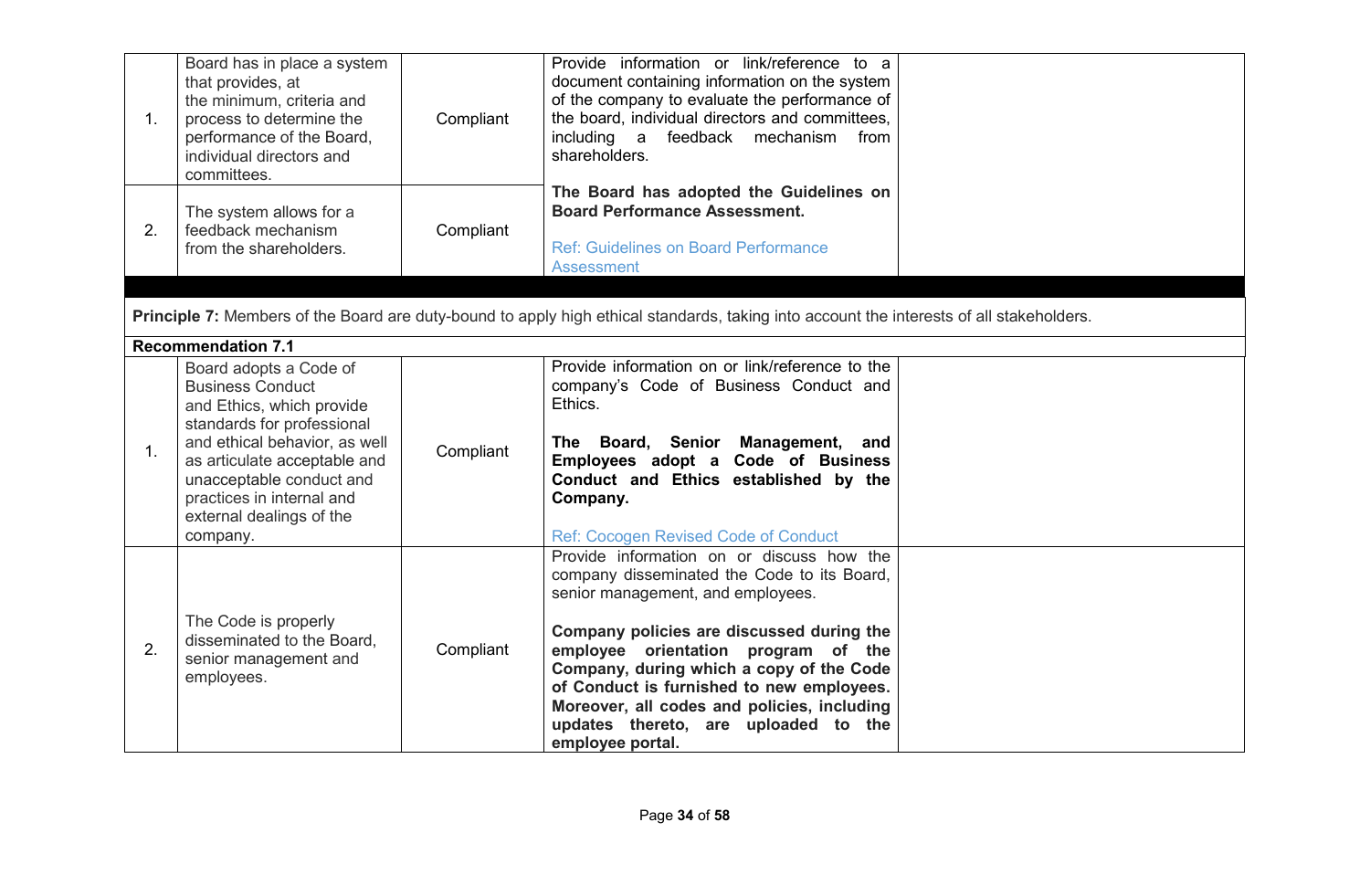| 3. | The Code is disclosed and<br>made available to<br>the public through the<br>company website.                                                           | Compliant | Provide a link to the company's website where<br>the Code of Business Conduct and Ethics is<br>posted/disclosed.<br>The codes and policies are uploaded on the<br>website and employee portal.<br>Ref:<br>https://cocogen.com/pdfdocuments/cocogenpdf<br>/2021/Revised Code of Conduct.pdf                                                                                                                                                                                                                                                 |  |
|----|--------------------------------------------------------------------------------------------------------------------------------------------------------|-----------|--------------------------------------------------------------------------------------------------------------------------------------------------------------------------------------------------------------------------------------------------------------------------------------------------------------------------------------------------------------------------------------------------------------------------------------------------------------------------------------------------------------------------------------------|--|
|    | <b>Recommendation 7.2</b>                                                                                                                              |           |                                                                                                                                                                                                                                                                                                                                                                                                                                                                                                                                            |  |
| 1. | Board ensures the proper<br>and efficient implementation<br>and monitoring of<br>compliance with the Code of<br><b>Business Conduct and</b><br>Ethics. | Compliant | Provide proof of implementation and monitoring<br>of compliance with the Code of Business<br>Conduct and Ethics and internal policies.<br>The Board ensures the proper and efficient<br>implementation<br>monitoring<br>and<br>of<br>compliance with the Code of Conduct<br>through<br>Executive,<br>Corporate<br>the<br><b>Governance, and Audit Committees.</b><br><b>Ref: Executive Committee Charter;</b><br><b>Corporate Governance and Related Party</b><br><b>Transactions Committee Charter:</b><br><b>Audit Committee Charter</b> |  |
| 2. | Board ensures the proper<br>and efficient implementation<br>and monitoring of<br>compliance with company<br>internal policies.                         | Compliant | Indicate who are required to comply with the<br>Code of Business Conduct and Ethics and any<br>findings on non-compliance.<br>All directors, officers, employees and sales<br>associates are required to comply with the<br>Cocogen Revised Code of Conduct. Any<br>findings of non-compliance are handled<br>accordingly.<br><b>Ref: Cocogen Revised Code of Conduct</b>                                                                                                                                                                  |  |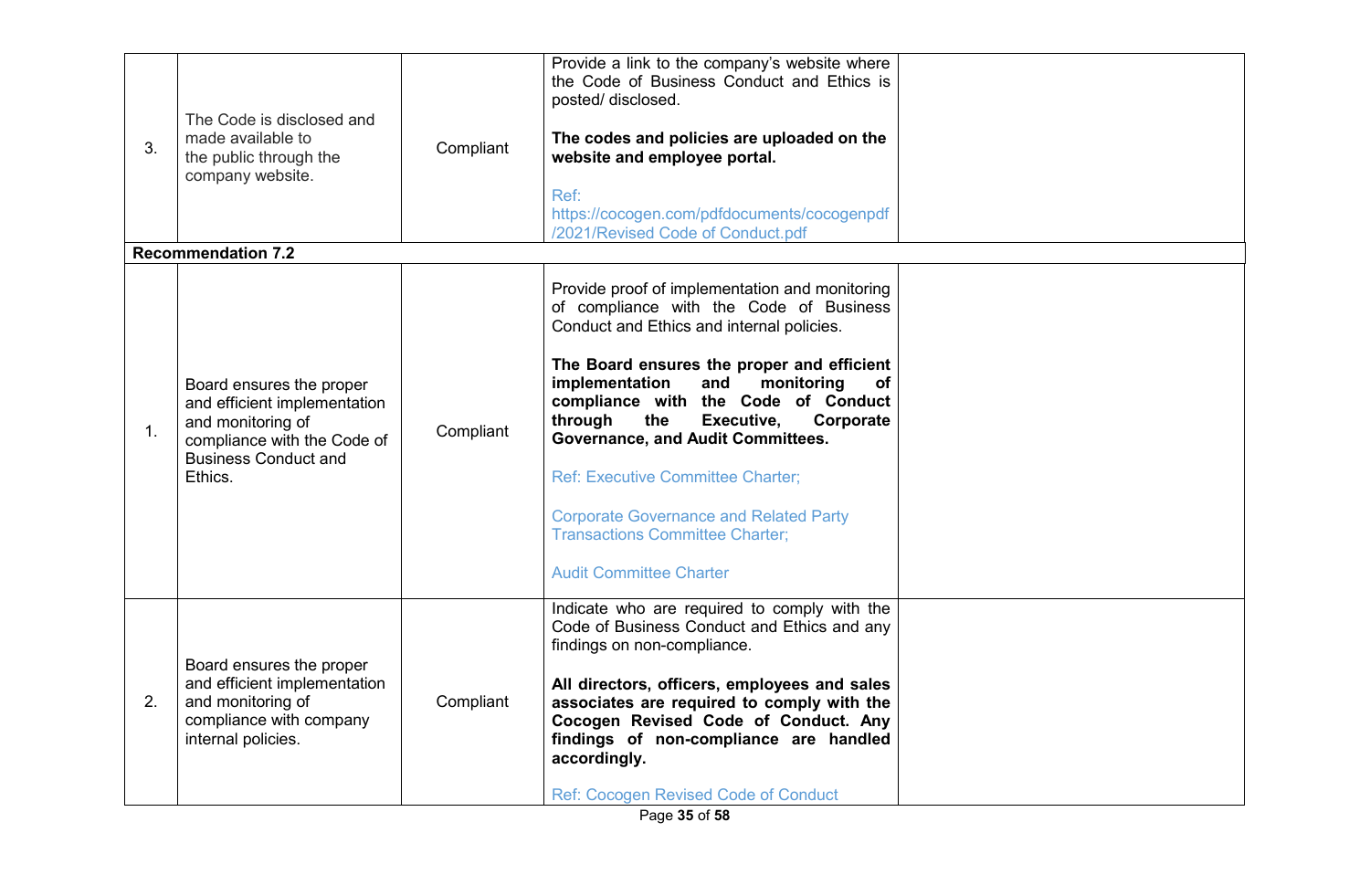| <b>Disclosure and Transparency</b>                                                                                                                  |                                                                                                                                                                                                                                                                                                                 |           |                                                                                                                                                                                                                                                                                                                                                                                                                                                                                                                                                                                        |  |  |
|-----------------------------------------------------------------------------------------------------------------------------------------------------|-----------------------------------------------------------------------------------------------------------------------------------------------------------------------------------------------------------------------------------------------------------------------------------------------------------------|-----------|----------------------------------------------------------------------------------------------------------------------------------------------------------------------------------------------------------------------------------------------------------------------------------------------------------------------------------------------------------------------------------------------------------------------------------------------------------------------------------------------------------------------------------------------------------------------------------------|--|--|
| Principle 8: The company should establish corporate disclosure policies and procedures that are practical and in accordance with best practices and |                                                                                                                                                                                                                                                                                                                 |           |                                                                                                                                                                                                                                                                                                                                                                                                                                                                                                                                                                                        |  |  |
|                                                                                                                                                     | regulatory expectations.                                                                                                                                                                                                                                                                                        |           |                                                                                                                                                                                                                                                                                                                                                                                                                                                                                                                                                                                        |  |  |
|                                                                                                                                                     | <b>Recommendation 8.1</b>                                                                                                                                                                                                                                                                                       |           |                                                                                                                                                                                                                                                                                                                                                                                                                                                                                                                                                                                        |  |  |
| 1.                                                                                                                                                  | Board establishes corporate<br>disclosure policies and<br>procedures to ensure a<br>comprehensive, accurate,<br>reliable and timely report to<br>shareholders and other<br>stakeholders that gives a fair<br>and complete picture of a<br>company's financial<br>condition, results and<br>business operations. | Compliant | Provide information on or link/reference to the<br>company's disclosure policies and procedures<br>including reports distributed/made available to<br>shareholders and other stockholders.<br>Ref: Cocogen Manual on Corporate<br>Governance, pp. 11-13;<br><b>Cocogen Annual Report 2021</b>                                                                                                                                                                                                                                                                                          |  |  |
|                                                                                                                                                     | <b>Recommendation 8.3</b>                                                                                                                                                                                                                                                                                       |           |                                                                                                                                                                                                                                                                                                                                                                                                                                                                                                                                                                                        |  |  |
| $1_{-}$                                                                                                                                             | Board fully discloses all<br>relevant and material<br>information on individual<br>board members to evaluate<br>their experience and<br>qualifications, and assess<br>any potential conflicts of<br>interest that might affect their<br>judgment.                                                               | Compliant | Provide link or reference to the directors'<br>academic qualifications, share ownership in the<br>company, membership in other boards, other<br>executive positions, professional experiences,<br>expertise and relevant trainings attended.<br>The Company fully discloses all relevant and<br>material information on Members of the<br>Board on its website and Annual Report<br>disseminated to stakeholders<br>Ref: Cocogen Annual Report 2021<br><b>BOD Training conducted by the Center for</b><br><b>Global Best Practices</b><br><b>Ref: Board Training Certificates 2021</b> |  |  |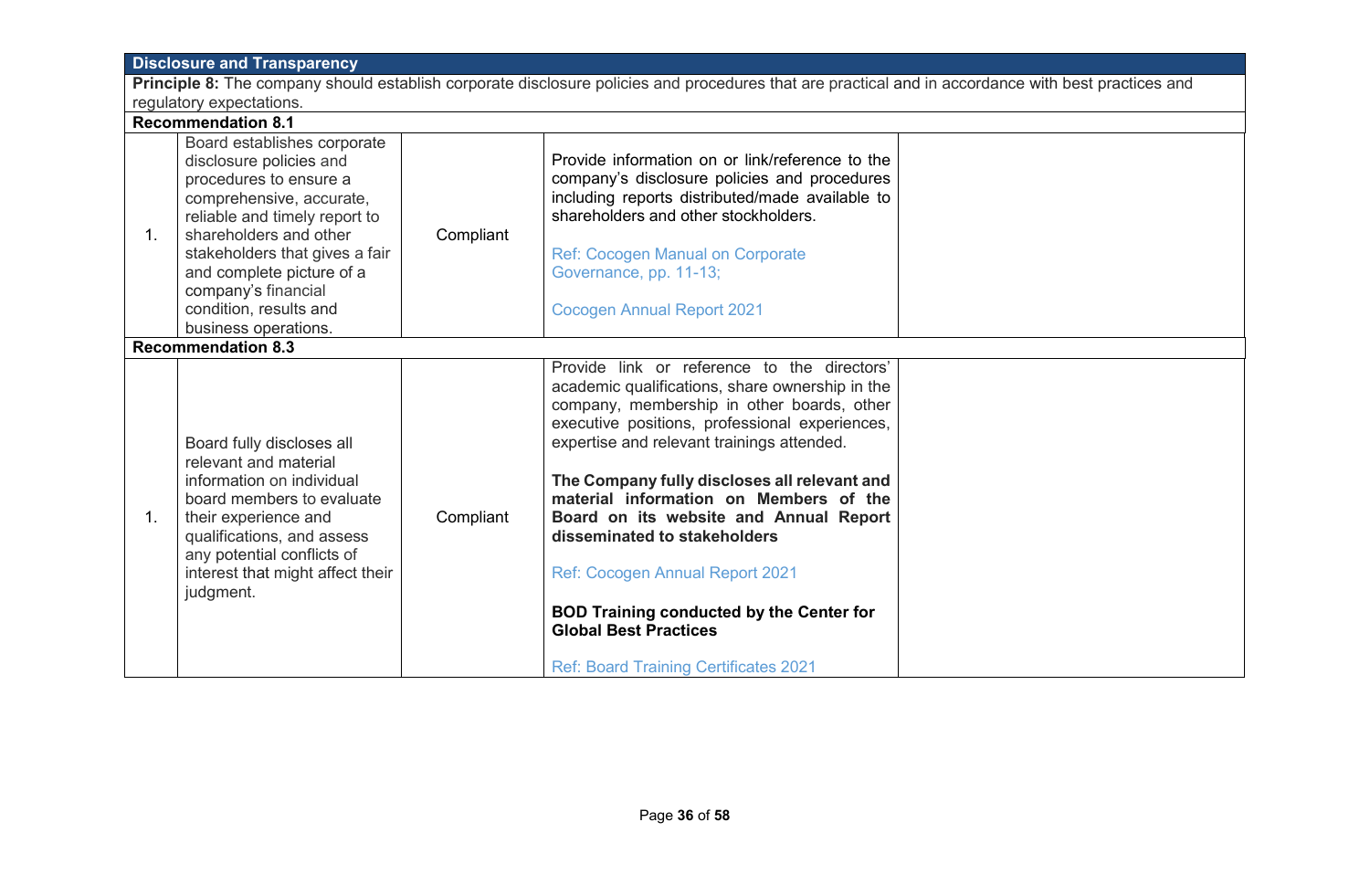| 2. | Board fully discloses all<br>relevant and material<br>information on key<br>executives to evaluate their<br>experience and<br>qualifications, and assess<br>any potential conflicts of<br>interest that might affect their<br>judgment.                                                                                                 | Compliant | Provide link or reference to the key officers'<br>academic qualifications, share ownership in the<br>company, membership in other boards, other<br>executive positions, professional experiences,<br>expertise and relevant trainings attended.<br>The Company fully discloses all relevant and<br>information<br>material<br>on<br><b>Key</b><br>executives/Officers in its website<br>and<br><b>Annual</b><br>Report<br>disseminated<br>to<br>stakeholders.<br>Ref: Annual Report 2021 > Cocogen<br><b>Management Profile;</b><br>https://www.cocogen.com/our-team<br>Key Officers Training conducted by the<br><b>Center for Global Best Practices.</b><br>Ref: Key Officers Training Certificates 2021 |  |
|----|-----------------------------------------------------------------------------------------------------------------------------------------------------------------------------------------------------------------------------------------------------------------------------------------------------------------------------------------|-----------|------------------------------------------------------------------------------------------------------------------------------------------------------------------------------------------------------------------------------------------------------------------------------------------------------------------------------------------------------------------------------------------------------------------------------------------------------------------------------------------------------------------------------------------------------------------------------------------------------------------------------------------------------------------------------------------------------------|--|
|    | <b>Recommendation 8.4</b>                                                                                                                                                                                                                                                                                                               |           |                                                                                                                                                                                                                                                                                                                                                                                                                                                                                                                                                                                                                                                                                                            |  |
| 1. | Company provides a clear<br>disclosure of its<br>policies and procedure for<br>setting Board remuneration,<br>including the level and mix of<br>the same in the Annual<br><b>Corporate Governance</b><br>Report consistent with<br><b>ASEAN Corporate</b><br><b>Governance Scorecard</b><br>(ACGS) and the Revised<br>Corporation Code. | Compliant | Disclose or provide link/reference to the<br>company policy and practice for setting board<br>remuneration.<br>The Company provides clear disclosure of<br>its policies and procedure for setting Board<br>Remuneration stated in the Remuneration<br><b>Committee Charter:</b><br>"Review<br>the<br>and<br>recommend<br>benefits/allowances<br>directors<br><b>of</b><br>of<br>COCOGEN as well as benefits/allowances of<br><b>COCOGEN directors for attendance in board</b><br>and committee meetings."<br><b>Ref: Cocogen Nomination and Compensation</b><br>Committee Charter, p. 3, Duties and<br><b>Responsibilities</b>                                                                             |  |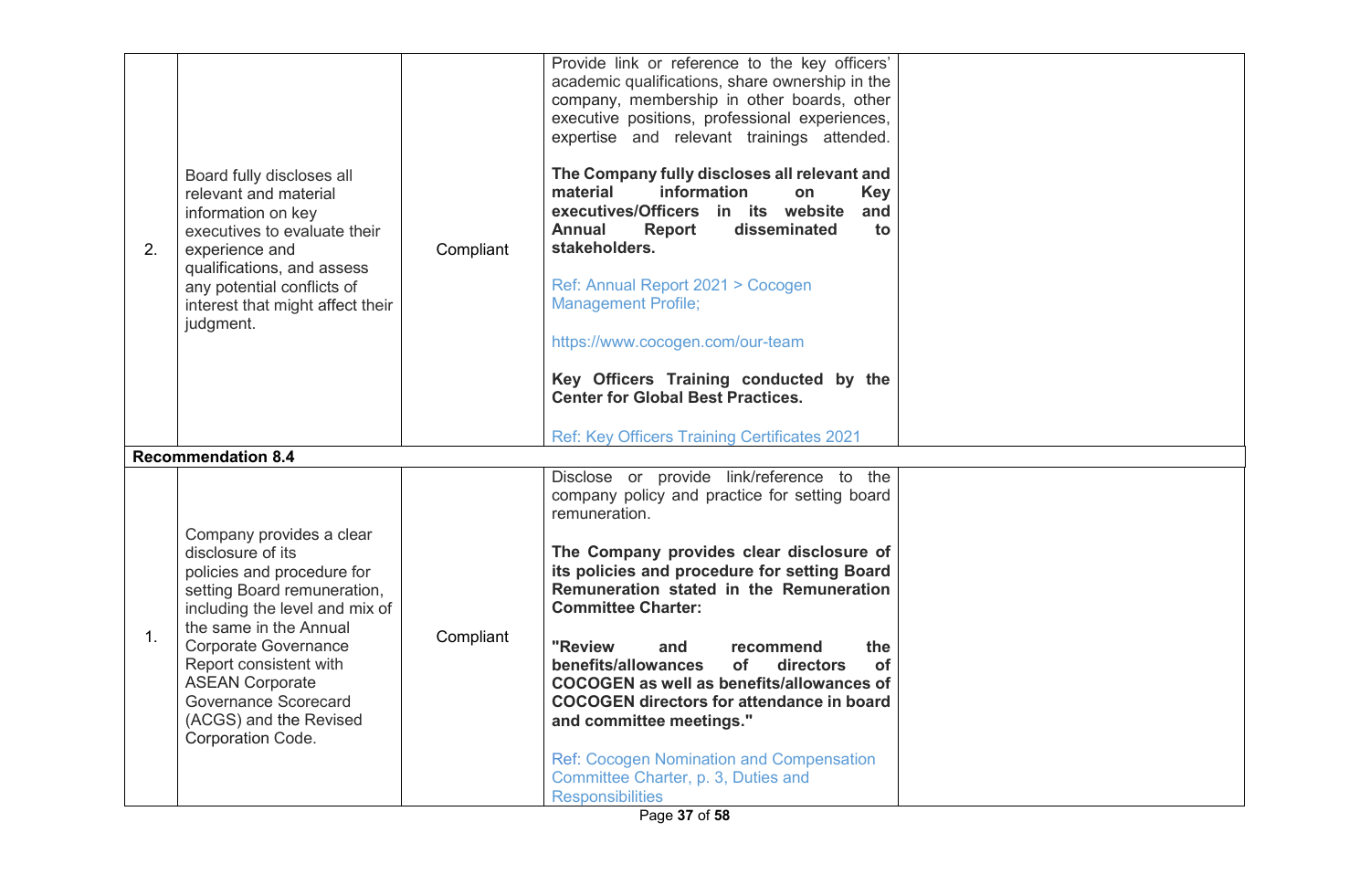| Executive Remuneration stated in the<br>remuneration, including the<br><b>Remuneration Committee Charter:</b><br>level and mix of the same in<br>2.<br>Compliant<br>the Annual Corporate<br>Governance Report<br>"Review periodically the compensation of<br>consistent with ASEAN<br>Top Management and By-laws officers as<br><b>Corporate Governance</b><br>identified and reported by the Management"<br>Scorecard (ACGS) and the<br>Revised Corporation Code.<br><b>Ref: Cocogen Nomination and Compensation</b><br>Committee Charter, p. 3, Duties and<br><b>Responsibilities</b> | The Company provides clear disclosure of<br>its policies and procedure for setting | policies and procedure for<br>setting Executive |  |
|-----------------------------------------------------------------------------------------------------------------------------------------------------------------------------------------------------------------------------------------------------------------------------------------------------------------------------------------------------------------------------------------------------------------------------------------------------------------------------------------------------------------------------------------------------------------------------------------|------------------------------------------------------------------------------------|-------------------------------------------------|--|
| Provide breakdown of director remuneration<br>and executive compensation, particularly the<br>remuneration of the CEO.<br>Company discloses the<br>remuneration on an<br>individual basis, including<br>3.<br>Compliant<br>The total fees paid to key management<br>termination and retirement<br>personnel for 2021 is P51,783,189.00.<br>provisions.<br><b>Ref: Cocogen Audited Financial Statement</b><br>2021<br><b>Recommendation 8.5</b>                                                                                                                                          |                                                                                    |                                                 |  |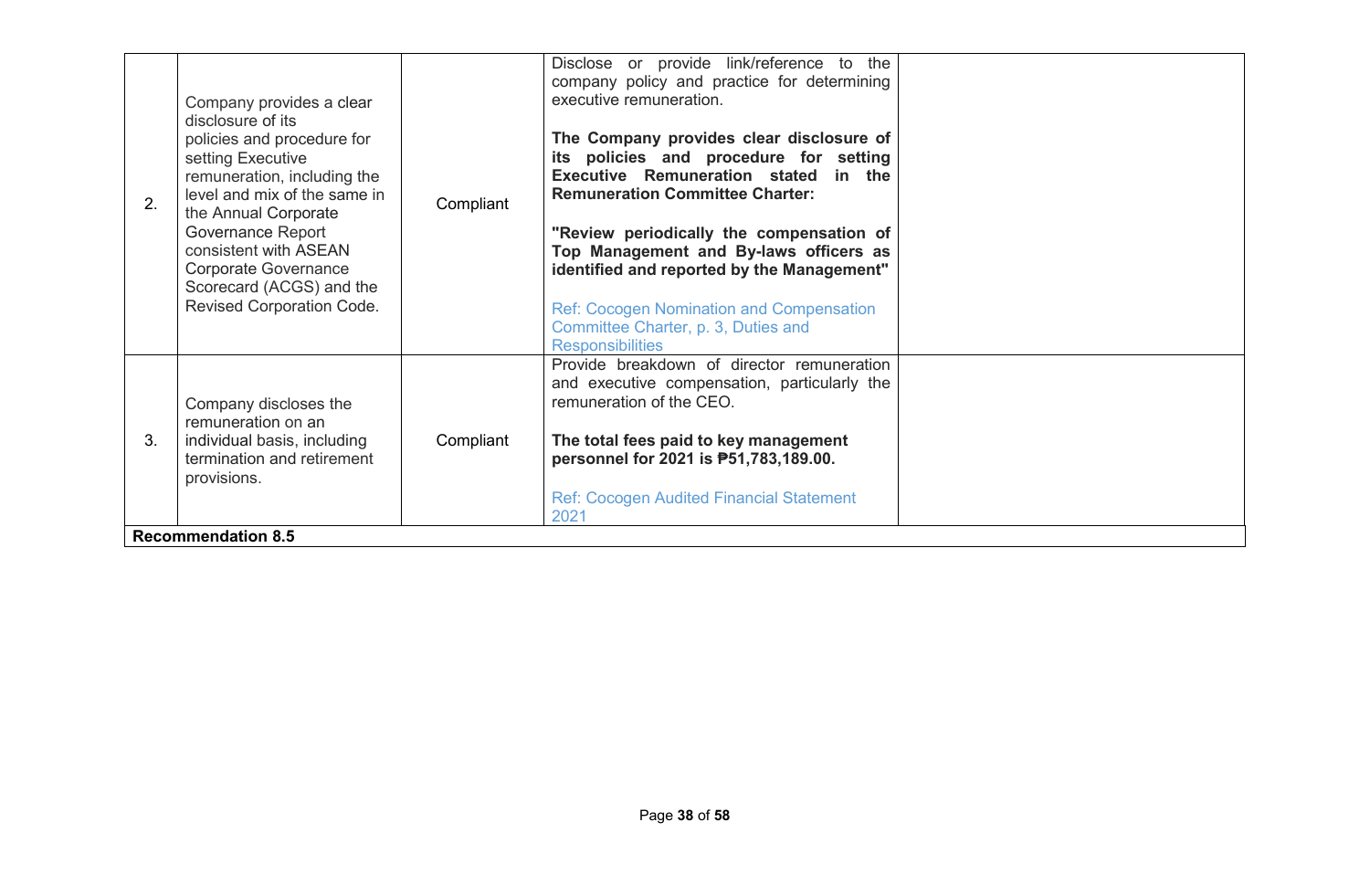|  | Company discloses its<br>policies governing<br><b>Related Party Transactions</b><br>(RPTs) and other unusual or<br>infrequently occurring<br>transactions. | Compliant | Disclose or provide reference/link to company's<br><b>RPT</b><br>policies.<br>Indicate if the director with conflict of interest<br>abstained from the board discussion on that<br>particular<br>transaction.<br>There were no instances when an RPT was<br>discussed and Board Member/Officer did not<br>abstain.<br>The Company discloses its policies<br>governing Related Party Transactions<br>(RPTs) and other unusual or infrequently<br>occurring transactions thru the Corporate<br><b>Governance and Related Party Transactions</b><br>and Executive Committees.<br><b>Ref: Corporate Governance and Related Party</b><br><b>Transactions Committee Charter</b> |  |
|--|------------------------------------------------------------------------------------------------------------------------------------------------------------|-----------|---------------------------------------------------------------------------------------------------------------------------------------------------------------------------------------------------------------------------------------------------------------------------------------------------------------------------------------------------------------------------------------------------------------------------------------------------------------------------------------------------------------------------------------------------------------------------------------------------------------------------------------------------------------------------|--|
|--|------------------------------------------------------------------------------------------------------------------------------------------------------------|-----------|---------------------------------------------------------------------------------------------------------------------------------------------------------------------------------------------------------------------------------------------------------------------------------------------------------------------------------------------------------------------------------------------------------------------------------------------------------------------------------------------------------------------------------------------------------------------------------------------------------------------------------------------------------------------------|--|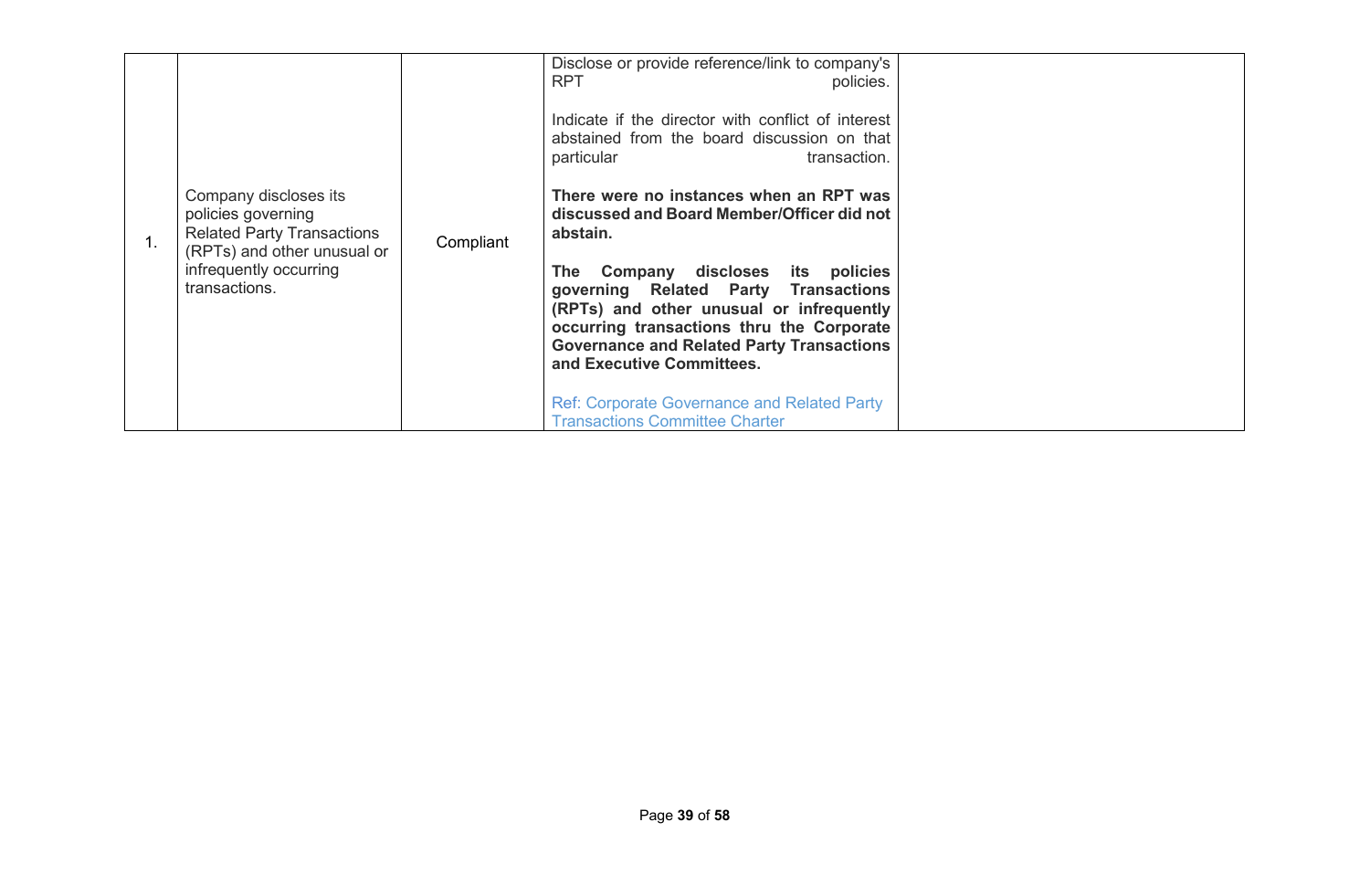| 2. | Company discloses material<br>or significant RPTs in its<br>Annual Company Report or<br><b>Annual Corporate</b><br>Governance Report,<br>reviewed and approved by<br>the Board, and submitted for<br>confirmation by majority vote<br>of the stockholders in the<br>annual stockholders'<br>meeting during the year. | Compliant | Provide information on all RPTs for the<br>previous year or reference to a document<br>containing the following information on all<br>RPT <sub>s</sub> :<br>1. Name of the related counterparty;<br>Relationship with the party;<br>Transaction date;<br>3.<br>4. Type/nature of transaction;<br>5. Amount or contract price;<br>6. Terms of the transaction;<br>7. Rationale for entering into the transaction;<br>8. The required approval (i.e., names of the<br>board of directors approving, names and<br>percentage of shareholders who approved)<br>based on the company's policy; and<br>9. Other terms and conditions.<br>The Company discloses material<br><b>or</b><br>significant RPTs in its 2021 Audited<br><b>Financial Statement.</b><br><b>Ref: Cocogen Audited Financial Statement</b><br>2021 |  |
|----|----------------------------------------------------------------------------------------------------------------------------------------------------------------------------------------------------------------------------------------------------------------------------------------------------------------------|-----------|------------------------------------------------------------------------------------------------------------------------------------------------------------------------------------------------------------------------------------------------------------------------------------------------------------------------------------------------------------------------------------------------------------------------------------------------------------------------------------------------------------------------------------------------------------------------------------------------------------------------------------------------------------------------------------------------------------------------------------------------------------------------------------------------------------------|--|
|    | <b>Recommendation 8.7</b>                                                                                                                                                                                                                                                                                            |           |                                                                                                                                                                                                                                                                                                                                                                                                                                                                                                                                                                                                                                                                                                                                                                                                                  |  |
| 1. | Company's corporate<br>governance policies,<br>programs and procedures<br>are contained in its Manual<br>on Corporate Governance<br>$(MCG)$ .                                                                                                                                                                        | Compliant | Provide link to the company's website where the<br>Manual on Corporate Governance is posted.<br>Company's corporate governance<br><b>The</b><br>policies, programs and procedures are                                                                                                                                                                                                                                                                                                                                                                                                                                                                                                                                                                                                                            |  |
| 2. | Company's MCG is posted<br>on its company<br>website.                                                                                                                                                                                                                                                                | Compliant | contained in its Manual on Corporate<br>Governance and is uploaded on the website.<br><b>Ref: Cocogen Manual on Corporate</b><br>Governance                                                                                                                                                                                                                                                                                                                                                                                                                                                                                                                                                                                                                                                                      |  |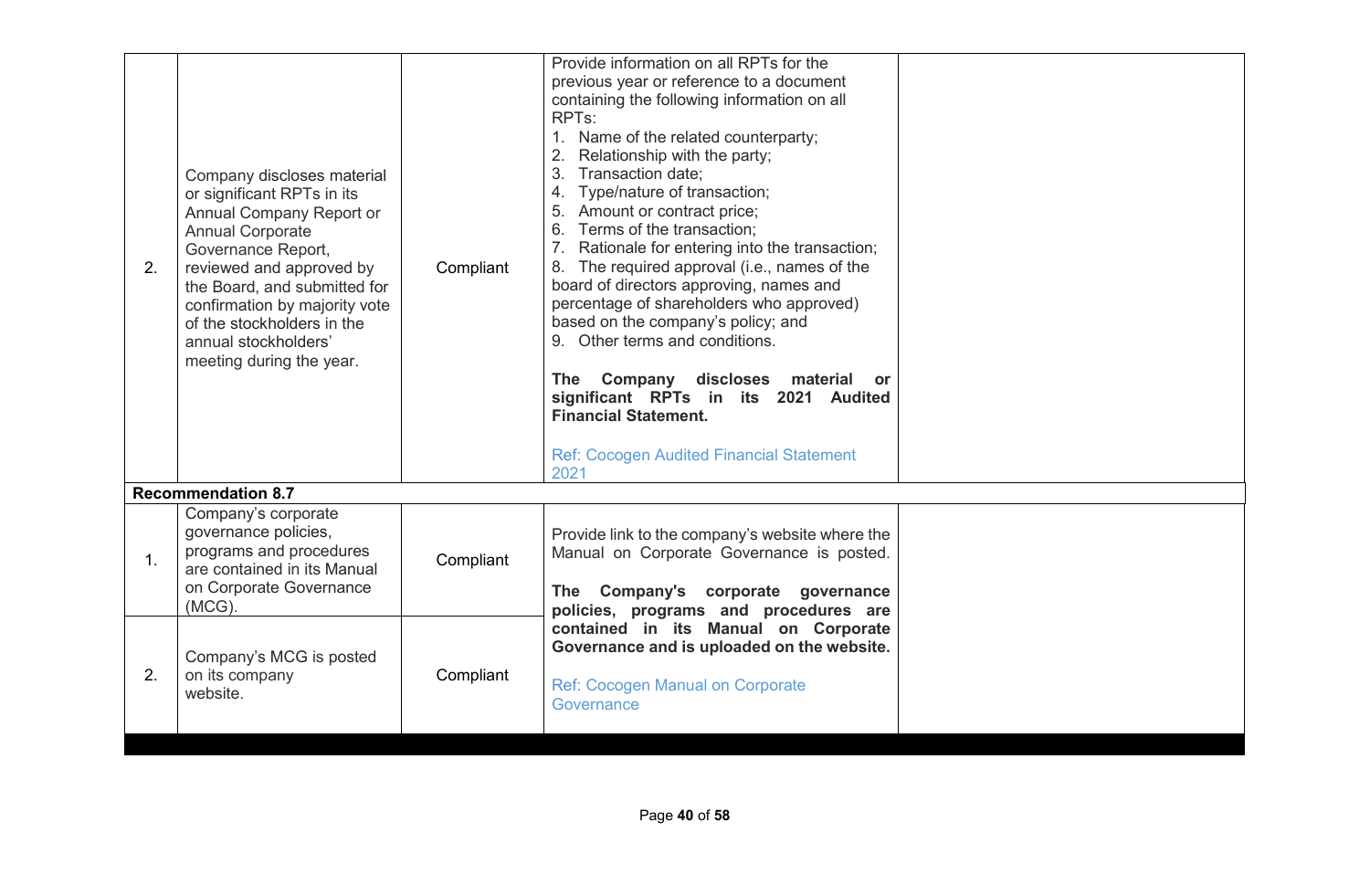**Principle 9:** The company should establish standards for the appropriate selection of an external auditor, and exercise effective oversight of the same tostrengthen the external auditor's independence and enhance audit quality.

**Recommendation 9.1**

|                | RECOMMENDANON 3.                                                                                                                                                                           |           |                                                                                                                                                                                                                                                                                                                                                                                                                                                                                                                                                                                                                                                                                                                                                                                                                                                                                                                         |  |
|----------------|--------------------------------------------------------------------------------------------------------------------------------------------------------------------------------------------|-----------|-------------------------------------------------------------------------------------------------------------------------------------------------------------------------------------------------------------------------------------------------------------------------------------------------------------------------------------------------------------------------------------------------------------------------------------------------------------------------------------------------------------------------------------------------------------------------------------------------------------------------------------------------------------------------------------------------------------------------------------------------------------------------------------------------------------------------------------------------------------------------------------------------------------------------|--|
| 1 <sub>1</sub> | Audit Committee has a<br>robust process for approving<br>and recommending the<br>appointment, reappointment,<br>removal, and fees of the<br>external auditors.                             | Compliant | Provide information or link/reference to a<br>document containing information on the process<br>approving<br>and recommending<br>for<br>the<br>appointment, reappointment, removal and fees<br>of the company's external auditor.<br>The Audit Committee shall "Review annually"<br>the performance of the external auditors,<br>and exercise final approval on the<br>appointment, reappointment, resignation, or<br>discharge<br><b>of</b><br>the<br>auditors,<br>its<br>remuneration/fees<br>and<br>terms<br><b>of</b><br>engagement, and to consider any issues<br>arising from the foregoing. For removal of<br>the external auditor, the reasons for removal<br>or change will be disclosed to the regulators<br>and the public through the Company website<br>and required disclosures."<br>Ref: Audit Committee Charter, p. 11, External<br><b>Auditor</b><br>For 2021, the total fees paid was<br>₱752,640.00. |  |
| 2.             | The appointment,<br>reappointment, removal, and<br>fees of the external auditor is<br>recommended by the Audit<br>Committee, approved by the<br>Board and ratified by the<br>shareholders. | Compliant | Indicate the percentage of shareholders that<br>ratified the appointment, reappointment,<br>removal and fees of the external auditor.<br>The Audit Committee recommended the<br>reappointment of Punongbayan & Araullo as<br>external auditor on 22 July 2021. This<br>recommendation was approved by the<br>Board on 23 July 2021. The Stockholders<br>meeting was held on 25 June 2021, before<br>the reappointment.                                                                                                                                                                                                                                                                                                                                                                                                                                                                                                  |  |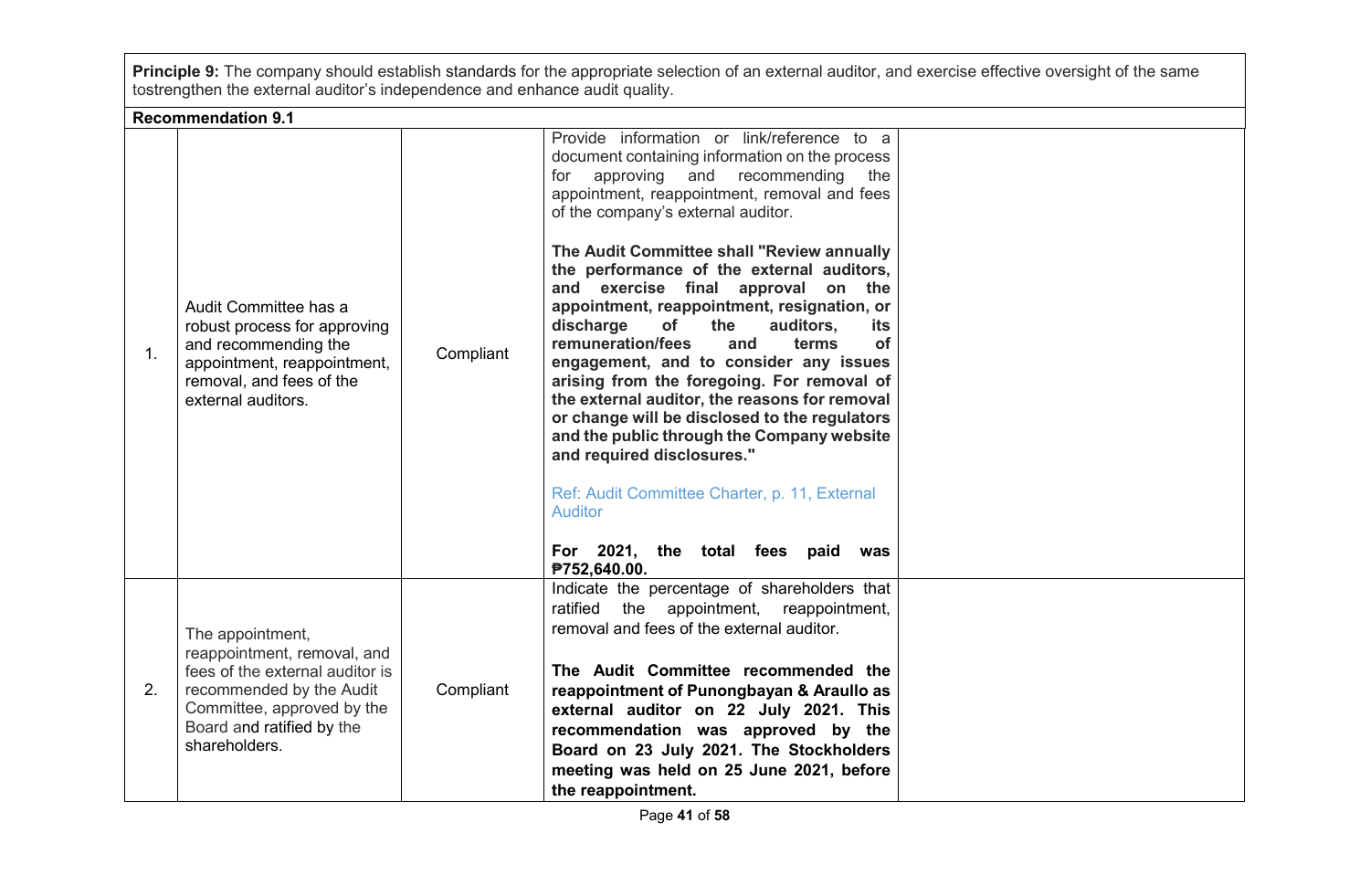| 3. | For removal of the external<br>auditor, the reasons for<br>removal or change are<br>disclosed to<br>the regulators and the public<br>through the company<br>website and required<br>disclosures.                                                                                                                                                                                                                                                                                                                     | Compliant | Provide information on or link/reference to a<br>document containing the company's reason for<br>removal or change of external auditor.<br>The Audit Committee shall "review annually<br>the performance of the external auditors,<br>and exercise final approval on the<br>appointment, reappointment, resignation, or<br>of<br>discharge<br>the<br>auditors,<br>its<br>remuneration/fees<br>of<br>and<br>terms<br>engagement, and to consider any issues<br>arising from the foregoing. For removal of<br>the external auditor, the reasons for removal<br>or change will be disclosed to the regulators<br>and the public through the Company website<br>and required disclosures."<br>Ref: Cocogen Audit Committee Charter, p. 11,<br><b>External Auditor</b> |  |
|----|----------------------------------------------------------------------------------------------------------------------------------------------------------------------------------------------------------------------------------------------------------------------------------------------------------------------------------------------------------------------------------------------------------------------------------------------------------------------------------------------------------------------|-----------|-------------------------------------------------------------------------------------------------------------------------------------------------------------------------------------------------------------------------------------------------------------------------------------------------------------------------------------------------------------------------------------------------------------------------------------------------------------------------------------------------------------------------------------------------------------------------------------------------------------------------------------------------------------------------------------------------------------------------------------------------------------------|--|
|    | <b>Recommendation 9.2</b>                                                                                                                                                                                                                                                                                                                                                                                                                                                                                            |           |                                                                                                                                                                                                                                                                                                                                                                                                                                                                                                                                                                                                                                                                                                                                                                   |  |
| 1. | <b>Audit Committee Charter</b><br>includes the Audit<br>Committee's responsibility<br>on:<br>i. assessing the integrity and<br>independence of external<br>auditors;<br>ii. exercising effective<br>oversight to review and<br>monitor the external auditor's<br>independence and<br>objectivity; and<br>iii. exercising effective<br>oversight to review and<br>monitor the effectiveness of<br>the audit process, taking into<br>consideration relevant<br>Philippine professional and<br>regulatory requirements. | Compliant | Provide link/reference to the company's Audit<br>Committee Charter.<br>The Audit Committee Charter includes the<br>said responsibilities:<br>"Review and monitor the external auditor's<br>technical<br>competence,<br>independence,<br>objectivity, and overall effectiveness of the<br>external audit process[.]"<br>Ref: Cocogen Audit Committee Charter, p. 11,<br><b>External Auditor</b>                                                                                                                                                                                                                                                                                                                                                                    |  |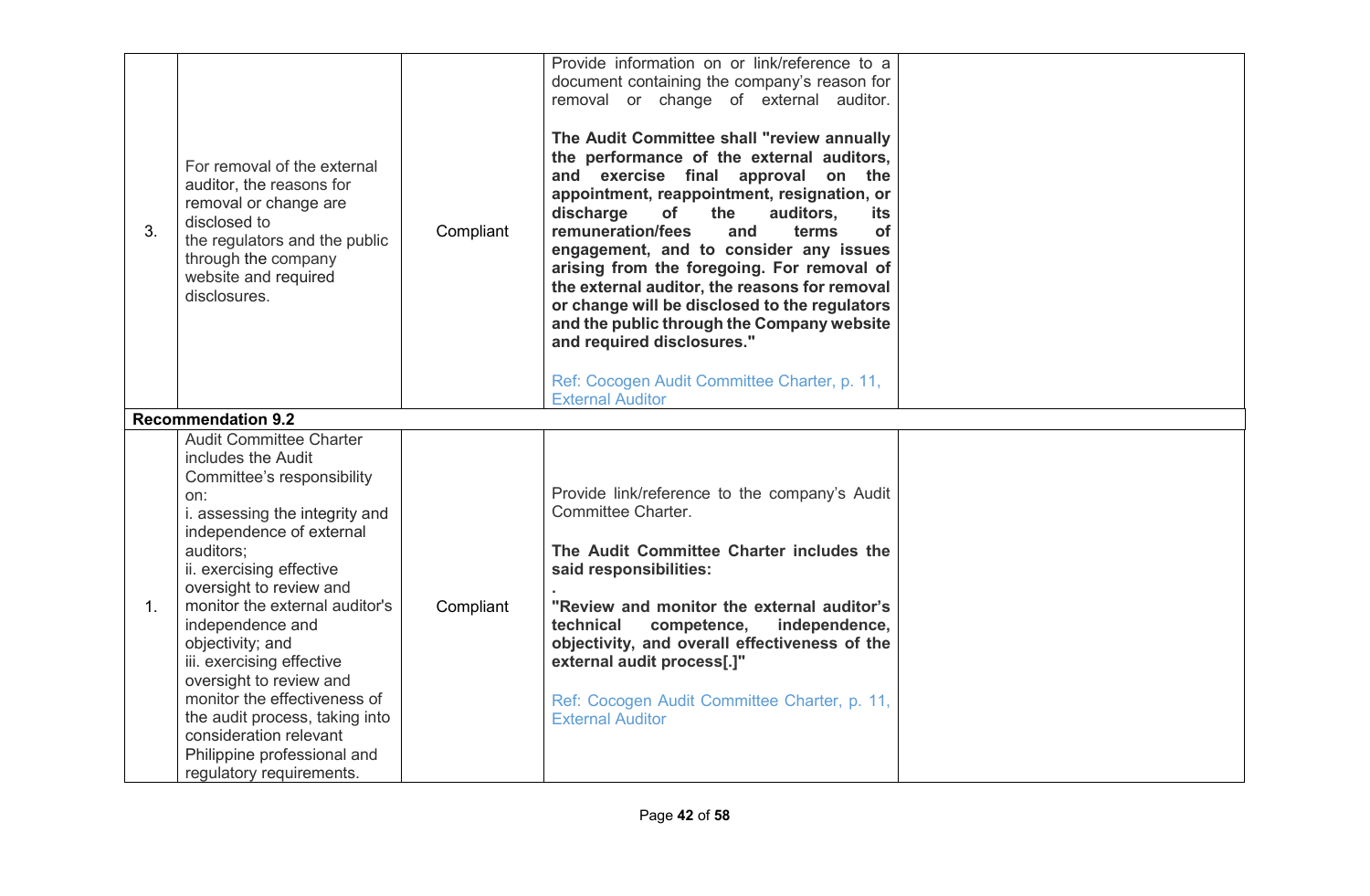| 2.             | <b>Audit Committee Charter</b><br>contains the<br>Committee's responsibility<br>on reviewing and monitoring<br>the external auditor's<br>suitability and effectiveness<br>on an annual basis.                                      | Compliant | Provide link/reference to the company's Audit<br>Committee<br>Charter.<br>The Audit Committee Charter includes the<br>said responsibilities:<br>"Review annually the performance of the<br>external auditors,<br>and<br>exercise final<br>the<br>appointment,<br>approval<br>on<br>reappointment, resignation, or discharge of<br>the auditors, its remuneration/fees and<br>terms of engagement, and to consider any<br>issues arising from the foregoing."<br>Ref: Cocogen Audit Committee Charter, p. 11,<br><b>External Auditor</b> |  |  |  |
|----------------|------------------------------------------------------------------------------------------------------------------------------------------------------------------------------------------------------------------------------------|-----------|-----------------------------------------------------------------------------------------------------------------------------------------------------------------------------------------------------------------------------------------------------------------------------------------------------------------------------------------------------------------------------------------------------------------------------------------------------------------------------------------------------------------------------------------|--|--|--|
|                | <b>Recommendation 9.3</b>                                                                                                                                                                                                          |           |                                                                                                                                                                                                                                                                                                                                                                                                                                                                                                                                         |  |  |  |
| $\mathbf{1}$ . | Company discloses the<br>nature of non-audit<br>services performed by Its<br>external auditor in the<br>Annual Report to deal with<br>the potential conflict of<br>interest.                                                       | Compliant | Disclose the nature of non-audit services<br>performed by the external auditor, if any.<br>For 2021, the Company's external auditor did<br>not perform any non-audit services.<br><b>Ref: Cocogen Annual Report 2021</b>                                                                                                                                                                                                                                                                                                                |  |  |  |
| 2.             | Audit Committee stays alert<br>for any potential<br>conflict of interest situations.<br>given the guidelines or<br>policies on non-audit<br>services, which could be<br>viewed as impairing the<br>external auditor's objectivity. | Compliant | Provide link or reference to guidelines or<br>policies on non-audit services.<br>Ref: Cocogen Audit Committee Charter, p. 6,<br><b>Conflict of Interest</b>                                                                                                                                                                                                                                                                                                                                                                             |  |  |  |
|                |                                                                                                                                                                                                                                    |           |                                                                                                                                                                                                                                                                                                                                                                                                                                                                                                                                         |  |  |  |
|                |                                                                                                                                                                                                                                    |           | Principle 10: The company should ensure that the material and reportable non-financial and sustainability issues are disclosed.                                                                                                                                                                                                                                                                                                                                                                                                         |  |  |  |
|                | <b>Recommendation 10.1</b>                                                                                                                                                                                                         |           |                                                                                                                                                                                                                                                                                                                                                                                                                                                                                                                                         |  |  |  |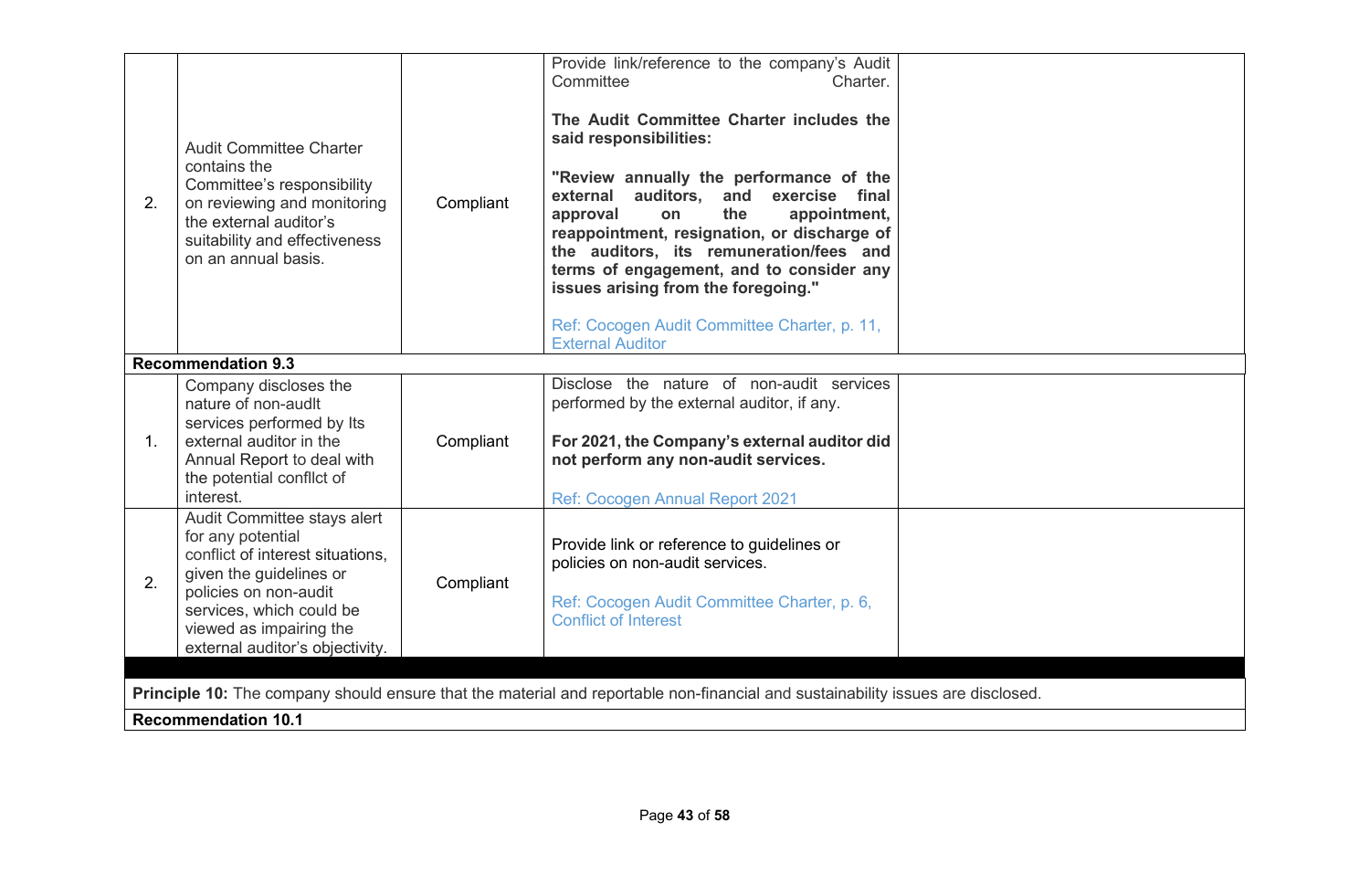| 1 <sub>1</sub> | Board has a clear and<br>focused policy on the<br>disclosure of non-financial<br>information, with emphasis<br>on the management of<br>economic, environmental,<br>social and governance<br>(EESG) issues of its<br>business, which underpin<br>sustainability. | Compliant | Disclose or provide link on the company's<br>policies and practices on the disclosure of non-<br>financial information, including EESG issues.<br>While there is no policy on the disclosure of<br>such non-financial information, the Board is<br>continuously apprised of Management's<br>EESG issues through the bi-annual<br>President's Report. The President's Report<br>includes disclosures of sustainable<br>business<br>strategies<br>that<br>increase<br>while<br>shareholder<br>value<br>ensuring<br>environmental protection, development of<br>social capital, and becoming a reliable<br>partner in nation-building.<br><b>Ref: Excerpts of Minutes of Board Meetings</b> |  |
|----------------|-----------------------------------------------------------------------------------------------------------------------------------------------------------------------------------------------------------------------------------------------------------------|-----------|------------------------------------------------------------------------------------------------------------------------------------------------------------------------------------------------------------------------------------------------------------------------------------------------------------------------------------------------------------------------------------------------------------------------------------------------------------------------------------------------------------------------------------------------------------------------------------------------------------------------------------------------------------------------------------------|--|
| 2.             | Company adopts a globally<br>recognized<br>standard/framework in<br>reporting sustainability and<br>non-financial issues.                                                                                                                                       | Compliant | Provide link to Sustainability Report, if any.<br>Disclose the standards used.<br>Cocogen has been assessed and confirmed<br>as meeting the requirements of ISO<br>9001:2008. Certification was valid from April<br>9, 2015 to April 8, 2018. The Company is<br>currently in the process of obtaining an<br>updated ISO Certification.<br>The ISO 9000 family of quality management<br>systems (QMS) is a set of standards that<br>helps organizations ensure they meet<br>customer and other stakeholder needs<br>within statutory and regulatory requirements<br>related to a product or service.<br>Ref: ISO Certification 2015-2018                                                  |  |
|                |                                                                                                                                                                                                                                                                 |           |                                                                                                                                                                                                                                                                                                                                                                                                                                                                                                                                                                                                                                                                                          |  |
|                |                                                                                                                                                                                                                                                                 |           |                                                                                                                                                                                                                                                                                                                                                                                                                                                                                                                                                                                                                                                                                          |  |
|                |                                                                                                                                                                                                                                                                 |           | Principle 11: The company should maintain a comprehensive and cost-efficient communication channel for disseminating relevant information. This                                                                                                                                                                                                                                                                                                                                                                                                                                                                                                                                          |  |
|                | channel iscrucial for informed decision-making by investors, stakeholders and other interested users.                                                                                                                                                           |           |                                                                                                                                                                                                                                                                                                                                                                                                                                                                                                                                                                                                                                                                                          |  |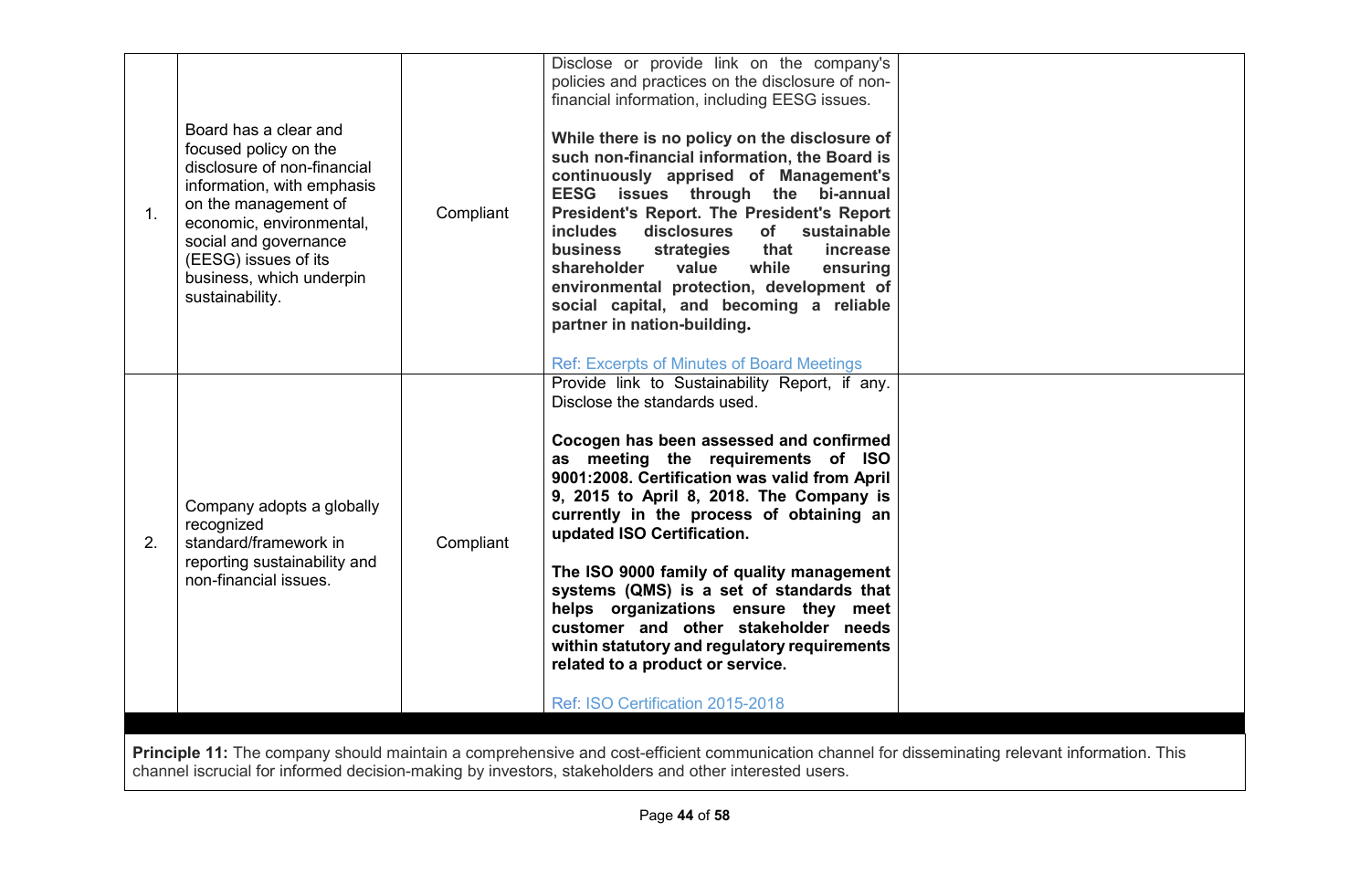|                                                                                                                                                                                                                              | <b>Recommendation 11.1</b>                                                                                                                                                         |           |                                                                                                                                                                                                                                                                                                                                                                                                                                                                                                                       |  |  |
|------------------------------------------------------------------------------------------------------------------------------------------------------------------------------------------------------------------------------|------------------------------------------------------------------------------------------------------------------------------------------------------------------------------------|-----------|-----------------------------------------------------------------------------------------------------------------------------------------------------------------------------------------------------------------------------------------------------------------------------------------------------------------------------------------------------------------------------------------------------------------------------------------------------------------------------------------------------------------------|--|--|
| 1.                                                                                                                                                                                                                           | The company should have a<br>website to ensure a<br>comprehensive, cost<br>efficient, transparent, and<br>timely manner of<br>disseminating relevant<br>information to the public. | Compliant | Disclose and identify the communication<br>channels used by the company (i.e., website,<br>analyst's briefing, media briefings/ press<br>conferences, quarterly reporting,<br>current<br>reporting, etc.)<br>Provide links, if any.<br>The Company uses the Cocogen website<br>and Cocogen Official Facebook Page to<br>disseminate relevant information to the<br>public.<br>Ref:<br>Cocogen Website: https://www.cocogen.com<br><b>Cocogen Official Facebook Page:</b><br>https://www.facebook.com/cocogenofficial/ |  |  |
| <b>Internal Control System and Risk Management Framework</b>                                                                                                                                                                 |                                                                                                                                                                                    |           |                                                                                                                                                                                                                                                                                                                                                                                                                                                                                                                       |  |  |
| Principle 12: To ensure the integrity, transparency and proper governance in the conduct of its affairs, the company should have a strong and effective<br>internal control system and enterprise risk management framework. |                                                                                                                                                                                    |           |                                                                                                                                                                                                                                                                                                                                                                                                                                                                                                                       |  |  |
|                                                                                                                                                                                                                              | <b>Recommendation 12.1</b>                                                                                                                                                         |           |                                                                                                                                                                                                                                                                                                                                                                                                                                                                                                                       |  |  |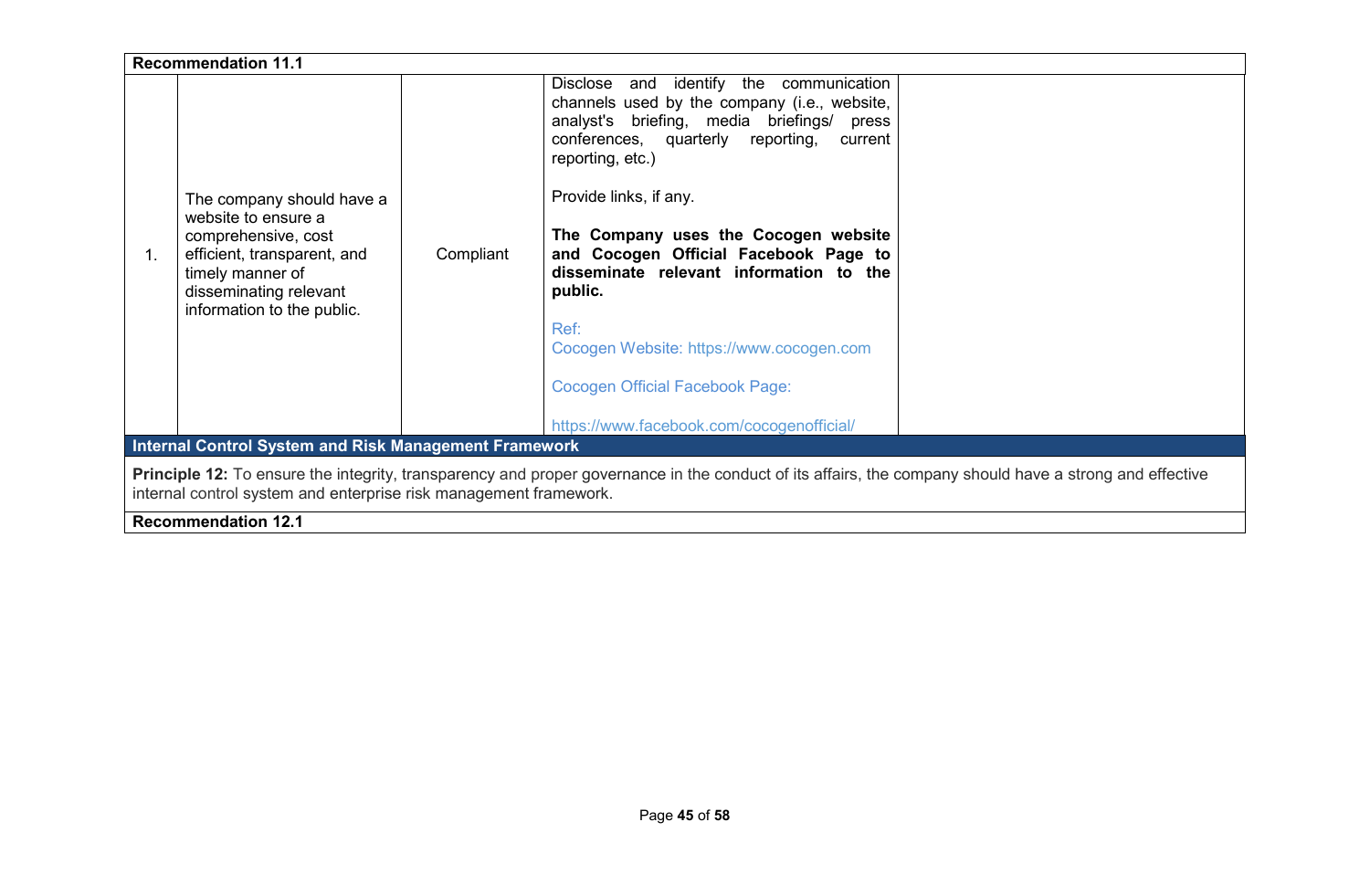|  | Company has an adequate<br>and effective<br>internal control system in the<br>conduct of its business. | Compliant | List quality service programs for the internal<br>functions.<br>audit<br>The internal auditors undergo IIA-P courses<br>and other related trainings and programs.<br>The head of Internal Audit has taken prior<br><b>LOMA courses.</b><br>Indicate frequency of review of the internal<br>control system.<br>The internal control system of the Company<br>is being monitored and observed by Internal<br>Audit, and is reviewed at least annually.<br>Ref: Cocogen Internal Audit Department<br><b>Charter</b><br>The Internal Audit Department and Audit<br>Committee review the effectiveness of the<br>institution's internal controls, including<br>financial, operational and compliance<br>controls, and risk management, at least<br>annually.<br><b>Ref: Cocogen Internal Audit Department</b><br>Charter;<br><b>Cocogen Audit Committee Charter</b> |  |
|--|--------------------------------------------------------------------------------------------------------|-----------|----------------------------------------------------------------------------------------------------------------------------------------------------------------------------------------------------------------------------------------------------------------------------------------------------------------------------------------------------------------------------------------------------------------------------------------------------------------------------------------------------------------------------------------------------------------------------------------------------------------------------------------------------------------------------------------------------------------------------------------------------------------------------------------------------------------------------------------------------------------|--|
|--|--------------------------------------------------------------------------------------------------------|-----------|----------------------------------------------------------------------------------------------------------------------------------------------------------------------------------------------------------------------------------------------------------------------------------------------------------------------------------------------------------------------------------------------------------------------------------------------------------------------------------------------------------------------------------------------------------------------------------------------------------------------------------------------------------------------------------------------------------------------------------------------------------------------------------------------------------------------------------------------------------------|--|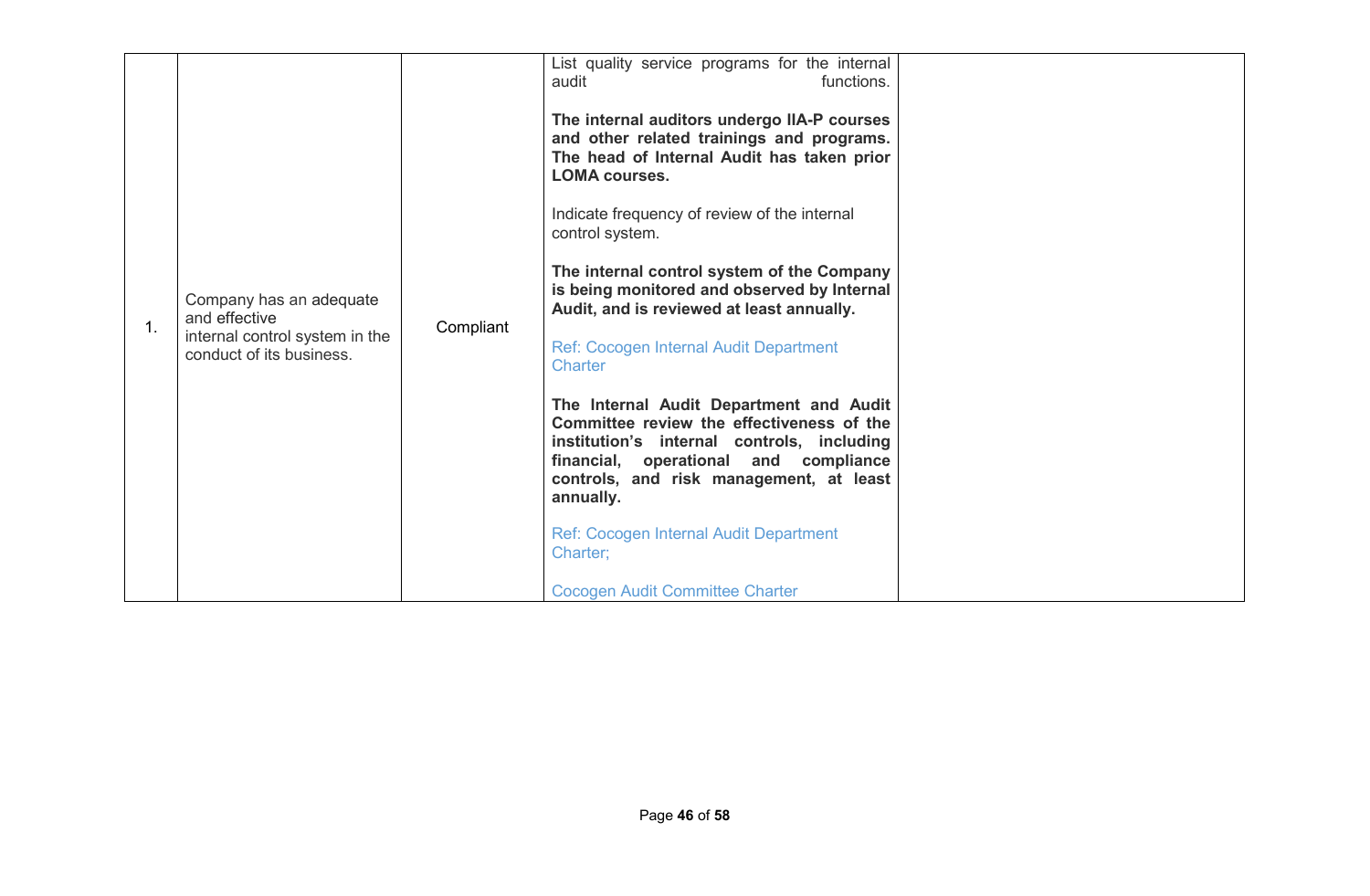| 2. | Company has an adequate<br>and effective<br>enterprise risk management<br>framework in the conduct of<br>its business.<br><b>Recommendation 12.2</b> | Compliant | Identify international framework used for<br>Enterprise Risk Management.<br>Provide information or reference to a document<br>containing information on:<br>Company's risk management procedures<br>and processes<br>2.<br>Key risks the company is currently facing<br>3.<br>How the company manages the key risks<br>The information mentioned above can be<br>found in the Company's Audited Financial<br><b>Statements</b><br>for<br>2021.<br>the<br>year<br>Ref: Cocogen Audited Financial Statement<br>2021<br>Indicate frequency of review of the enterprise<br>risk<br>framework.<br>management<br>Under the Risk Committee Charter, "[t]he<br>Risk Oversight Committee shall regularly<br>evaluate the Risk Management Framework<br>ensure its continued<br>to<br>relevance,<br>comprehensiveness, and effectiveness. It<br>shall revisit strategies, identify changes in<br>the nature and extent of significant risks,<br>and stay abreast of developments in the<br>internal and external environment that may<br>affect the Company."<br><b>Ref: Cocogen Risk Oversight Committee</b><br><b>Charter</b> |  |
|----|------------------------------------------------------------------------------------------------------------------------------------------------------|-----------|----------------------------------------------------------------------------------------------------------------------------------------------------------------------------------------------------------------------------------------------------------------------------------------------------------------------------------------------------------------------------------------------------------------------------------------------------------------------------------------------------------------------------------------------------------------------------------------------------------------------------------------------------------------------------------------------------------------------------------------------------------------------------------------------------------------------------------------------------------------------------------------------------------------------------------------------------------------------------------------------------------------------------------------------------------------------------------------------------------------------|--|
|----|------------------------------------------------------------------------------------------------------------------------------------------------------|-----------|----------------------------------------------------------------------------------------------------------------------------------------------------------------------------------------------------------------------------------------------------------------------------------------------------------------------------------------------------------------------------------------------------------------------------------------------------------------------------------------------------------------------------------------------------------------------------------------------------------------------------------------------------------------------------------------------------------------------------------------------------------------------------------------------------------------------------------------------------------------------------------------------------------------------------------------------------------------------------------------------------------------------------------------------------------------------------------------------------------------------|--|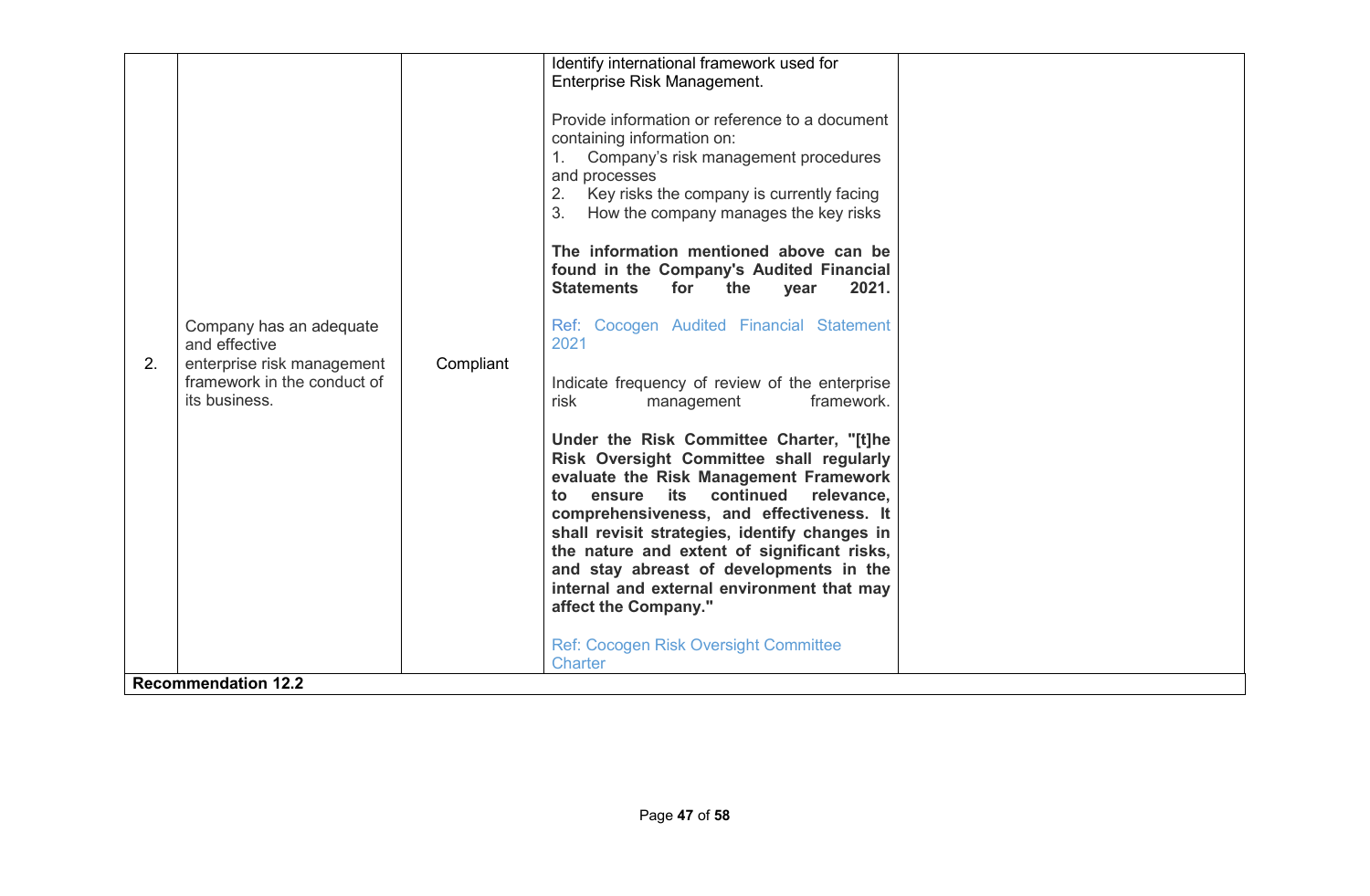| Company has in place an<br>independent internal<br>audit function that provides<br>an independent and<br>objective assurance, and<br>consulting services designed<br>to add value and improve the<br>company's operations. | Compliant | Disclose if the internal audit is in-house or<br>outsourced. If outsourced, identify external firm.<br>The Company has in place an in-house<br>Internal Audit Department that provides<br>independent and objective assurance, and<br>consulting services designed to add value<br>and improve the Company's operations.<br>Ref: Cocogen Internal Audit Department<br>Charter |  |
|----------------------------------------------------------------------------------------------------------------------------------------------------------------------------------------------------------------------------|-----------|-------------------------------------------------------------------------------------------------------------------------------------------------------------------------------------------------------------------------------------------------------------------------------------------------------------------------------------------------------------------------------|--|
| <b>Recommendation 12.3</b>                                                                                                                                                                                                 |           |                                                                                                                                                                                                                                                                                                                                                                               |  |
| The company has a qualified<br><b>Chief Audit</b><br>Executive (CAE) appointed<br>by the Board.                                                                                                                            | Compliant | Identify the company's Chief Audit Executive<br>(CAE) and provide information on or reference<br>a document<br>containing<br>his/her<br>to to<br>responsibilities.                                                                                                                                                                                                            |  |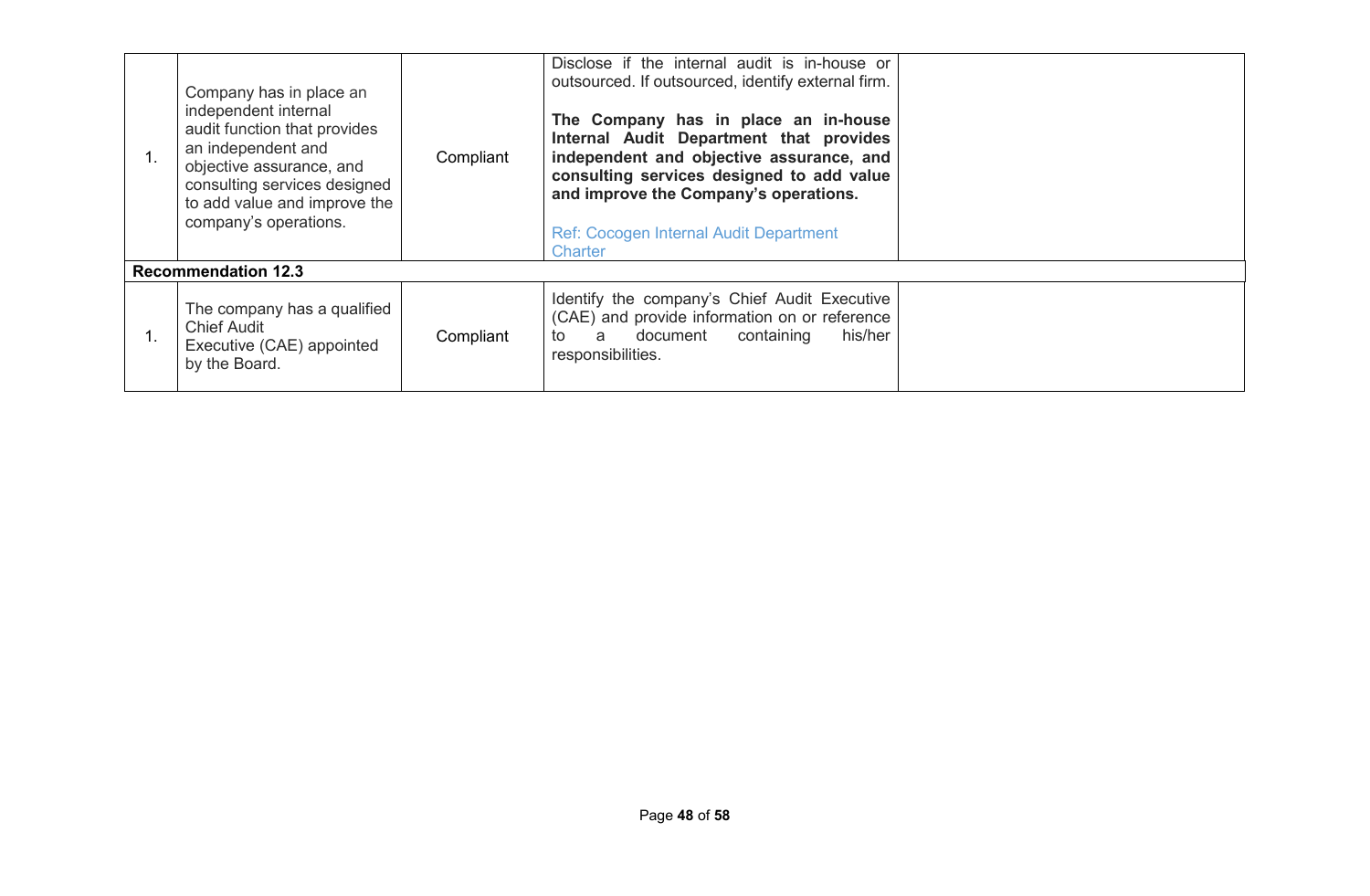| 2. | CAE oversees and is<br>responsible for the<br>internal audit activity of the<br>organization, including that<br>portion that is outsourced to<br>a third party service provider. | Compliant | Mr. Anjo Raval C. Paz, Head of Internal Audit<br>Department, is the Company's Chief Audit<br><b>Executive</b><br>$(CAE)$ .<br>As the Head of the Internal Audit<br>Department, he is responsible for planning,<br>organizing, directing, coordinating and<br>controlling the activities of Internal Audit<br>pertaining to, among others, the conduct of<br>(a.) investigations regarding errors or<br>irregularities; (b.) evaluation of programs to<br>determine consistency with established<br>goals and objectives; and (c.) investigations<br>of complaints regarding internal controls,<br>accounting, or auditing matters.<br>The Chief Audit Executive will report<br>periodically to the Board/Audit Committee<br>and to the President. This includes the<br>submission of a risk-based internal audit<br>plan, and any significant interim changes<br>thereto. The CAE shall also submit periodic<br>reports to the Audit Committee and Senior<br>Management on the status and results of the<br>internal audit engagements, significant<br>control issues, and the overall adequacy of<br>the control environment.<br>The CAE will ensure that the Internal Audit<br>Department applies and upholds the<br>principles<br><b>of</b><br>integrity,<br>objectivity,<br>confidentiality, and competency.<br>Ref: Cocogen Internal Audit Department<br>Charter, pp. 5-7 |  |
|----|----------------------------------------------------------------------------------------------------------------------------------------------------------------------------------|-----------|--------------------------------------------------------------------------------------------------------------------------------------------------------------------------------------------------------------------------------------------------------------------------------------------------------------------------------------------------------------------------------------------------------------------------------------------------------------------------------------------------------------------------------------------------------------------------------------------------------------------------------------------------------------------------------------------------------------------------------------------------------------------------------------------------------------------------------------------------------------------------------------------------------------------------------------------------------------------------------------------------------------------------------------------------------------------------------------------------------------------------------------------------------------------------------------------------------------------------------------------------------------------------------------------------------------------------------------------------------------------------------|--|
|----|----------------------------------------------------------------------------------------------------------------------------------------------------------------------------------|-----------|--------------------------------------------------------------------------------------------------------------------------------------------------------------------------------------------------------------------------------------------------------------------------------------------------------------------------------------------------------------------------------------------------------------------------------------------------------------------------------------------------------------------------------------------------------------------------------------------------------------------------------------------------------------------------------------------------------------------------------------------------------------------------------------------------------------------------------------------------------------------------------------------------------------------------------------------------------------------------------------------------------------------------------------------------------------------------------------------------------------------------------------------------------------------------------------------------------------------------------------------------------------------------------------------------------------------------------------------------------------------------------|--|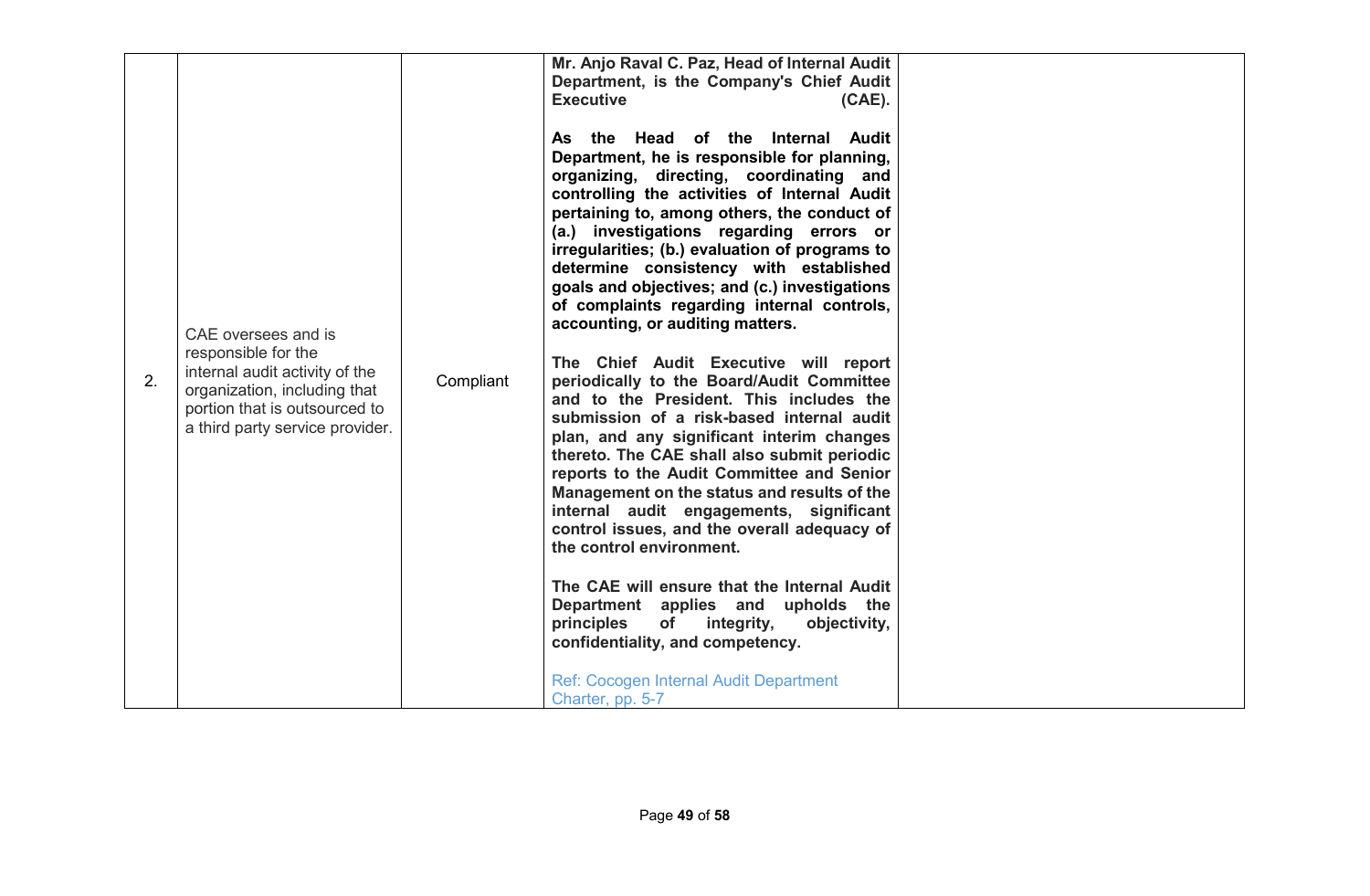| 3.             | In case of a fully outsourced<br>internal audit<br>activity, a qualified<br>independent executive or<br>senior management<br>personnel is assigned the<br>responsibility for managing<br>the fully outsourced internal<br>audit activity. | Compliant | Identify qualified independent executive or<br>senior management personnel, if applicable.<br>Mr. Anjo Paz, currently holding the position<br>of Senior Manager, is the head of Internal<br>Audit Department. The Company does not<br>outsource internal audit activity. |  |
|----------------|-------------------------------------------------------------------------------------------------------------------------------------------------------------------------------------------------------------------------------------------|-----------|--------------------------------------------------------------------------------------------------------------------------------------------------------------------------------------------------------------------------------------------------------------------------|--|
|                | <b>Recommendation 12.4</b>                                                                                                                                                                                                                |           |                                                                                                                                                                                                                                                                          |  |
| $\mathbf{1}$ . | The company has a<br>separate risk<br>management function to<br>identify, assess and monitor<br>key risk exposures.                                                                                                                       | Compliant | Provide<br>information<br>company's<br>risk<br>on<br>management function.<br>The Company has a Risk Management<br>Division.<br>Ref: Cocogen Enterprise Risk Management<br><b>Framework</b>                                                                               |  |
|                | <b>Recommendation 12.5</b>                                                                                                                                                                                                                |           |                                                                                                                                                                                                                                                                          |  |
| $\mathbf{1}$ . | In managing the company's<br>Risk Management System,<br>the company has a Chief<br>Risk Officer (CRO), who is<br>the ultimate champion of<br>Enterprise Risk Management<br>(ERM).                                                         | Compliant | Identify the company's Chief Risk Officer (CRO)<br>and provide information on or reference to a<br>document containing his/her responsibilities and<br>qualifications/background.<br>Risk Management System of the<br><b>The</b>                                         |  |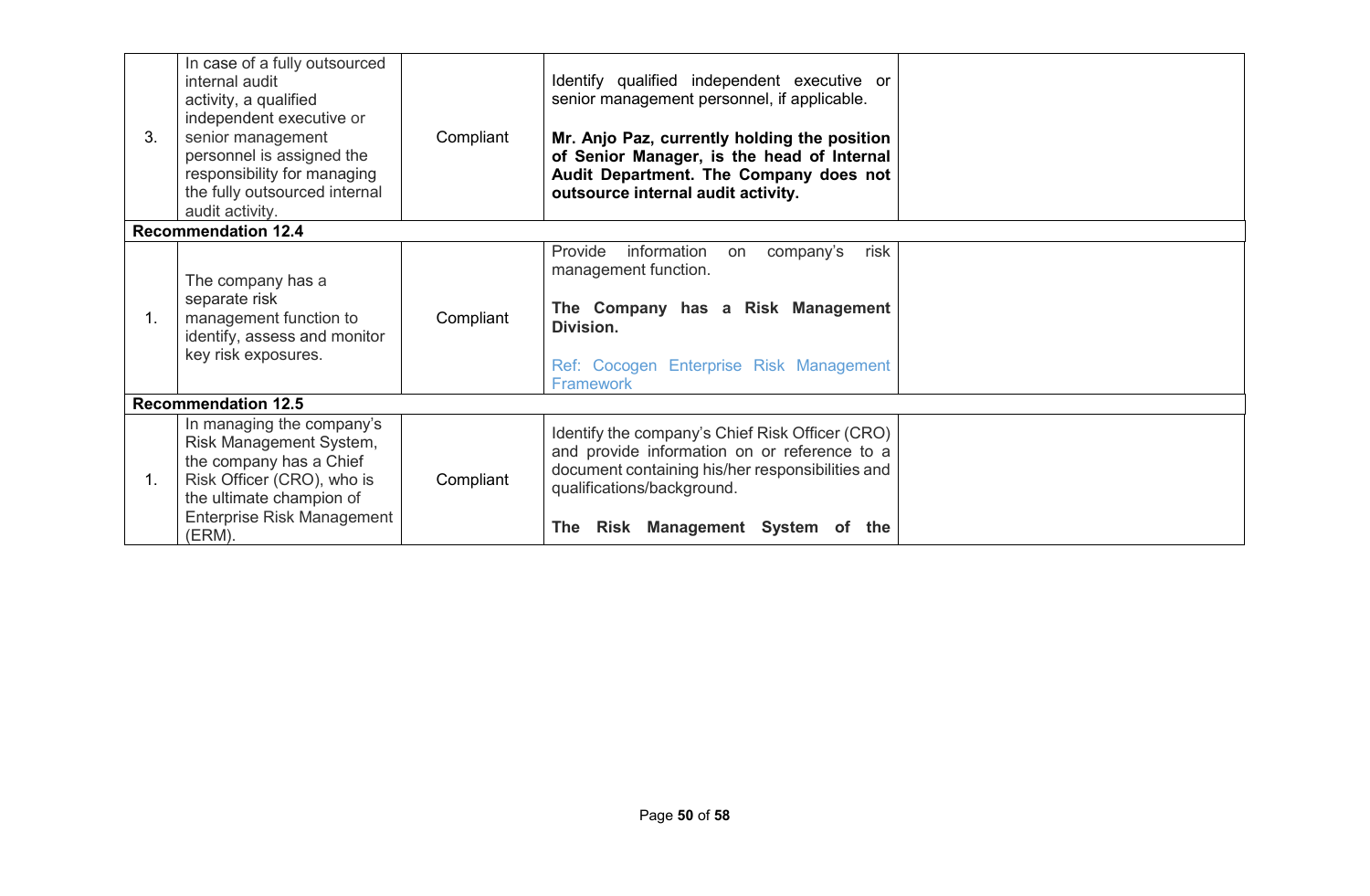| 2. | CRO has adequate<br>authority, stature, resources<br>and support to fulfill his/her<br>responsibilities.                   | Compliant | Company is headed by Atty. Augusto M.<br>Perez, Jr., who is the Company's Chief Risk<br>Officer (CRO) directly reporting to the Board<br>of Directors. His qualifications<br>and<br>indicated<br>background<br>the<br>are<br>in<br><b>Management Profile of the Cocogen Annual</b><br>Report.<br><b>Ref: Cocogen Annual Report 2021</b><br>The responsibilities of the Chief Risk Officer<br>are indicated on Section 9, Article VI of the<br><b>Company's Amended By-Laws.</b><br><b>Ref: Amended By-Laws</b> |  |
|----|----------------------------------------------------------------------------------------------------------------------------|-----------|----------------------------------------------------------------------------------------------------------------------------------------------------------------------------------------------------------------------------------------------------------------------------------------------------------------------------------------------------------------------------------------------------------------------------------------------------------------------------------------------------------------|--|
|    | <b>Cultivating a Synergic Relationship with Shareholders</b>                                                               |           |                                                                                                                                                                                                                                                                                                                                                                                                                                                                                                                |  |
|    |                                                                                                                            |           | Principle 13: The company should treat all shareholders fairly and equitably, and also recognize, protect and facilitate the exercise of their rights.                                                                                                                                                                                                                                                                                                                                                         |  |
|    |                                                                                                                            |           |                                                                                                                                                                                                                                                                                                                                                                                                                                                                                                                |  |
|    | <b>Recommendation 13.1</b>                                                                                                 |           |                                                                                                                                                                                                                                                                                                                                                                                                                                                                                                                |  |
| 1. | Board ensures that basic<br>shareholder rights are<br>disclosed in the Manual on<br>Corporate Governance.                  | Compliant | Provide link or reference to the company's<br>Manual on Corporate Governance where<br>shareholders' rights are disclosed.<br>Basic shareholder rights are disclosed in the<br>Manual on Corporate Governance, pp. 11-13,<br>Rights of Shareholders. A copy of the<br>Manual is publicly available on the<br>Company's website.<br>Cocogen<br>Manual<br>Ref:<br>Corporate<br>on<br>Governance, pp. 11-13                                                                                                        |  |
| 2. | Board ensures that basic<br>shareholder rights<br>are disclosed on the<br>company's website.<br><b>Recommendation 13.2</b> | Compliant | Provide link to company's website<br>Ref:<br>https://cocogen.com/pdfdocuments/cocogenpdf<br>/2021/Manual on Corporate Governance.pdf                                                                                                                                                                                                                                                                                                                                                                           |  |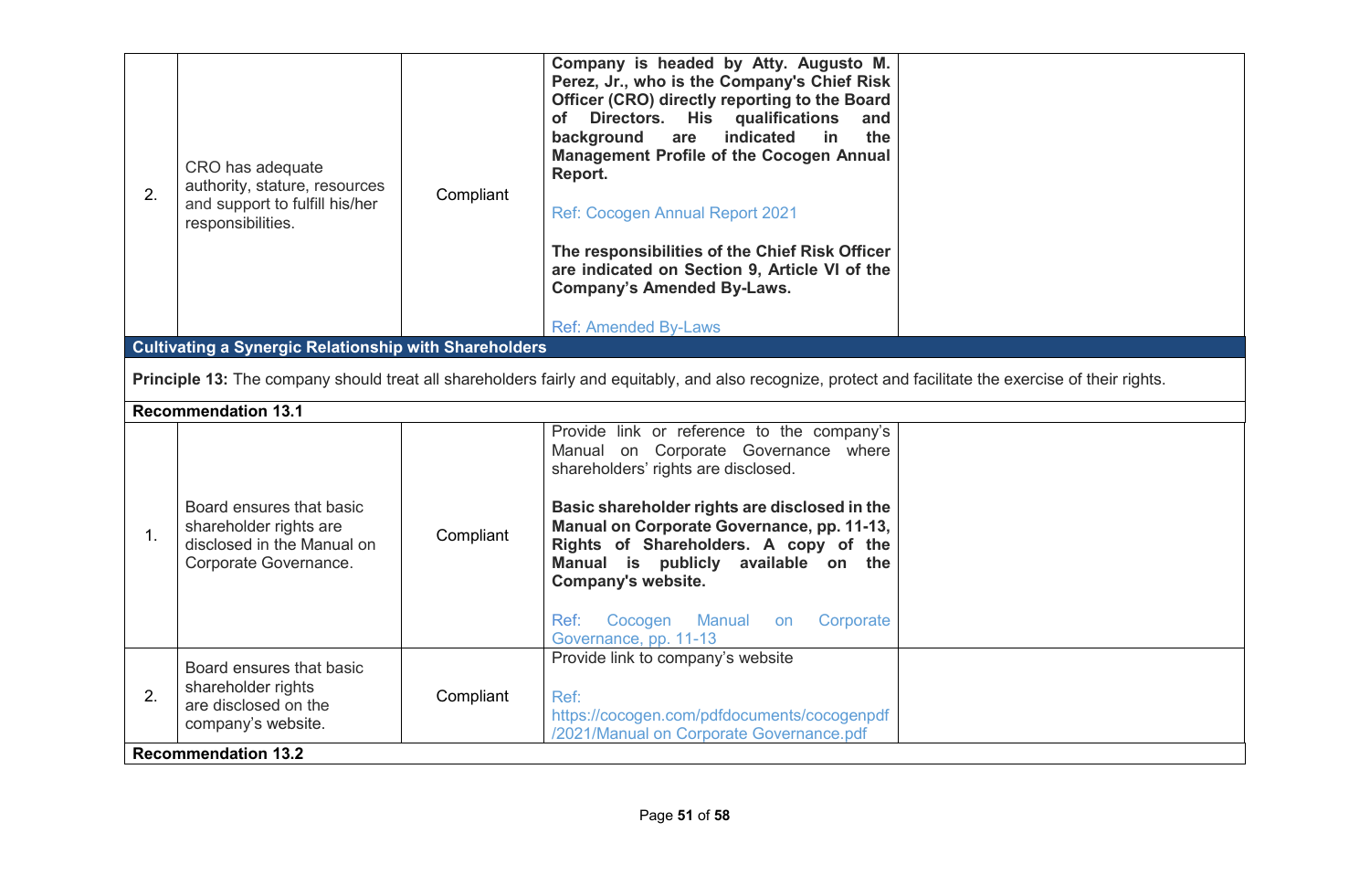| 1. | Board encourages active<br>shareholder<br>participation by sending the<br>Notice of Annual and Special<br>Shareholders' Meeting with<br>sufficient and relevant<br>information at least 21 days<br>before the meeting.    | Compliant | Indicate the number of days before the annual<br>stockholders' meeting or special stockholders'<br>meeting when the notice and agenda were sent<br>out.<br>Indicate whether shareholders' approval of<br>remuneration or any changes therein were<br>included in the agenda of the meeting.<br>Provide link to the Agenda included in the<br>company's Information Statement<br>Cocogen sent the<br><b>Notice</b><br>the<br>to<br>Stockholders' Meeting with sufficient and<br>relevant information at least 15 days before<br>the meeting. In any case, the period and<br>requirements of Notice was waived by the<br>stockholders during the Meeting.<br><b>There</b><br>matters<br>regarding<br>were<br>no<br>remuneration or any changes therein taken<br>up during the Stockholders' Meeting.<br>Ref: Excerpt of the Minutes of the Annual<br><b>Stockholders' Meeting</b> |  |
|----|---------------------------------------------------------------------------------------------------------------------------------------------------------------------------------------------------------------------------|-----------|---------------------------------------------------------------------------------------------------------------------------------------------------------------------------------------------------------------------------------------------------------------------------------------------------------------------------------------------------------------------------------------------------------------------------------------------------------------------------------------------------------------------------------------------------------------------------------------------------------------------------------------------------------------------------------------------------------------------------------------------------------------------------------------------------------------------------------------------------------------------------------|--|
|    | <b>Recommendation 13.3</b>                                                                                                                                                                                                |           |                                                                                                                                                                                                                                                                                                                                                                                                                                                                                                                                                                                                                                                                                                                                                                                                                                                                                 |  |
| 1. | Board encourages active<br>shareholder<br>participation by making the<br>result of the votes taken<br>during the most recent<br>Annual or Special<br>Shareholders' Meeting<br>publicly available the next<br>working day. | Compliant | Provide information or reference to a document<br>containing information on all relevant questions<br>raised and answers during the ASM and special<br>meeting and the results of the vote taken during<br>the most recent ASM/SSM.<br>Provide link to minutes of meeting in the<br>company website.                                                                                                                                                                                                                                                                                                                                                                                                                                                                                                                                                                            |  |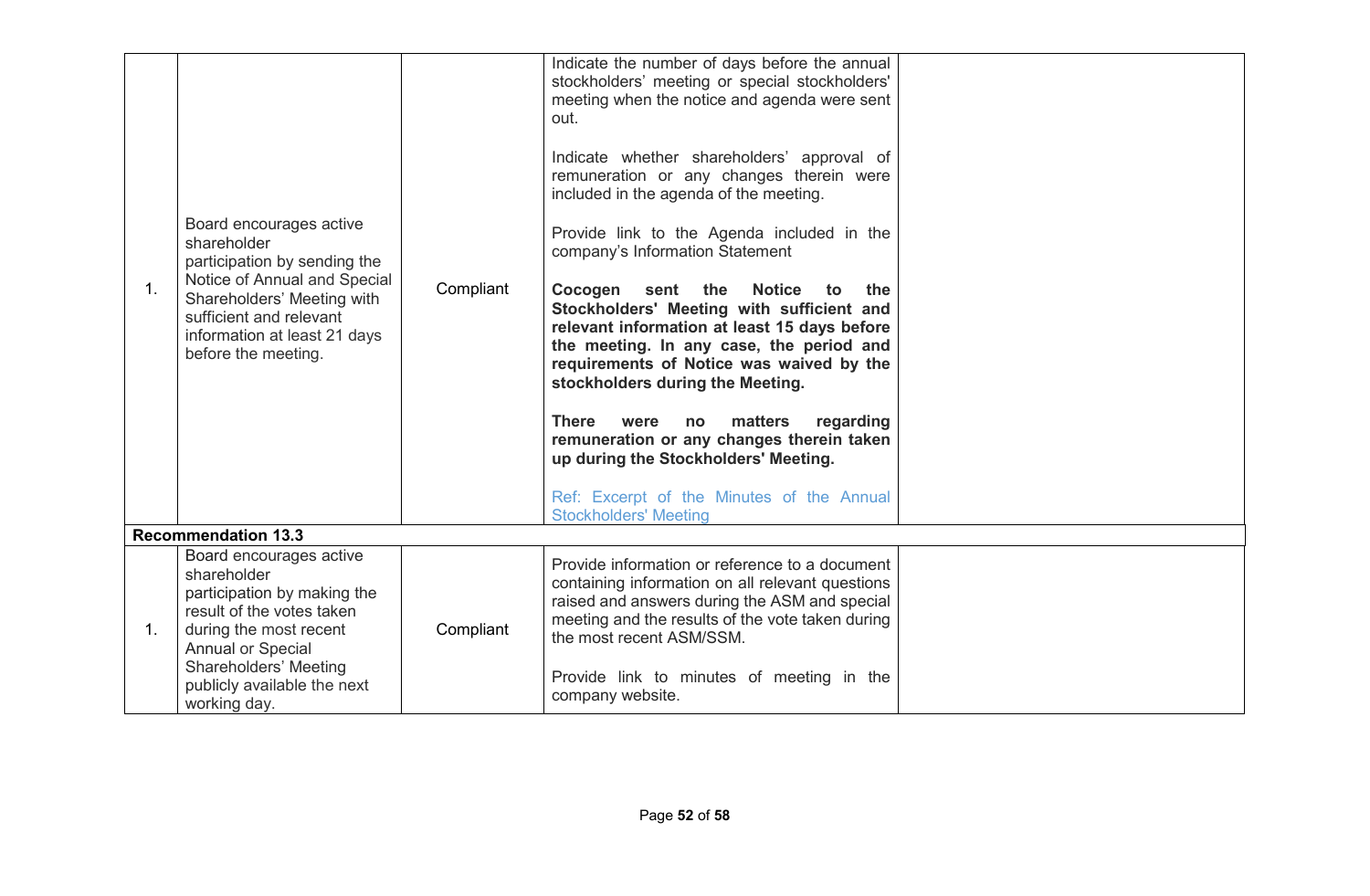| 2. | Minutes of the Annual and<br><b>Special Shareholders'</b><br>Meetings are available on<br>the company website within<br>five business days from the<br>end of the meeting.<br><b>Recommendation 13.4</b> | Compliant     | Indicate voting results for all agenda items,<br>including the approving,<br>dissenting and<br>abstaining votes.<br>Indicate also if the voting on resolutions was by<br>poll.<br>Include whether there was opportunity to ask<br>question and the answers given, if any.<br>Voting on the elections of the Board of<br>Directors was conducted via viva voce. The<br>stockholders were given the opportunity to<br>ask questions.<br>Ref: Excerpt of the Minutes of the Annual<br><b>Stockholders' Meeting</b> |                                                                                                                                                                                                                                                                                                                                                                                                                    |
|----|----------------------------------------------------------------------------------------------------------------------------------------------------------------------------------------------------------|---------------|-----------------------------------------------------------------------------------------------------------------------------------------------------------------------------------------------------------------------------------------------------------------------------------------------------------------------------------------------------------------------------------------------------------------------------------------------------------------------------------------------------------------|--------------------------------------------------------------------------------------------------------------------------------------------------------------------------------------------------------------------------------------------------------------------------------------------------------------------------------------------------------------------------------------------------------------------|
|    |                                                                                                                                                                                                          |               |                                                                                                                                                                                                                                                                                                                                                                                                                                                                                                                 |                                                                                                                                                                                                                                                                                                                                                                                                                    |
| 1. | Board has an alternative<br>dispute mechanism to<br>resolve intra-corporate<br>disputes in an amicable and<br>effective manner.                                                                          | Compliant     | Provide details of the alternative dispute<br>resolution made available to resolve intra-<br>corporate disputes.<br>Though not previously codified, Company<br>has always adopted in practice the rules and<br>procedures set forth under Republic Act No.<br>9285, otherwise known as the Alternative<br>Dispute Resolution Act of 2004.                                                                                                                                                                       |                                                                                                                                                                                                                                                                                                                                                                                                                    |
| 2. | The alternative dispute<br>mechanism is included in the<br>company's Manual on<br>Corporate Governance.                                                                                                  | Non-Compliant | Provide link/reference to where it is found in<br>the Manual on Corporate Governance.                                                                                                                                                                                                                                                                                                                                                                                                                           | This 2022, the Board has approved the<br><b>Company's Revised Manual on Corporate</b><br>Governance, codifying the adoption of the<br>Alternative Dispute Resolution Act of 2004<br>as a tool in the settlement of intra-corporate<br>disputes:<br>"The Company adopts the rules and<br>procedures set forth under Republic Act<br>No. 9285, otherwise known as the<br>Alternative Dispute Resolution Act of 2004, |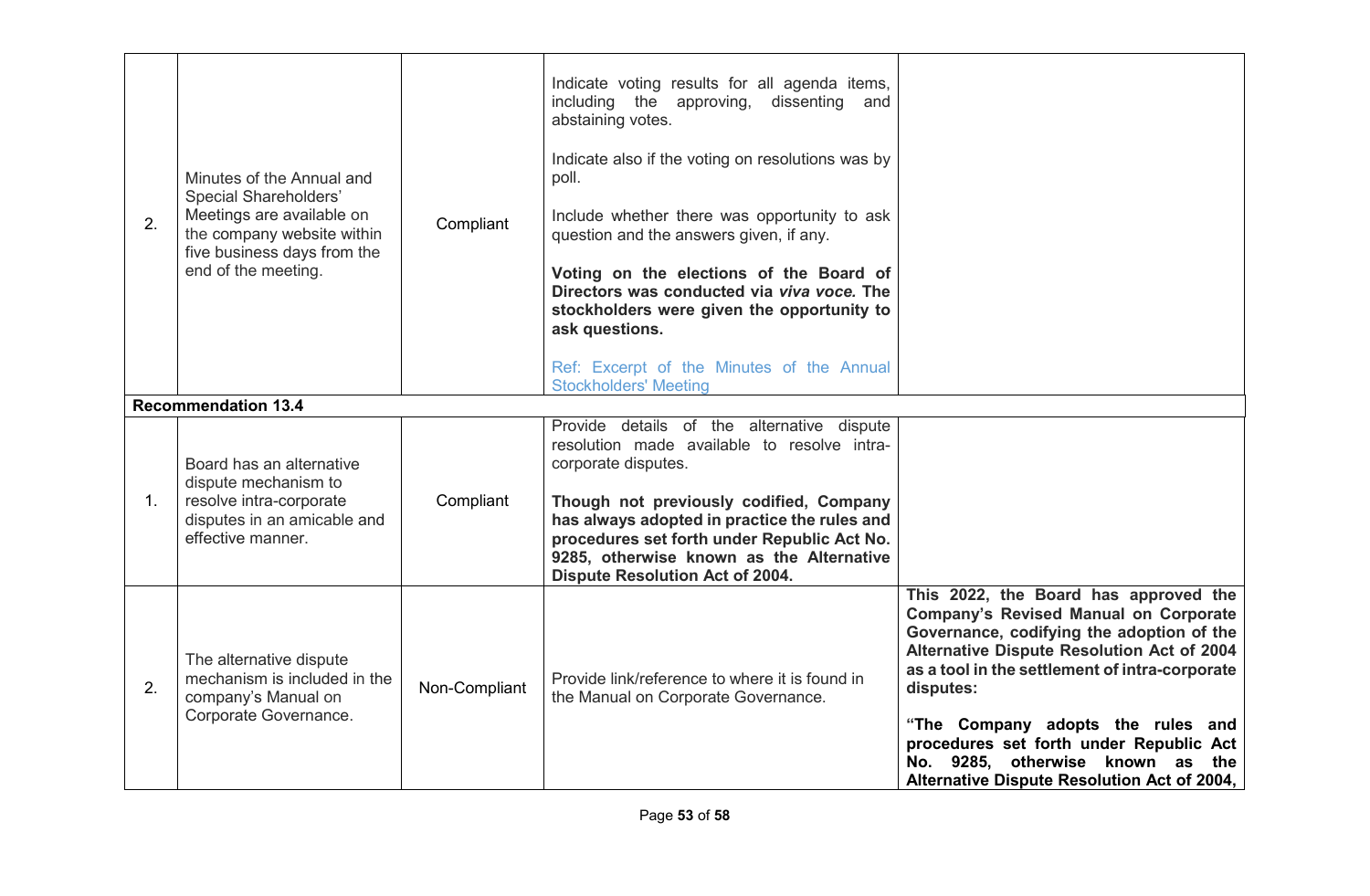|                |                                                                                                                                                                            |           |                                                                                                                                                                                                                                                                                                                                                                                           | as an alternative means to settle and<br>resolve intra corporate disputes in an<br>amicable and effective manner with a view<br>towards preventing excessive litigation."<br>Ref: Cocogen Revised Manual on Corporate |
|----------------|----------------------------------------------------------------------------------------------------------------------------------------------------------------------------|-----------|-------------------------------------------------------------------------------------------------------------------------------------------------------------------------------------------------------------------------------------------------------------------------------------------------------------------------------------------------------------------------------------------|-----------------------------------------------------------------------------------------------------------------------------------------------------------------------------------------------------------------------|
|                | <b>Duties to Stakeholders</b>                                                                                                                                              |           |                                                                                                                                                                                                                                                                                                                                                                                           | Governance                                                                                                                                                                                                            |
|                |                                                                                                                                                                            |           | Principle 14: The rights of stakeholders established by law, by contractual relations and through voluntary commitments must be respected. Where<br>stakeholders' rights are at stake, stakeholders should have the opportunity to obtain prompt effective redress for the violation of their rights.                                                                                     |                                                                                                                                                                                                                       |
|                | <b>Recommendation 14.1</b>                                                                                                                                                 |           |                                                                                                                                                                                                                                                                                                                                                                                           |                                                                                                                                                                                                                       |
| 1.             | Board identifies the<br>company's various<br>stakeholders and promotes<br>cooperation between them<br>and the company in creating<br>wealth, growth and<br>sustainability. | Compliant | Identify the company's shareholder and provide<br>information or reference to a document<br>containing information on the company's<br>policies and programs for its stakeholders.<br>The Company's shares are wholly owned by<br>United Coconut Planters Life Assurance<br><b>Corporation (Cocolife).</b><br>Ref: Cocogen Amended General Information<br><b>Sheet 2021</b>               |                                                                                                                                                                                                                       |
|                | <b>Recommendation 14.2</b>                                                                                                                                                 |           |                                                                                                                                                                                                                                                                                                                                                                                           |                                                                                                                                                                                                                       |
| $\mathbf{1}$ . | Board establishes clear<br>policies and programs<br>to provide a mechanism on<br>the fair treatment and<br>protection of stakeholders.                                     | Compliant | Identify policies and programs for the protection<br>and fair treatment of company's stakeholders.<br>"The Board shall likewise ensure the<br>equitable treatment of all shareholders,<br>including the minority. All shareholders<br>should have the opportunity to obtain<br>effective redress for violation of their rights."<br>Ref: Cocogen Manual on Corporate<br>Governance, p. 12 |                                                                                                                                                                                                                       |
|                | <b>Recommendation 14.3</b>                                                                                                                                                 |           |                                                                                                                                                                                                                                                                                                                                                                                           |                                                                                                                                                                                                                       |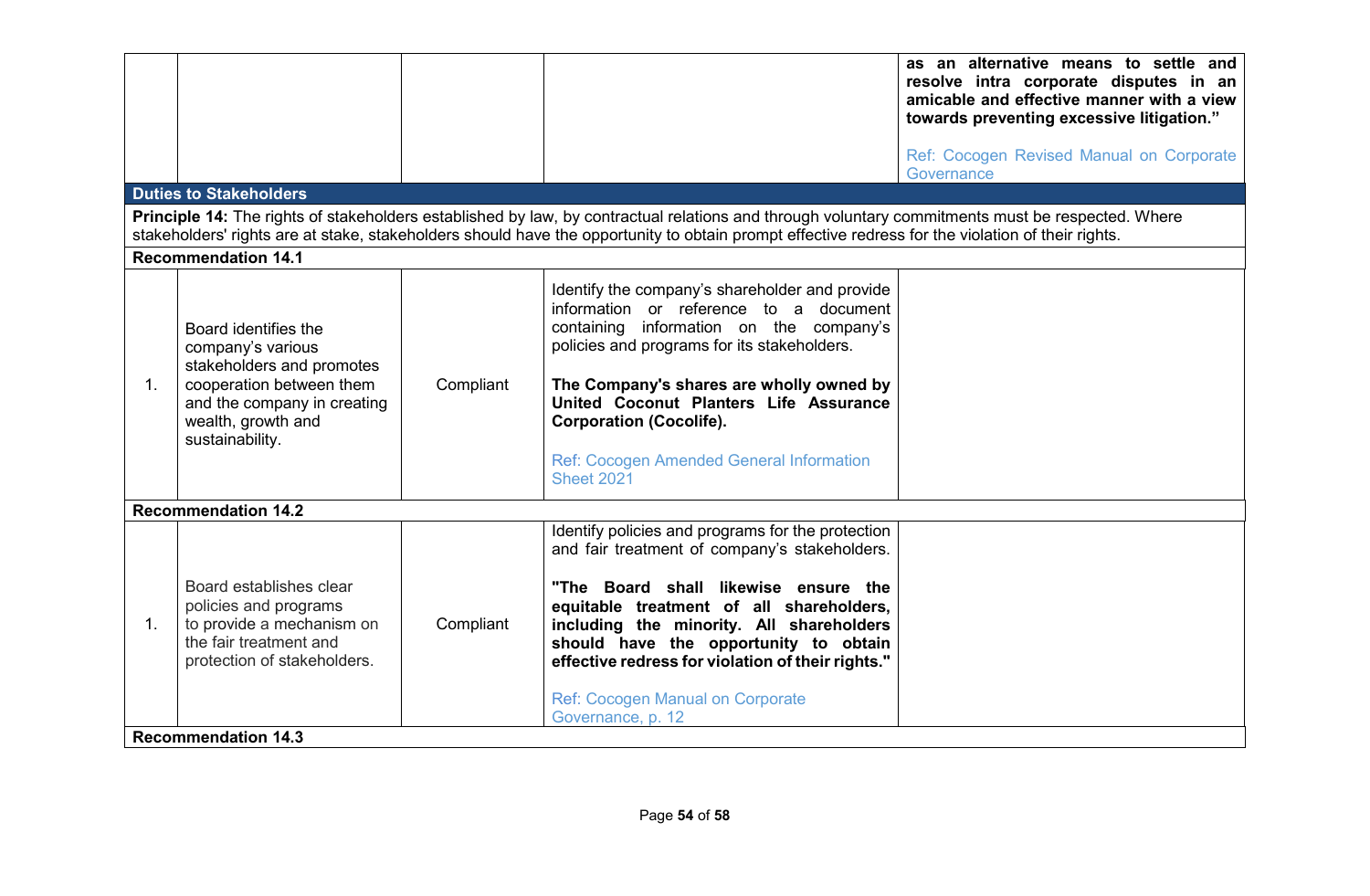| 1.     | Board adopts a transparent<br>framework and process that<br>allow stakeholders to<br>communicate with the<br>company and to obtain<br>redress for the violation of<br>their rights.     | Compliant | Provide the contact details (i.e., name of contact<br>person, dedicated phone number or e-mail<br>address, etc.) which stakeholders can use to<br>voice their concerns and/or complaints for<br>possible violation of their rights.<br>Provide information on whistleblowing policy,<br>practices and procedures for stakeholders.<br>The Board has adopted the Whistleblower<br>Policy. The Company's Compliance Officer<br>is responsible for investigating<br>and<br>resolving all reported complaints<br>and<br>allegations concerning violations.<br>For such complaints and concerns, Atty.<br>Jose Mari Carlo D. Lacas, Compliance<br>Officer.<br>emailed<br>be<br>may<br>at<br>jose_lacas@cocogen.com.<br><b>Ref: Whistleblower Policy</b><br>Princlple 15: A mechanism for employee participation should be developed to create a symbiotic environment, realize the company's goals and participate |  |  |  |
|--------|-----------------------------------------------------------------------------------------------------------------------------------------------------------------------------------------|-----------|---------------------------------------------------------------------------------------------------------------------------------------------------------------------------------------------------------------------------------------------------------------------------------------------------------------------------------------------------------------------------------------------------------------------------------------------------------------------------------------------------------------------------------------------------------------------------------------------------------------------------------------------------------------------------------------------------------------------------------------------------------------------------------------------------------------------------------------------------------------------------------------------------------------|--|--|--|
| in its |                                                                                                                                                                                         |           |                                                                                                                                                                                                                                                                                                                                                                                                                                                                                                                                                                                                                                                                                                                                                                                                                                                                                                               |  |  |  |
|        | corporate governance processes.                                                                                                                                                         |           |                                                                                                                                                                                                                                                                                                                                                                                                                                                                                                                                                                                                                                                                                                                                                                                                                                                                                                               |  |  |  |
|        | <b>Recommendation 15.1</b>                                                                                                                                                              |           |                                                                                                                                                                                                                                                                                                                                                                                                                                                                                                                                                                                                                                                                                                                                                                                                                                                                                                               |  |  |  |
| 1.     | Board establishes policies,<br>programs and<br>procedures that encourage<br>employees to actively<br>participate in the realization<br>of the company's goals and<br>in its governance. | Compliant | Provide information on or link/reference to<br>company policies, programs and procedures<br>employee<br>participation.<br>encourage<br>that<br>The Company establishes its goals through<br>the Corporate Objectives on the Operating<br>Plan.<br><b>All</b><br>employees<br>participate<br><u>in</u><br>formulating their respective<br>division's<br>annual goals and action plans.                                                                                                                                                                                                                                                                                                                                                                                                                                                                                                                         |  |  |  |
|        | <b>Ref: Excerpts of Minutes of Board Meetings</b><br><b>Recommendation 15.2</b>                                                                                                         |           |                                                                                                                                                                                                                                                                                                                                                                                                                                                                                                                                                                                                                                                                                                                                                                                                                                                                                                               |  |  |  |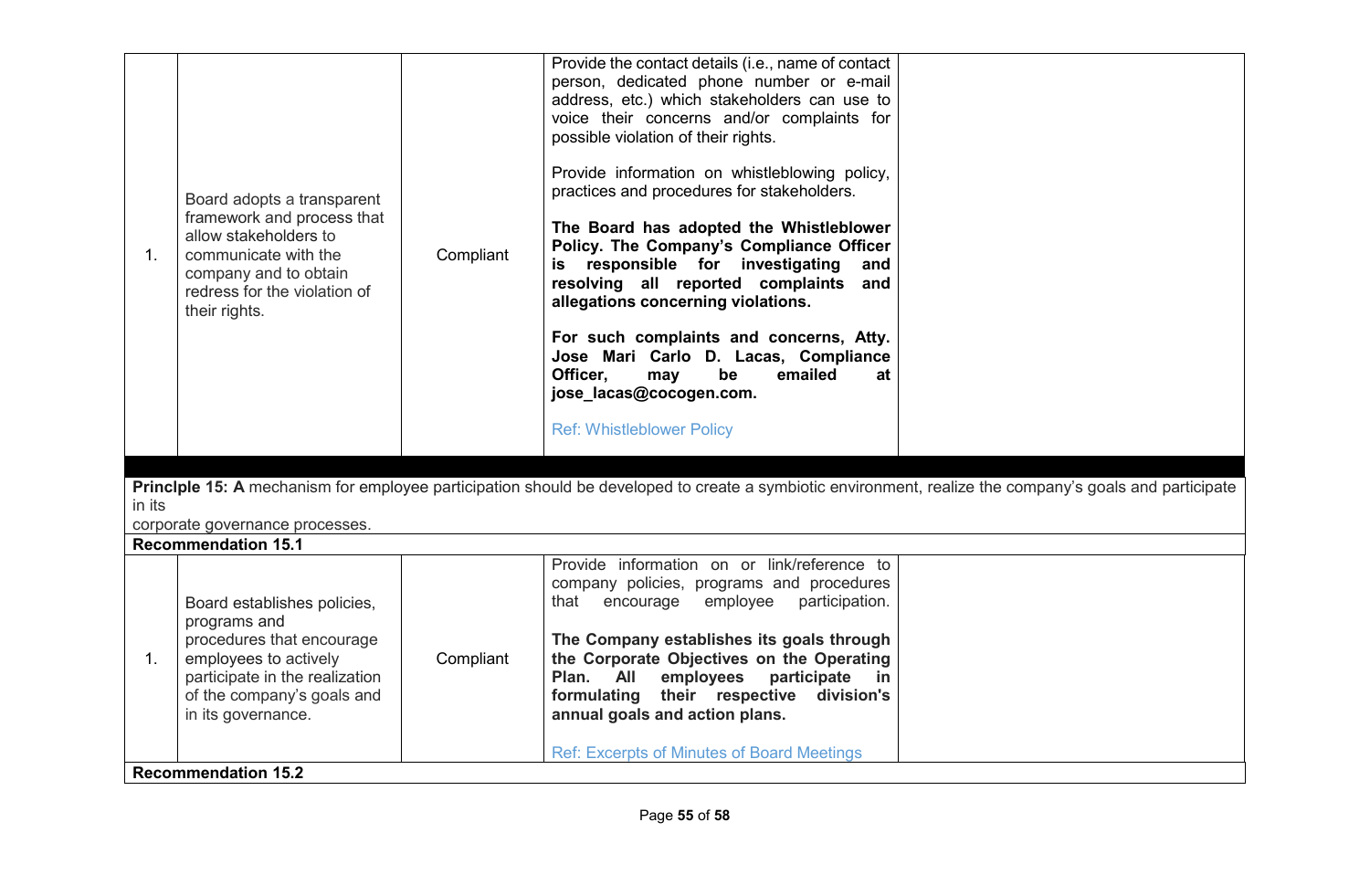| 1. | Board sets the tone and<br>makes a stand against<br>corrupt practices by adopting<br>an anti- corruption policy and<br>program in its Code of<br>Conduct.                                                    | Compliant | Identify or provide link/reference to the<br>company's policies, programs and practices on<br>anti-corruption.<br>The Company has established an Anti-<br>Money Laundering & Counter-Terrorism<br><b>Financing Manual and Anti-Fraud Plan.</b><br>Moreover, Human Resources also conducts<br>AMLA trainings attended by employees.<br>Senior Management and the Board likewise<br>participate in AMLA trainings conducted by<br>the ICD.<br>Ref: Cocogen Anti-Money Laundering &<br><b>Counter-Terrorism Financing Manual;</b><br><b>Cocogen Anti-Fraud Plan</b> |  |
|----|--------------------------------------------------------------------------------------------------------------------------------------------------------------------------------------------------------------|-----------|------------------------------------------------------------------------------------------------------------------------------------------------------------------------------------------------------------------------------------------------------------------------------------------------------------------------------------------------------------------------------------------------------------------------------------------------------------------------------------------------------------------------------------------------------------------|--|
| 2. | Board disseminates the<br>policy and program to<br>employees across the<br>organization through<br>trainings to embed them in<br>the company's culture.                                                      | Compliant | Identify how the board disseminated the policy<br>and program to employees across the<br>organization.<br>The training and development team<br>facilitates an online Orientation Program for<br>new employees that embeds company<br>values and culture. Furthermore, regular<br>trainings are scheduled for employees to<br>further develop their skills.                                                                                                                                                                                                       |  |
|    | <b>Recommendation 15.3</b>                                                                                                                                                                                   |           |                                                                                                                                                                                                                                                                                                                                                                                                                                                                                                                                                                  |  |
| 1. | Board establishes a suitable<br>framework for<br>whistleblowing that allows<br>employees to freely<br>communicate their concerns<br>about illegal or unethical<br>practices, without fear of<br>retaliation. | Compliant | Disclose or provide link/reference to the<br>company whistle-blowing policy and procedure<br>for employees.<br>Indicate if the framework includes procedures to<br>protect the employees from retaliation.                                                                                                                                                                                                                                                                                                                                                       |  |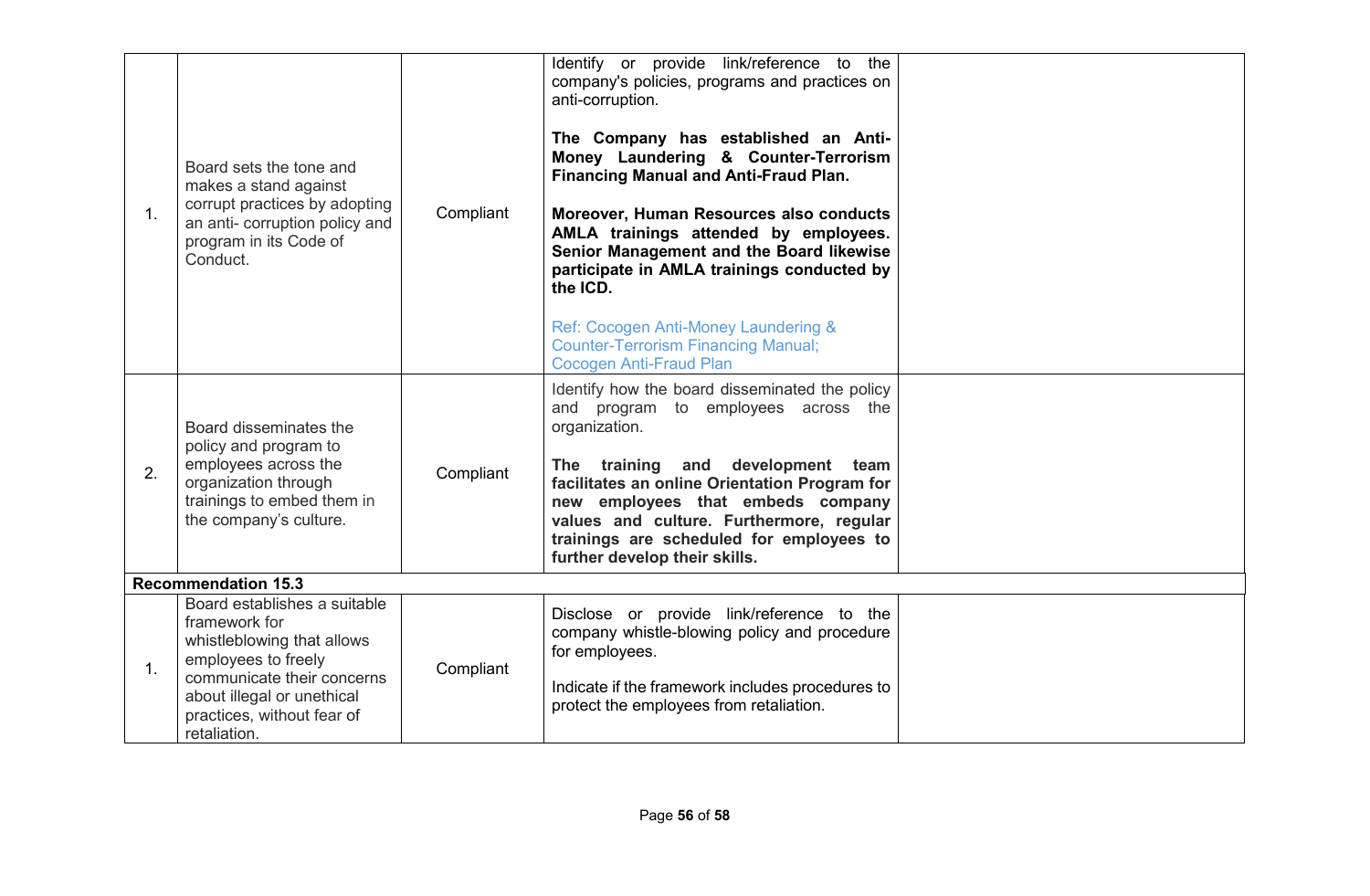| 2.                                                                                                        | Board establishes a suitable<br>framework for<br>whistleblowing that allows<br>employees to have direct<br>access to an independent<br>member of the Board or a<br>unit created to handle<br>whistleblowing concerns.                                                                             | Compliant | The Board has adopted the Company's<br>Whistleblower Policy, which includes a<br>provision against retaliation/retribution.<br><b>Ref. Whistleblower Policy</b>                                                                                                                                                                                                                                                                                                  |  |
|-----------------------------------------------------------------------------------------------------------|---------------------------------------------------------------------------------------------------------------------------------------------------------------------------------------------------------------------------------------------------------------------------------------------------|-----------|------------------------------------------------------------------------------------------------------------------------------------------------------------------------------------------------------------------------------------------------------------------------------------------------------------------------------------------------------------------------------------------------------------------------------------------------------------------|--|
| Board supervises and<br>ensures the<br>3.<br>Compliant<br>enforcement of the<br>whistleblowing framework. |                                                                                                                                                                                                                                                                                                   |           | Provide information on how the<br>board<br>supervised and ensured enforcement of the<br>whistleblowing framework,<br>including<br>any<br>incident of whistleblowing.<br>The Board has mandated the Compliance<br>Officer to investigate and resolve all<br>whistleblowing reports. The Board has<br>required the Compliance Officer to report at<br>least annually to the Audit Committee on<br>such whistleblowing matters.<br><b>Ref: Whistleblower Policy</b> |  |
|                                                                                                           |                                                                                                                                                                                                                                                                                                   |           | Principle 16: The company should be socially responsible in all its dealings with the communities where it operates. It should ensure that its interactions                                                                                                                                                                                                                                                                                                      |  |
| serve its                                                                                                 |                                                                                                                                                                                                                                                                                                   |           |                                                                                                                                                                                                                                                                                                                                                                                                                                                                  |  |
|                                                                                                           |                                                                                                                                                                                                                                                                                                   |           | environment and stakeholders in a positive and progressive manner that is fully supportive of its comprehensive and balanced development.                                                                                                                                                                                                                                                                                                                        |  |
|                                                                                                           | <b>Recommendation 16.1</b>                                                                                                                                                                                                                                                                        |           |                                                                                                                                                                                                                                                                                                                                                                                                                                                                  |  |
| $\mathbf{1}$ .                                                                                            | Company recognizes and<br>places importance<br>on the interdependence<br>between business and<br>society, and promotes a<br>mutually beneficial<br>relationship that allows the<br>company to grow its<br>business, while contributing<br>to the advancement of the<br>society where it operates. | Compliant | Provide information or reference to a document<br>containing information on the company's<br>community involvement and environment-<br>related programs.<br>The Company, in partnership with the<br>Cocolife Foundation, Inc., participated in the<br>donation drive to provide relief goods to<br>those affected by Typhoon Odette in the<br><b>Visayas and Mindanao regions.</b><br>Ref: Cocogen Annual Report 2021                                            |  |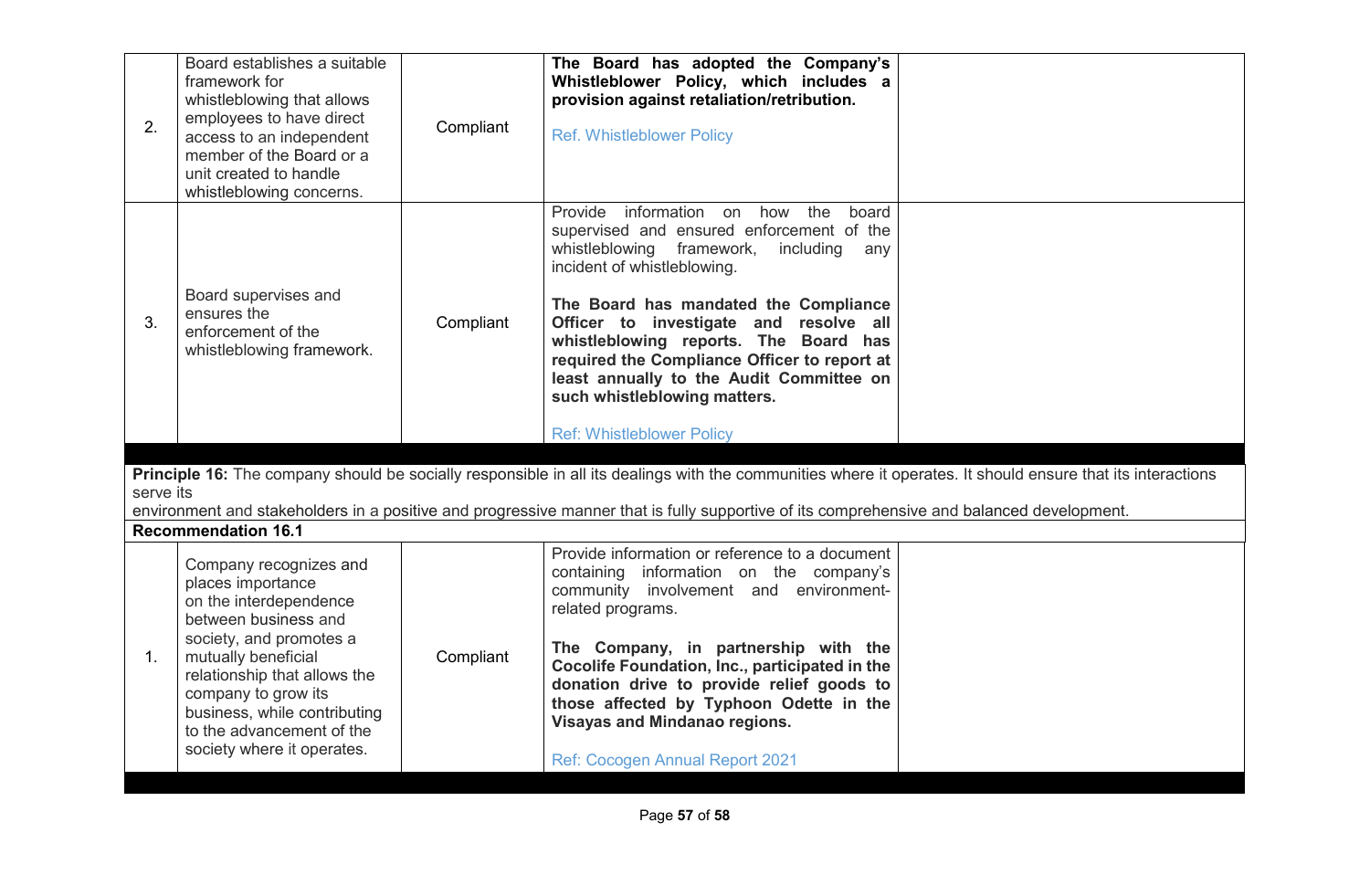| Insurance Commission Circular Letter No. 2020-72, Section 8                                                                                                                                                                                                           |           |                                                                                                                                                                                                                                                                                                  |  |
|-----------------------------------------------------------------------------------------------------------------------------------------------------------------------------------------------------------------------------------------------------------------------|-----------|--------------------------------------------------------------------------------------------------------------------------------------------------------------------------------------------------------------------------------------------------------------------------------------------------|--|
| All non-life insurance and<br>professional reinsurance<br>companies are mandated to<br>provide additional<br>information on the<br>companies' policies and<br>programs on its participation<br>in the Philippine Catastrophe<br>Insurance Facility, if<br>applicable. | Compliant | The Company confirmed its support for the<br>Philippine Insurers and<br><b>Reinsurers</b><br>Association (PIRA) proposal to create a<br>Catastrophe Insurance Facility and to<br>authorize the PCIF TWG to thresh out the<br>details of the PIRA proposal.<br><b>Ref: PCIF Survey Reply Form</b> |  |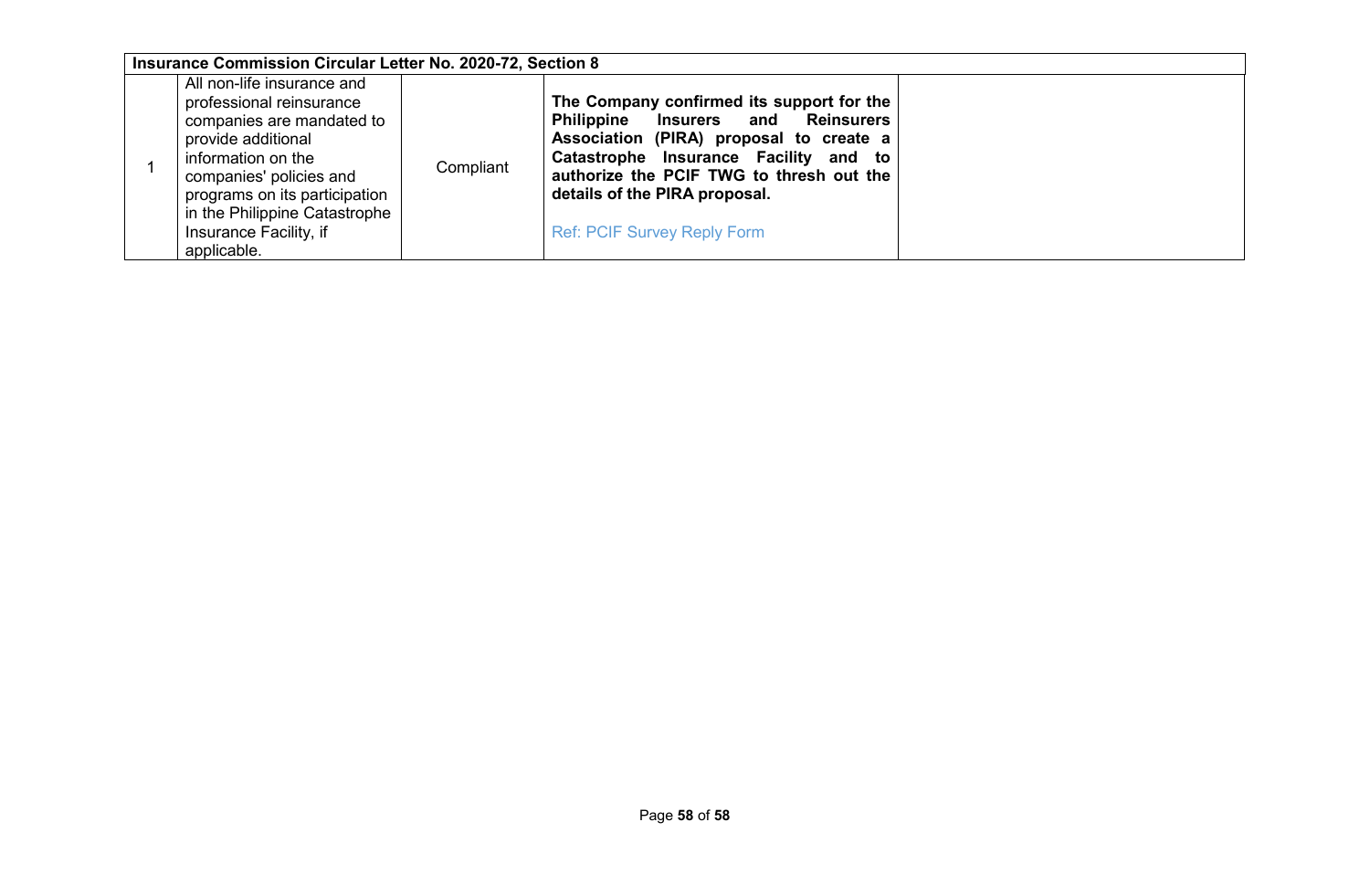## **CERTIFICATION**

The undersigned certifies that the responses and explanations set forth in the above Company's Annual Corporate Governance Report are true, complete, and correct, based on his own personal knowledge

Signed in the City of Pasiq on the 3ch, day of May 2022.

ATTY/JOSE MARI CARLO D. LACAS Compliance Officer

SUBSCRIBED AND SWORN to before me this  $\frac{3h}{2}$  day of May 2022, by the following who is personally known to me (or whom I have identified through competent evidence of identity) and who exhibited to me his Tax Identification Number as follows:

| NAME                                | NO.              |
|-------------------------------------|------------------|
| r f. JOSE MARI CARLO D. LACAS<br>AП |                  |
|                                     | TIN: 423-465-061 |

Doc. No. 179 Page No. 37 Book No. 27 Series of 2022

NotaryPublic for *Yasig City*<br>Appointment No. 192 (2020-2021) Undi December 31, 2021 PTR O.R. No. 9134047/ 01/07/2020 / Manila City Roll of Attorney's No. 73000 22F One Corporate Centre, Doña Julia Vargas Avenue comer Meralco Avenue, Ortigas Center, Pasig City MCLE Compliance in progress (admitted to the Bar in June 18, 2019)

NGAMA

ALSAR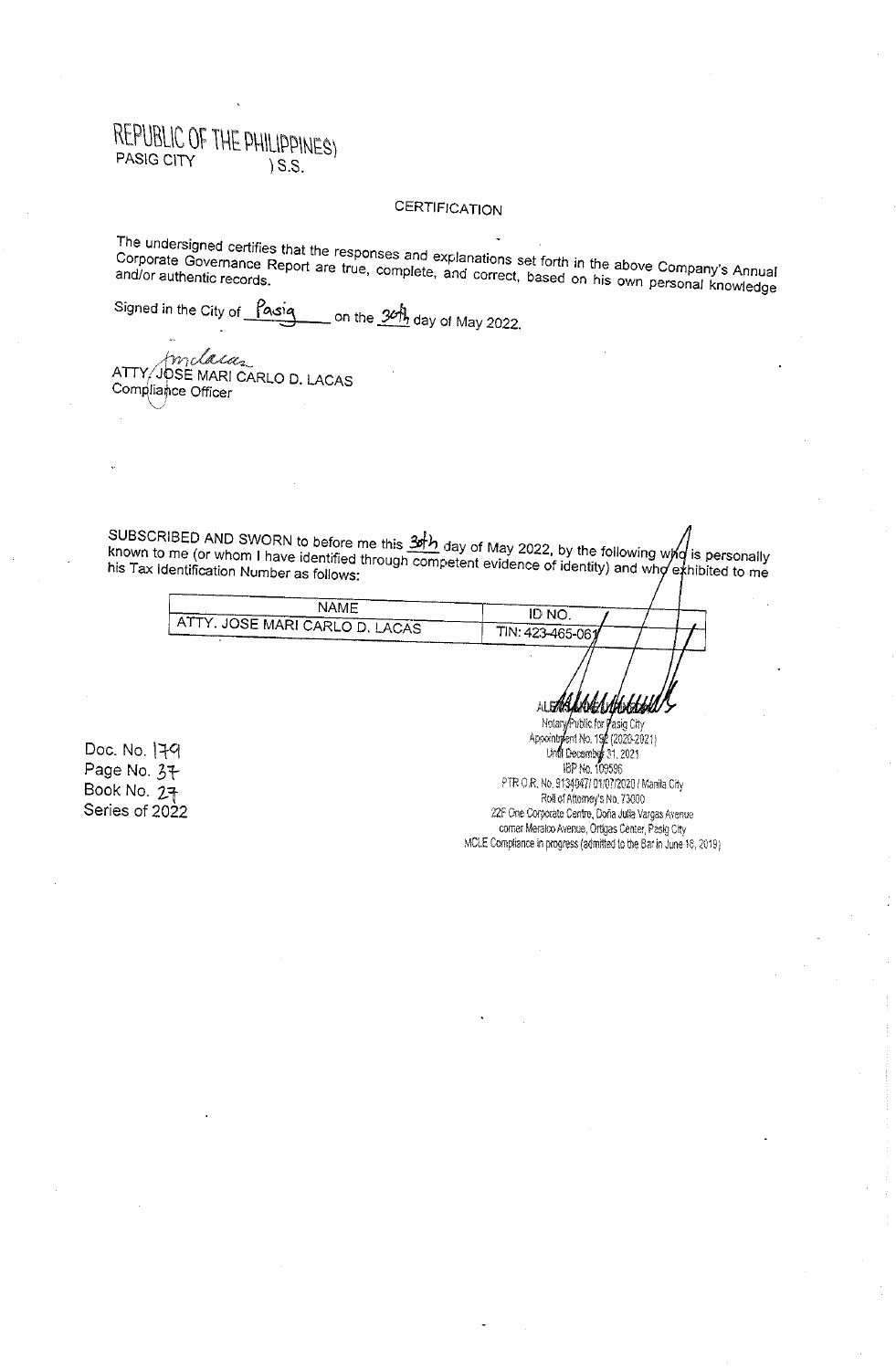## **CERTIFICATION**

The undersigned certifies that the responses and explanations set forth in the above Company's Annual Corporate Governance Report are true, complete, and correct, based on his own personal knowledge

Signed in the City of Pasiq on the  $30<sup>h</sup>$  day of May 2022.

JUSTICE ROMEO F. BARZA (RET.) Chairman

SUBSCRIBED AND SWORN to before me this  $36\frac{1}{2}$  day of May 2022, by the following who is personally known to me (or whom I have identified through competent evidence of identity) and who exhibited to me his Tax Identification Number as follows:

| <b>NAME</b>                     | <b>ID NO</b>     |  |
|---------------------------------|------------------|--|
| , JUSTICE ROMEO F. BARZA (RET.) | TIN: 100-115-291 |  |
|                                 |                  |  |

Doc. No. (80 Page No. 37 Book No. 27 Series of 2022

Notary Public for Pasig City<br>Appointment No. 182 (2020-2021) Until December 31, 2021 IBP No. 109596 PTR O.R. No. 9134047/ 01/07/2020 / Manila City Roll of Attorney's No. 73000 22F One Corporate Centre, Doña Julia Vargas Avenue comer Meraico Avenue, Ortigas Center, Pasig City MCLE Compliance in progress (admitted to the Bar in June 18, 2019).

真仁夏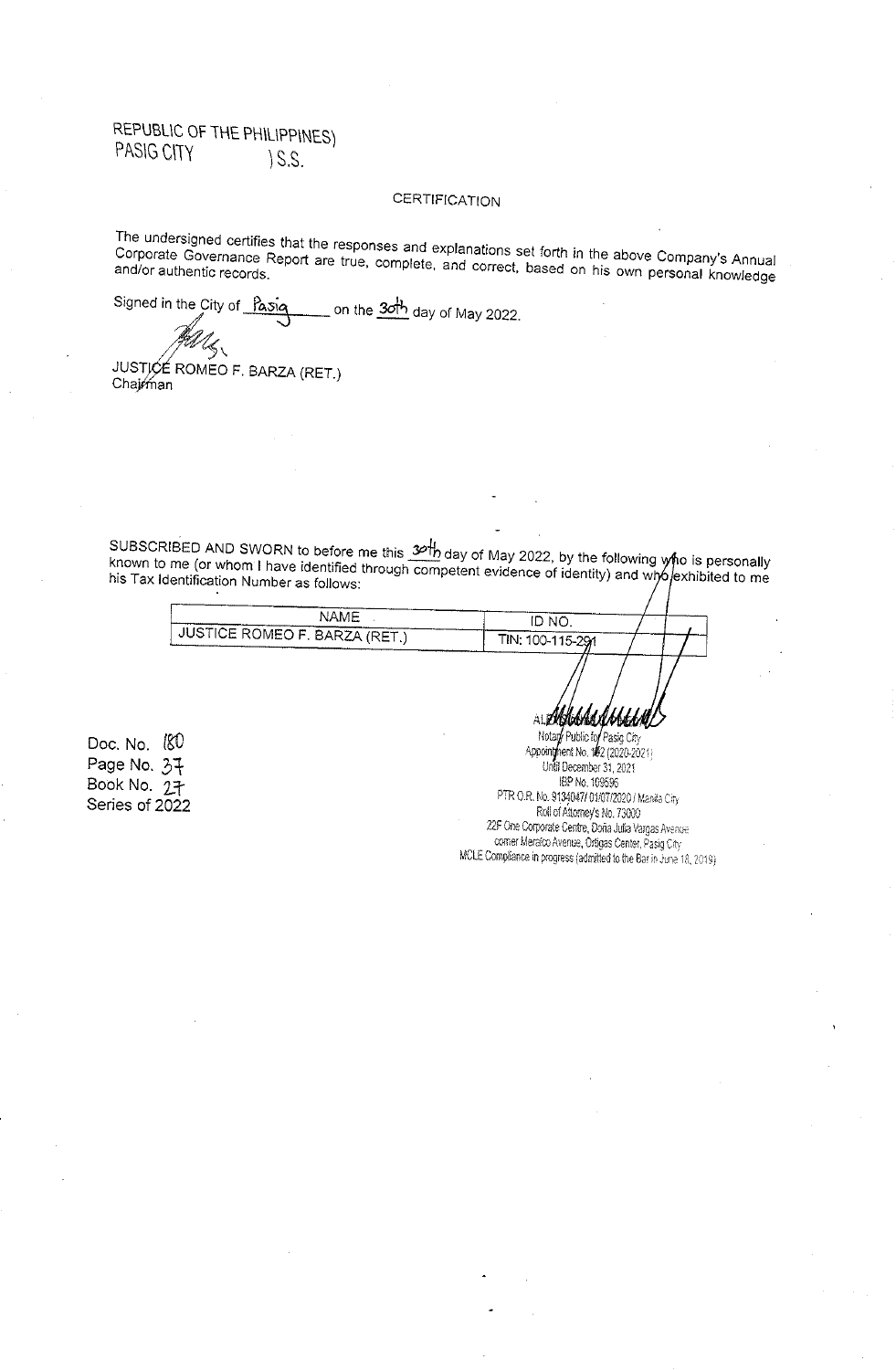#### **CERTIFICATION**

The undersigned certifies that the responses and explanations set forth in the above Company's Annual Corporate Governance Report are true, complete, and correct, based on his own personal knowledge

Signed in the City of on the 30 h day of May 2022. Rasia ATTY, DARREN M/DE-JESUS

President

SUBSCRIBED AND SWORN to before me this  $3\sigma h$  day of May 2022, by the following who is personally<br>known to me (or whom I have identified through competent evidence of identity) and who exhibited to me his Tax Identification Number as follows:

| NAME                            | ID NO            |  |
|---------------------------------|------------------|--|
| <b>ATTY. DARREN M. DE JESUS</b> | TIN: 224-050-042 |  |
|                                 |                  |  |

Doc. No.  $|8|$ Page No. 38 Book No. 27 Series of 2022

Notar Public for hent No. 192 (2020-2021) Appoint Until December 31, 2021 IBP No. 109596 PTR O.R. No. 9134047/ 01/07/2020 / Manila City Roll of Attomey's No. 73000 22F One Corporate Centre, Doña Julia Vargas Avenue corner Meralco Avenue, Ortigas Center, Pasig City MCLE Compliance in progress (admitted to the Bar in June 18, 2019)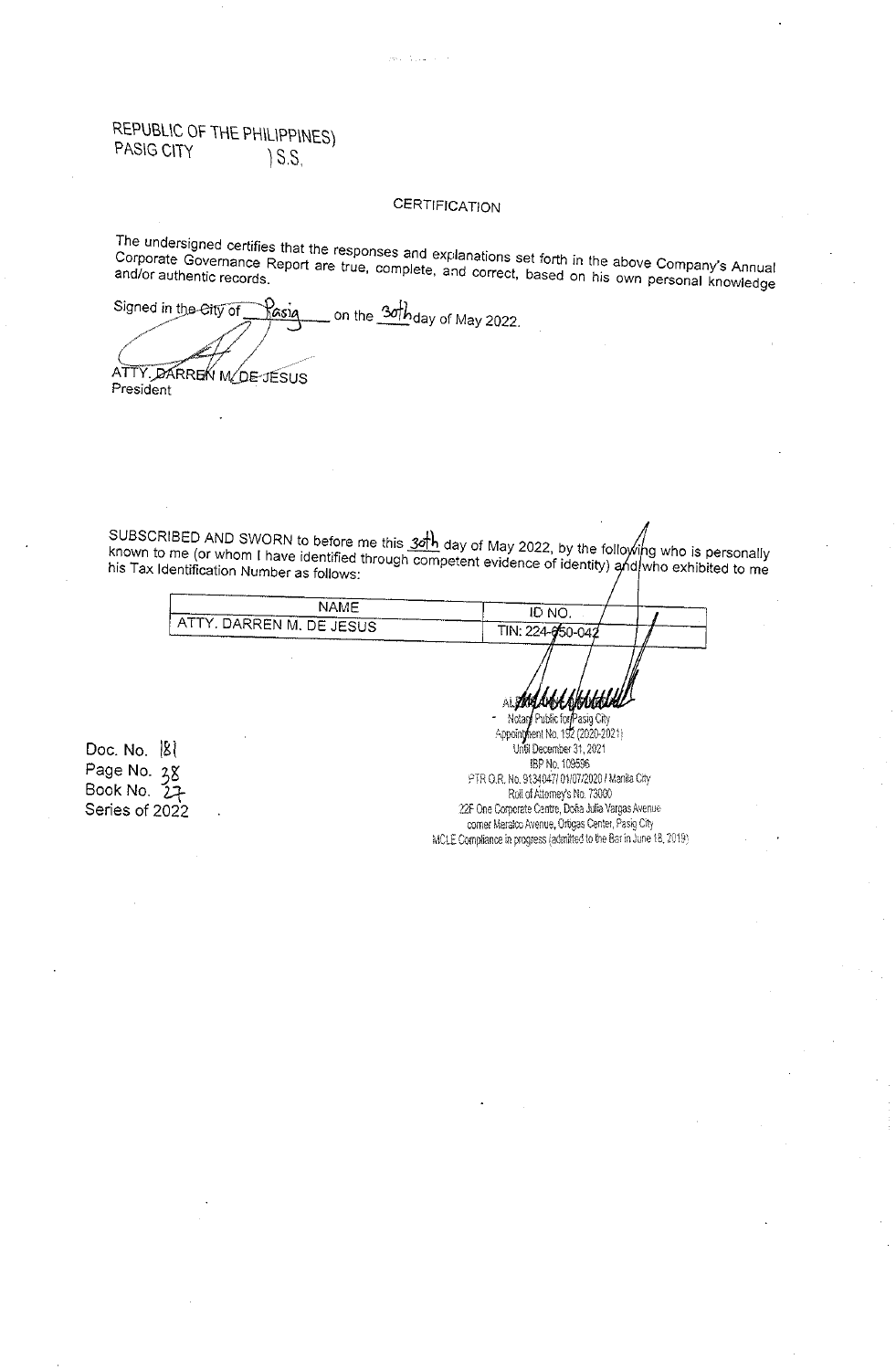### **CERTIFICATION**

أركب وروو

The undersigned certifies that the responses and explanations set forth in the above Company's Annual Corporate Governance Report are true, complete, and correct, based on her own personal knowledge

Signed in the City of Pasiq on the  $3$ *o*  $\overline{1}$  day of May 2022.

MS. CAROLINA G. DIANGCO Independent Director

SUBSCRIBED AND SWORN to before me this  $\frac{1}{20}$  day of May 2022, by the following who is personally known to me (or whom I have identified through competent evidence of identity) and who exhibited to me her Tax Identification Number as follows:

| NAME                    | ID NO.               |  |
|-------------------------|----------------------|--|
| MS. CAROLINA G. DIANGCO | TIN: 107-188-888     |  |
|                         |                      |  |
|                         |                      |  |
|                         | <b>Ablan Alan Al</b> |  |

Doc. No.  $182$ Page No. 3& Book No. 27 Series of 2022

Notan Public for Pasig City -ppointrent No. 192 (2020-2021) Undi December 31, 2021 IBP No. 109596 FTR O.R. No. 9134047/ 01/07/2020 / Manila City Roll of Attorney's No. 73000 22F One Corporate Centre, Dona Julia Vargas Avenue comer Meralco Avenue, Ortigas Center, Pasig City MCLE Compliance in progress (admitted to the Bar in June 18, 2019)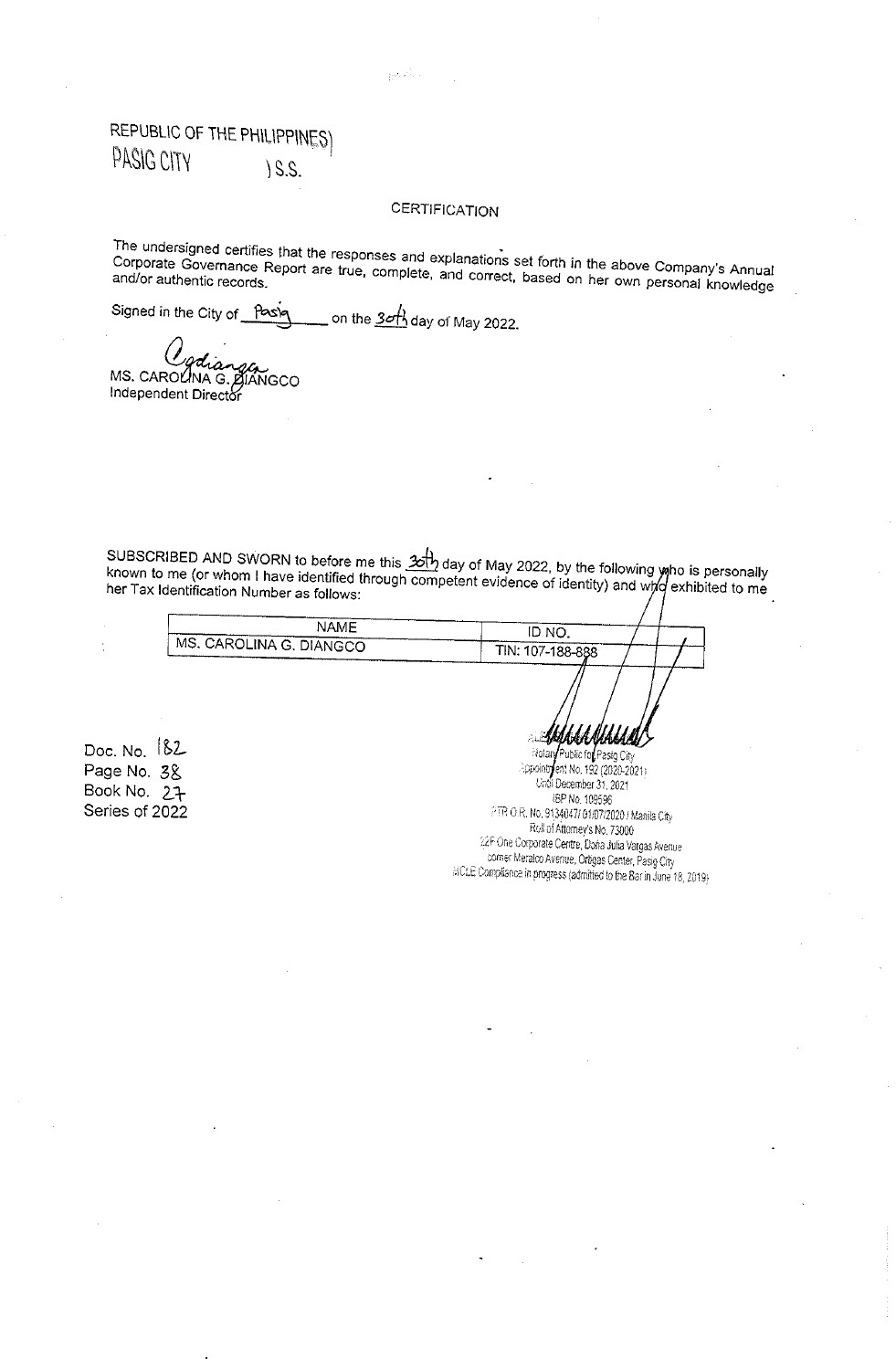### **CERTIFICATION**

 $\omega_2 \gtrsim 25 \mu m_\pi^2 = 12$ 

The undersigned certifies that the responses and explanations set forth in the above Company's Annual Corporate Governance Report are true, complete, and correct, based on his own personal knowledge

Signed in the City of Pasiq on the  $3$  $\frac{1}{2}$  day of May 2022.

Ĥ. 'omon di l

MR. RAMON MANUEL G. DE CLARO Independent Director

SUBSCRIBED AND SWORN to before me this  $201$  day of May 2022, by the following who is personally known to me (or whom I have identified through competent evidence of identity) and who exhibited to me his Tax Identification Number as follows:

|                                          | .                 |          |  |
|------------------------------------------|-------------------|----------|--|
| NAME                                     |                   |          |  |
| ------<br>, MR. RAMON MANUEL G. DE CLARO | [IN: 305-584-413] | ----     |  |
|                                          | -------           | -------- |  |

Doc. No. 183 Page No. 38 Book No.  $27$ Series of 2022

Notary Public for Pasig City  $\frac{1}{2}$ ent No.  $\frac{1}{2}$ 2 (2020-2021) Acoointn Until December 31, 2021 IBP No. 109596 PTR O.R. No. 9134047/ 01/07/2020 / Manila City Roll of Attorney's No. 73000 22F One Corporate Centre, Dona Julia Vargas Avenue comer Meralco Avenue, Ortigas Center, Pasig City MCLE Compliance in progress (admitted to the Bar in June 18, 2019).

ALEAN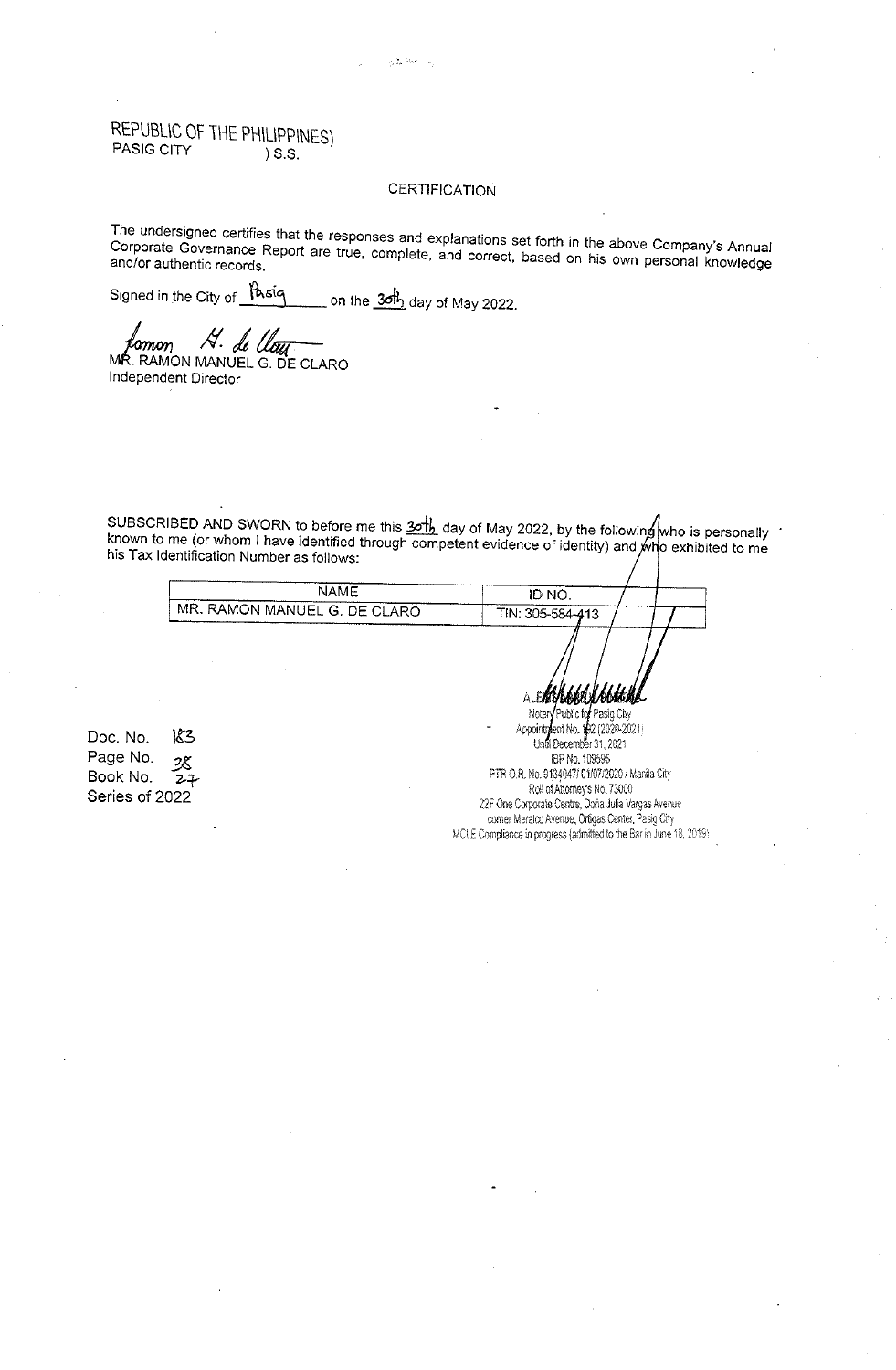# REPUBLIC OF THE PHILIPPINES)<br>PASIG CITY > S.S.  $\S$ .S.

### **CERTIFICATION**

The undersigned certifies that the responses and explanations set forth in the above Company's Annual Corporate Governance Report are true, complete, and correct, based on his own personal knowledge

Signed in the City of on the 3rth day of May 2022. Pasia **GEN. ARTL** ÓRTIZ (RET.) ļRO Independent Director

SUBSCRIBED AND SWORN to before me this  $3$ *ch* day of May 2022, by the following who is personally known to me (or whom I have identified through competent evidence of identity) and who exhibited to me his Tax Identification Number as follows:

| NAMF                        | ID NO            |  |  |
|-----------------------------|------------------|--|--|
| GEN. ARTURO B. ORTIZ (RET.) | TIN: 137-871-428 |  |  |
|                             |                  |  |  |

Doc. No. 184 Page No. 38 Book No. 2子 Series of 2022

Public for Pasig City Appointment No. 182 (2020-2021) Notary Und December 31, 2021 IBP No. 109596 PTR O.R. No. 91340471 01/07/2020 / Manila City Roll of Attorney's No. 73000 run ur minimey s mu. r 2000<br>22F One Corporate Centre, Doria Julia Vargas Avenue<br>comer Meralco Avenue, Ortigas Center, Pasig City Writer meaning of the Bar in June 18, 2019)

ái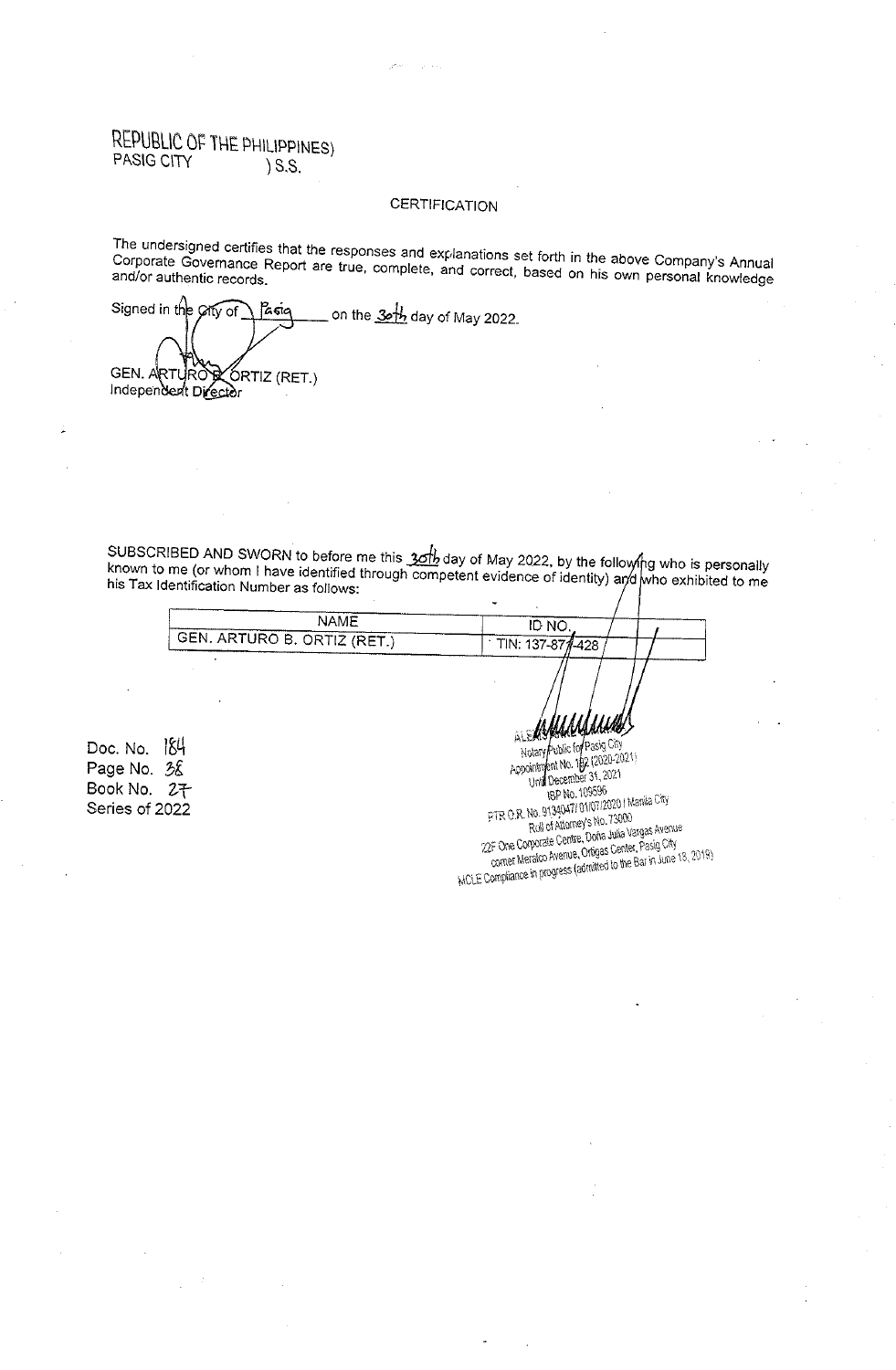

## **CERTIFICATION**

The undersigned certifies that the responses and explanations set forth in the above Company's Annual Corporate Governance Report are true, complete, and correct, based on his own personal knowledge

Signed in the City of Pasiq on the <mark>3o<sup>f</sup>b</mark> day of May 2022.

ABM. ALEXANDER P. PAMA (RET.) Independent Director

SUBSCRIBED AND SWORN to before me this  $201$  day of May 2022, by the following who is personally known to me (or whom I have identified through competent evidence of identity) and who exhibited to me his Tax Identification Number as follows:

**NAME** ID NO. ADM. ALEXANDER P. PAMA (RET.) TIN: 139-954-760 ALIKKAANNA Doc. No. 185 Notary Public for Pasig City Page No. 38 Appointment No. 182 (2020-2021) Book No. 27 Undi December 31, 2021 IBP No. 109596 Series of 2022 PTR O.R. No. 9134047/ 01/07/2020 / Manila City Roll of Attorney's No. 73000 22F One Corporate Centre, Doña Julia Vargas Avenue

comer Meralco Avenue, Ortigas Center, Pasig City MCLE Cornpliance in progress (admitted to the Bar in June 18, 2019).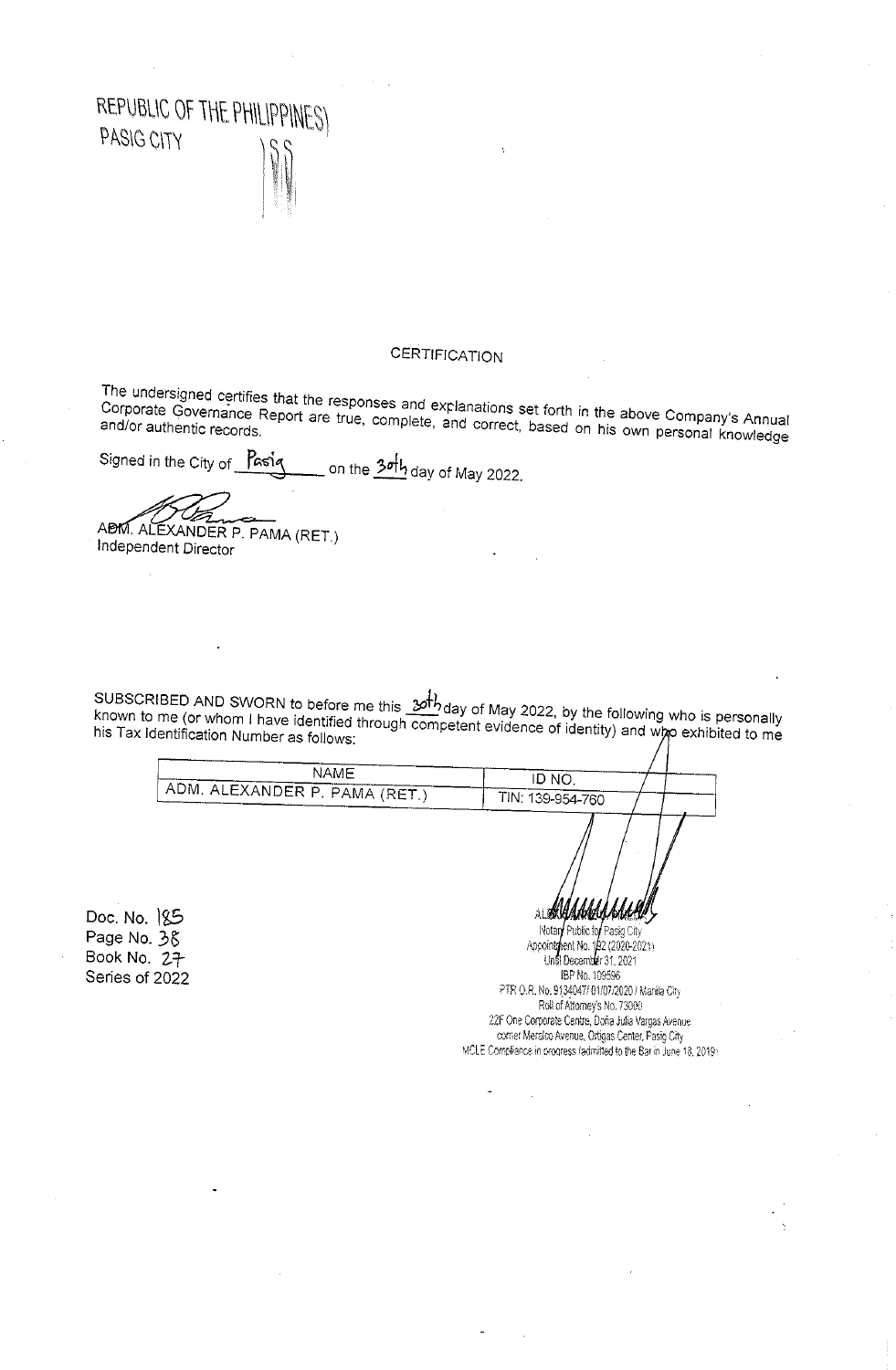### **CERTIFICATION**

The undersigned certifies that the responses and explanations set forth in the above Company's Annual Corporate Governance Report are true, complete, and correct, based on his own personal knowledge

Signed in the City of Pasig on the 3oth day of May 2022.

GEN. EDUARDO S.L. OBAN, JR. (RET.) Independent Director

SUBSCRIBED AND SWORN to before me this  $32\frac{1}{2}$  day of May 2022, by the following who is personally known to me (or whom I have identified through competent evidence of identity) and who exhibited to me

| NAME                                | , NC             |  |
|-------------------------------------|------------------|--|
| : GEN. EDUARDO S.L. OBAN, JR.(RET.) | TIN: 127-297-258 |  |
|                                     |                  |  |
|                                     |                  |  |

Doc. No.  $86$ Page No. 39 Book No. 27 Series of 2022

Notary Public for Pasig City Appoint *f*ent No. 192 (2020-2021) Undi December 31, 2021 IBP No. 109596 PTR O.R. No. 9134047/01/07/2020 / Manila City Roll of Attorney's No. 73000 22F One Corporate Centre, Doña Julia Vargas Avenue comer Meralco Avenue, Ortigas Center, Pasig City MCLE Compliance in progress (admitted to the Bar in June 18, 2019)

**ALEW**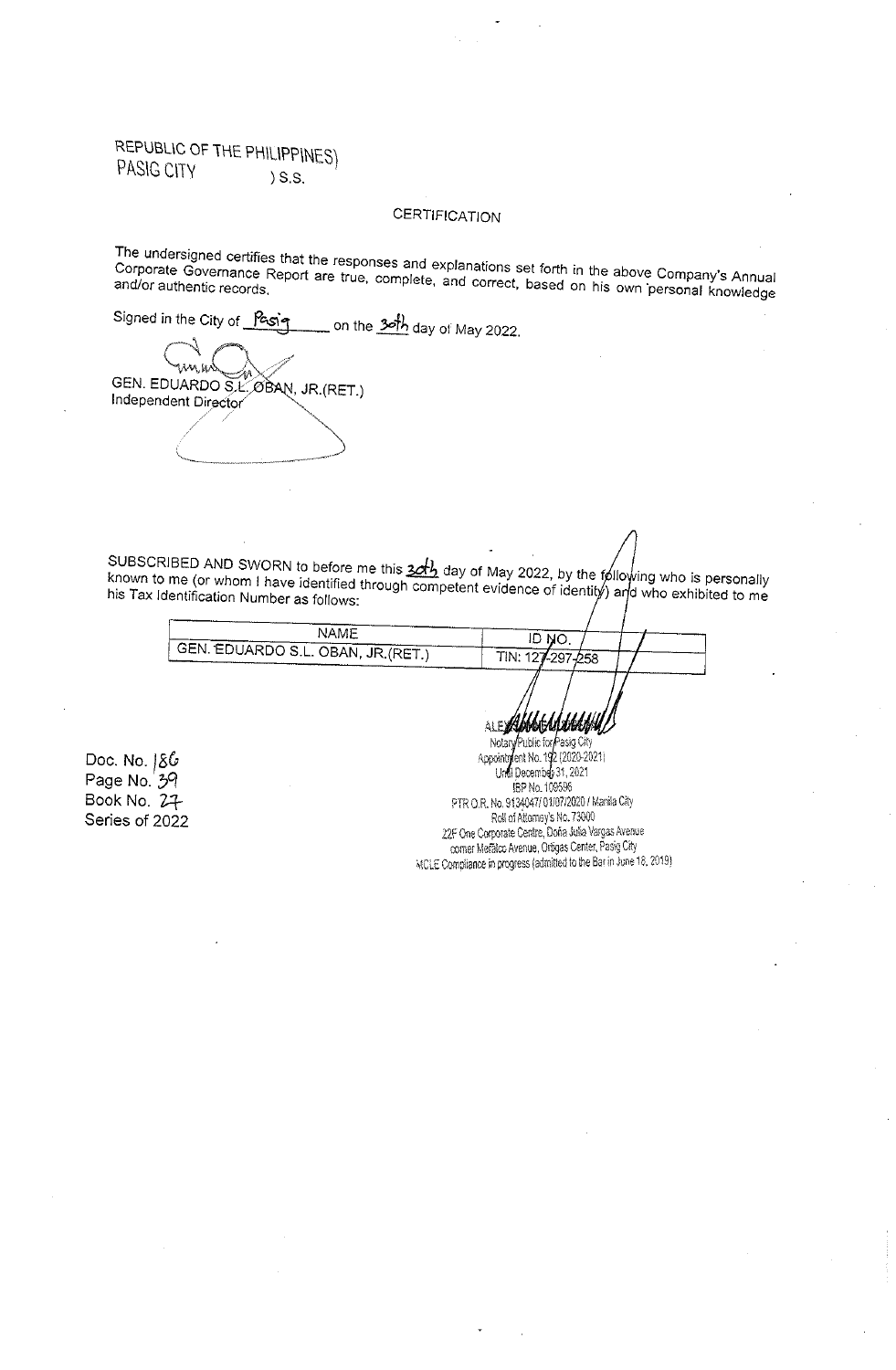#### REPUBLIC OF THE PHILIPPINES) PASIG CITY  $\rightarrow$  ) S.S.

## **CERTIFICATION**

 $\sim$   $\frac{5}{2}$  .

The undersigned certifies that the responses and explanations set forth in the above Company's Annual Corporate Governance Report are true, complete, and correct, based on his own personal knowledge and/or authentic records.

on the  $30\frac{1}{2}$  day of May 2022. Signed in the City of Pasia

 $\Delta$  T r Rheat 6/Gaerlan Corporate Secretary

SUBSCRIBED AND SWORN to before me this  $\frac{3\hbar}{2}$  day of May 2022, by the following who is personally known to me (or whom I have identified through competent evidence of identity) and who exhibited to me his Tax Identification Number as follows:  $\overline{a}$ 

| NAME<br>ID NO.<br>ATTY. RHETT D. GAERLAN<br>TIN: 488-506-409<br>Doc. No. $187$<br><b><i>STODIANT FOR LOWERY</i></b><br>Notary Public for Pasig City<br>Page No. 39 |             |                                                          |  |
|--------------------------------------------------------------------------------------------------------------------------------------------------------------------|-------------|----------------------------------------------------------|--|
|                                                                                                                                                                    |             |                                                          |  |
|                                                                                                                                                                    |             |                                                          |  |
| Series of 2022<br>IBP No. 109596<br>PTR O.R. No. 9134047/ 01/07/2020 / Manila City<br>Roll of Attorney's No. 73000                                                 | Book No. 27 | Appointment No. 192 (2020-2021)<br>Und Decemper 31, 2021 |  |
| 22F One Corporate Centre, Doña Julia Vargas Avenue<br>corner Meralco Avenue, Ortigas Center, Pasig City<br>$MDF$ Campliance is space $(1, 1, 0, 0, 0, 0)$          |             |                                                          |  |

MCLE Compliance in progress (admitted to the Bar in June 18, 2019)